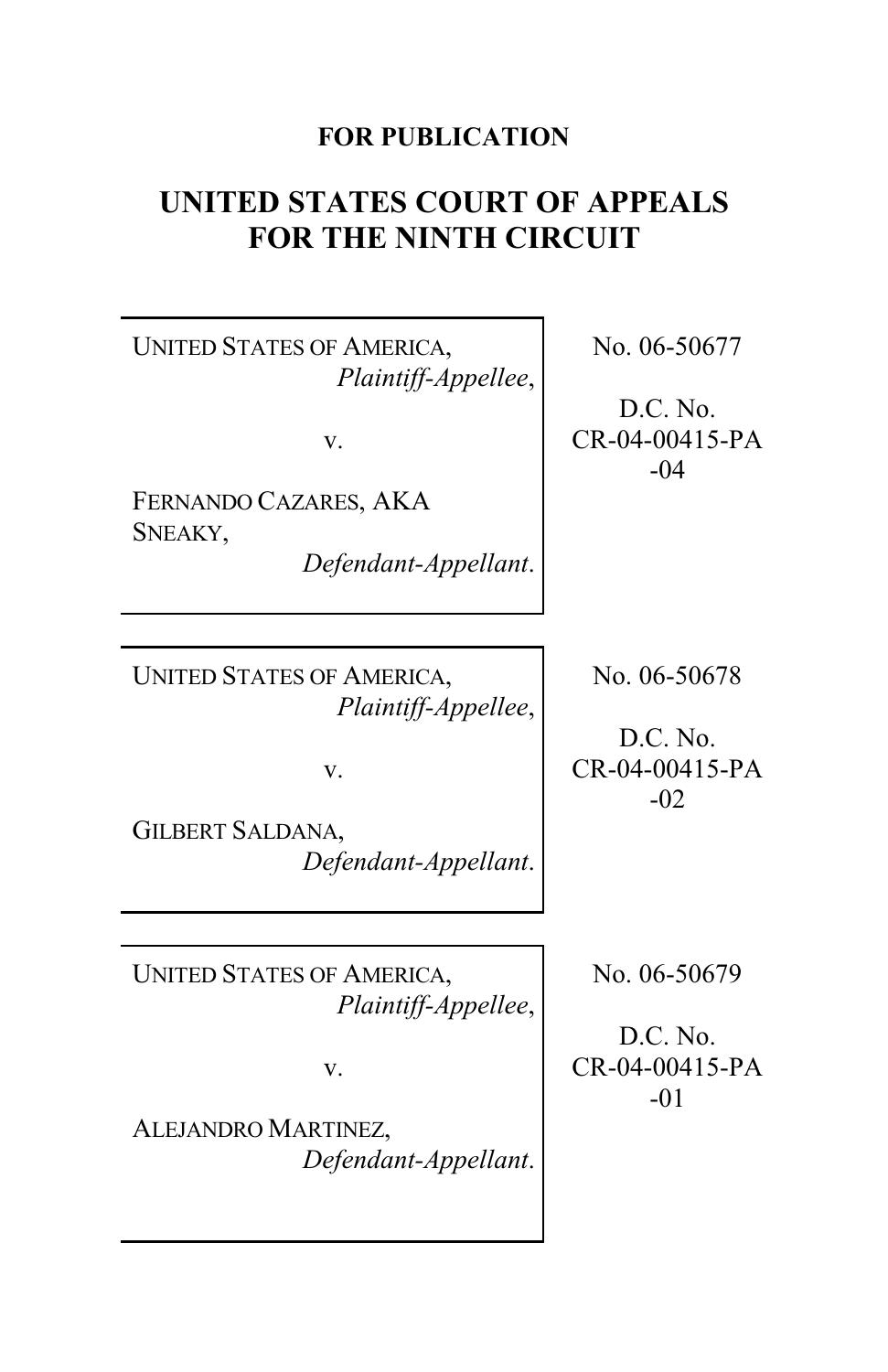UNITED STATES OF AMERICA, *Plaintiff-Appellee*,

v.

PORFIRIO AVILA, AKA Dreamer, *Defendant-Appellant*. No. 07-50037

D.C. No. CR-04-00415-PA -05

OPINION

Appeal from the United States District Court for the Central District of California Percy Anderson, District Judge, Presiding

> Argued October 11, 2012 Submitted May 14, 2015 Pasadena, California

> > Filed May 14, 2015

Before: Harry Pregerson and William A. Fletcher, Circuit Judges, and Lawrence L. Piersol,**\*** Senior District Judge.

Opinion by Judge Piersol

**<sup>\*</sup>** The Honorable Lawrence L. Piersol, Senior District Judge for the U.S. District Court for South Dakota, sitting by designation.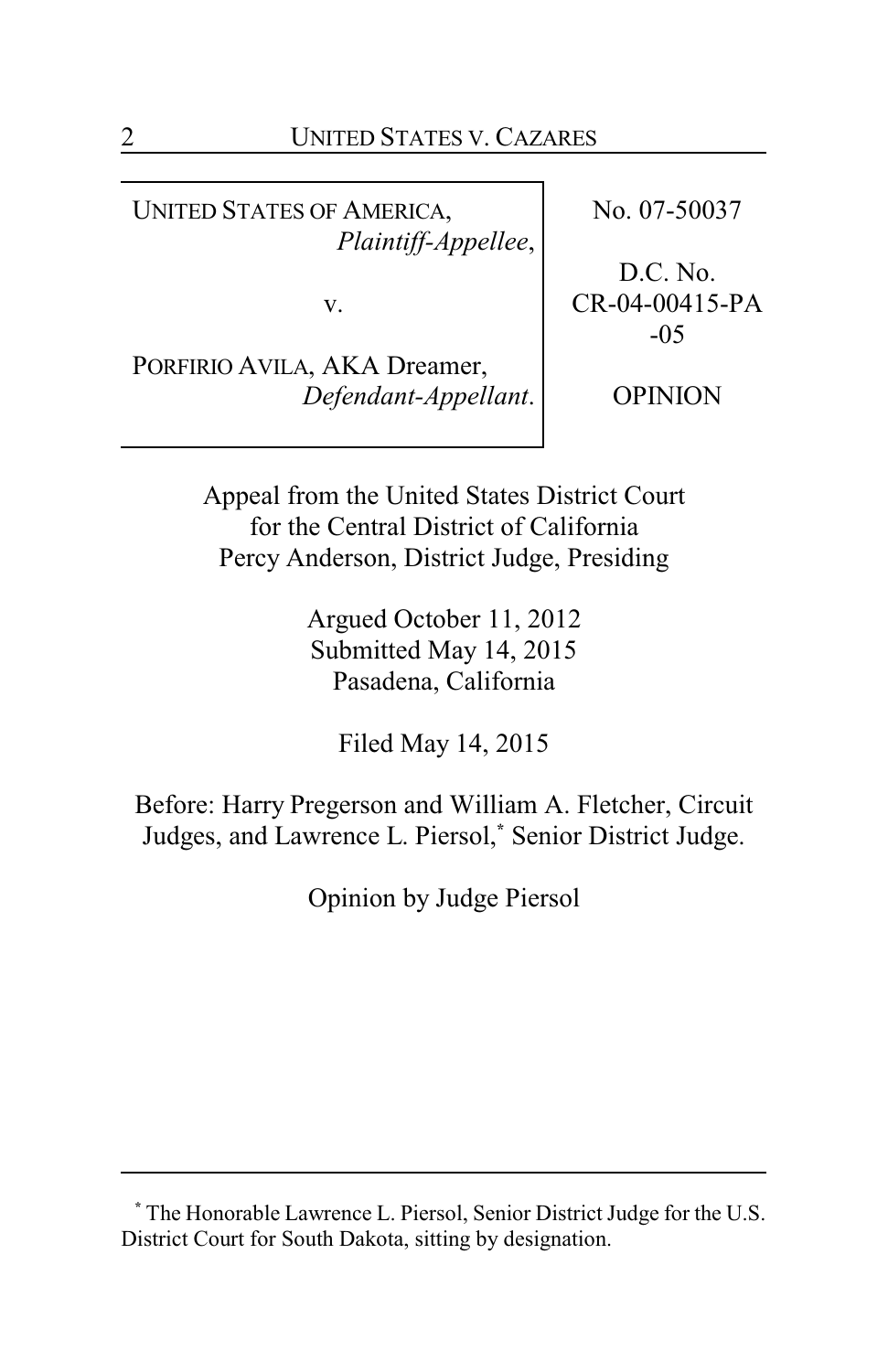### **SUMMARY\*\***

### **Criminal Law**

The panel affirmed the convictions of (1) Fernando Cazares, Gilbert Saldana, Alejandro Martinez, and Porfirio Avla, all members of the Avenues 43 Latino street gang, for violating 18 U.S.C. § 241 by conspiring to intimidate African-American citizens in the Highland Park neighborhood of Los Angeles and to deprive them of their constitutional right to "purchase, lease and hold real and personal property, and the right to occupy a dwelling, free from intimidation based on race"; and (2) Cazares, Saldana, and Martinez for violating (a)  $18$  U.S.C.  $\S$  $\S$   $245(b)(2)(B)$ , and 2(a) by shooting Kenneth Kurry Wilson, an African-American man, because of his race and color and because he was enjoying facilities provided and administered by a subdivision of the State; and (b) 18 U.S.C.  $\S$ § 924(c)(1)(A)(iii), (j)(1) and 2(a) by using firearms to kill Wilson while carrying out the charged conspiracy.

The panel held that the defendants' due process rights were not violated by their being shackled to their chairs during the trial.

The panel wrote that the reasons stated by the district court for holding most of the voir dire in private would not be sufficient to avoid a determination that the defendants' rights to a public trial were violated, but held that the defendants

This summary constitutes no part of the opinion of the court. It has been prepared by court staff for the convenience of the reader.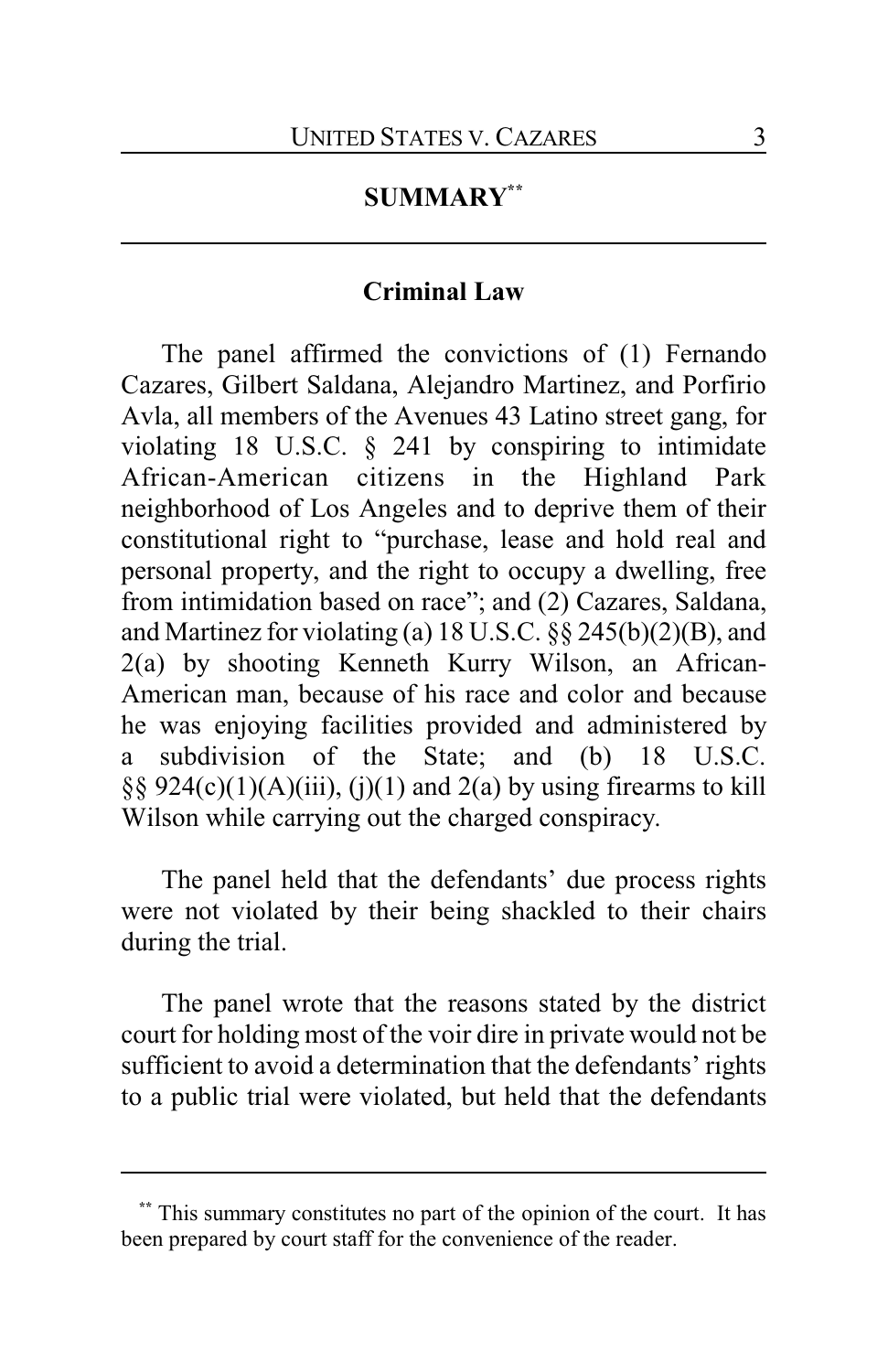validly waived their right to be present at voir dire and their right to a public trial.

The panel held that admission of hearsay statements pursuant to the doctrine of forfeiture by wrongdoing was not reversible error.

The panel held that it was improper expert testimony and a violation of Fed. R. Evid. 703 for an officer to identify Avenues gang members and the officers assigned to the investigations of Avenues as his source for characterizing Martinez, Saldana, and Avila as the most violent members of the Avenues and the members with the most clout. The panel held that more general testimony regarding the Avenues gang members' attitudes towards black people is permissible, but that if there was error in allowing the officer to testify regarding those attitudes, it most likely did not have a substantial effect on the jury's verdict. The panel held that the defendants cannot on this record establish that admission of the officer's testimony constituted plain error under the Confrontation Clause.

The panel held that the district court did not err in denying Saldana's motion to suppress statements he made to the police without being given his *Miranda* rights, where Saldana was never in custody.

The panel rejected as waived, and on the ground of invited error, the defendants' claim that their rights under the Confrontation Clause were violated bytestimony, in response to a question asked during cross-examination, regarding a non-testimonial conversation being gang members.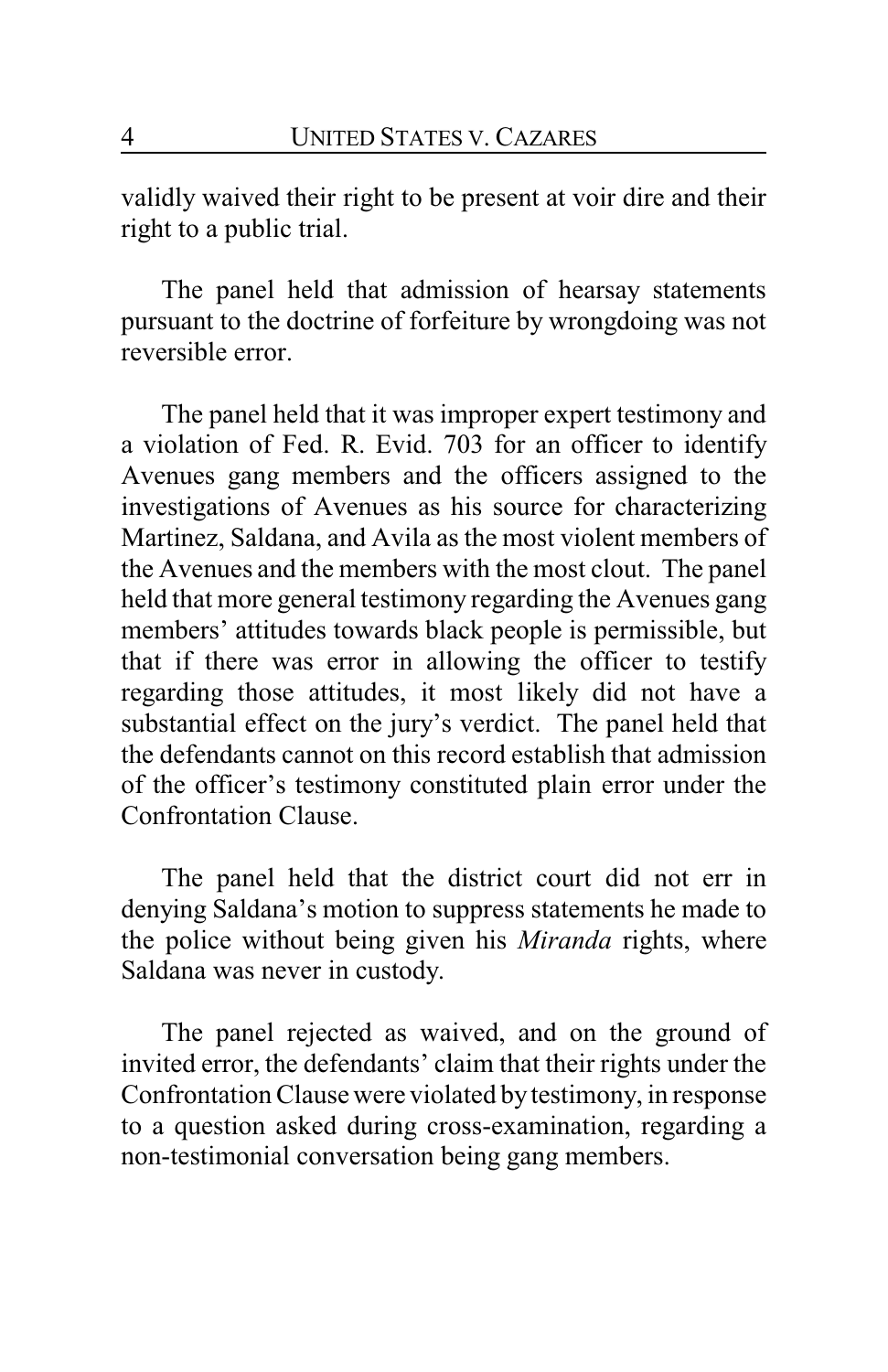The panel rejected the defendants' contention that the district court denied the defendants their rights to effective cross-examination and confrontation by limiting and precluding cross-examination of four witnesses.

The panel held that any error in permitting the government's expert to testify that her firearm identification findings were made to a "scientific certainty" was harmless.

The panel held that  $\S$  245(b)(2)(B) is constitutional as applied to this case.

The panel concluded that the overall effect of any errors that were committed do not violate the defendants' due process rights to a fair trial.

## **COUNSEL**

Verna Wefald (argued), Law Offices of Verna Wefald, Pasadena, California, for Defendant-Appellant Fernando Cazares.

Wayne R. Young (argued), Law Office of Wayne R. Young, Santa Monica, California, for Defendant-Appellant Alejandro Martinez.

Jonathan Libby (argued), Deputy Federal Public Defender, Sean K. Kennedy, Federal Public Defender, Federal Public Defender's Office, Los Angeles, California, for Defendant-Appellant Gilbert Saldana.

Karen L. Landau (argued), Law Office of Karen L. Landau, Oakland, California, for Defendant-Appellant Porfirio Avila.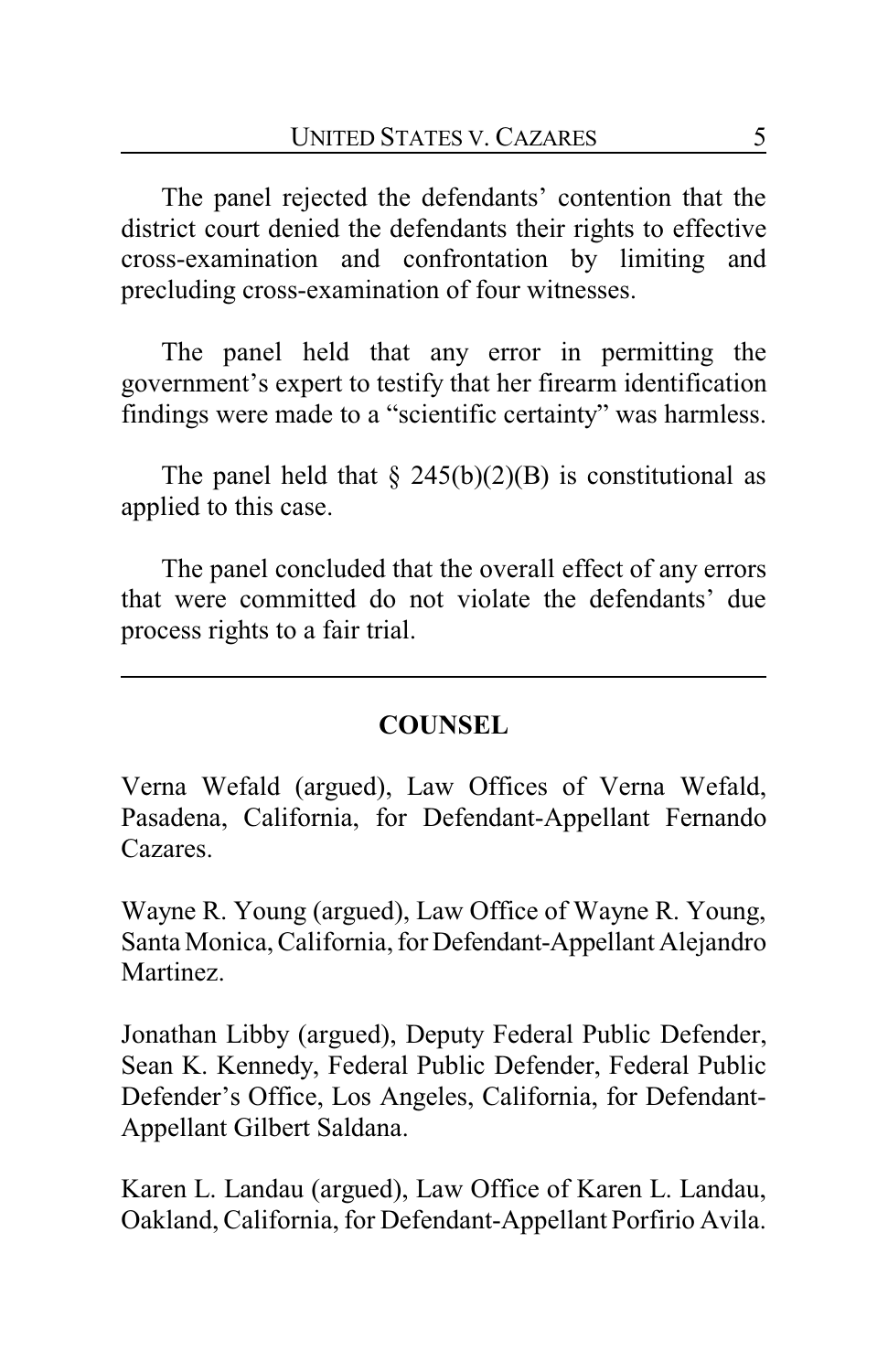Thomas E. Chandler (argued) and Jessica Dunsay Silver, Attorneys, Thomas E. Perez, Assistant Attorney General, Department of Justice, Civil Rights Division, Appellate Section, Washington, D.C., for Plaintiff-Appellee.

#### **OPINION**

PIERSOL, Senior District Judge:

A jury found defendants Fernando Cazares, Gilbert Saldana, Alejandro Martinez, and Porfirio Avila guilty of violating 18 U.S.C. § 241 by conspiring to intimidate African-American citizens in the Highland Park neighborhood of Los Angeles and to deprive them of their constitutional right to "purchase, lease and hold real and personal property, and the right to occupy a dwelling, free from intimidation based on race." The jury found defendants Cazares, Saldana, and Martinez guilty of violating 18 U.S.C. §§ 245(b)(2)(B), and 2(a) by shooting Kenneth KurryWilson, an African-American man, because of his race and color and because he was enjoying facilities provided and administered by a subdivision of the State, namely the public streets of Los Angeles. The jury also found defendants Cazares, Saldana, and Martinez guilty of violating 18 U.S.C. §§ 924(c)(1)(A)(iii), (j)(1) and 2(a) by using firearms to kill Kenneth Kurry Wilson while carrying out the charged conspiracy.

The defendants are members of the Avenues 43, a Latino street gang in the Highland Park area, an area inhabited predominantly by Latinos. One of the tenets of the Avenues 43 was to harass and use violence to drive African-Americans out of the Highland Park area. The conspiracy charged in the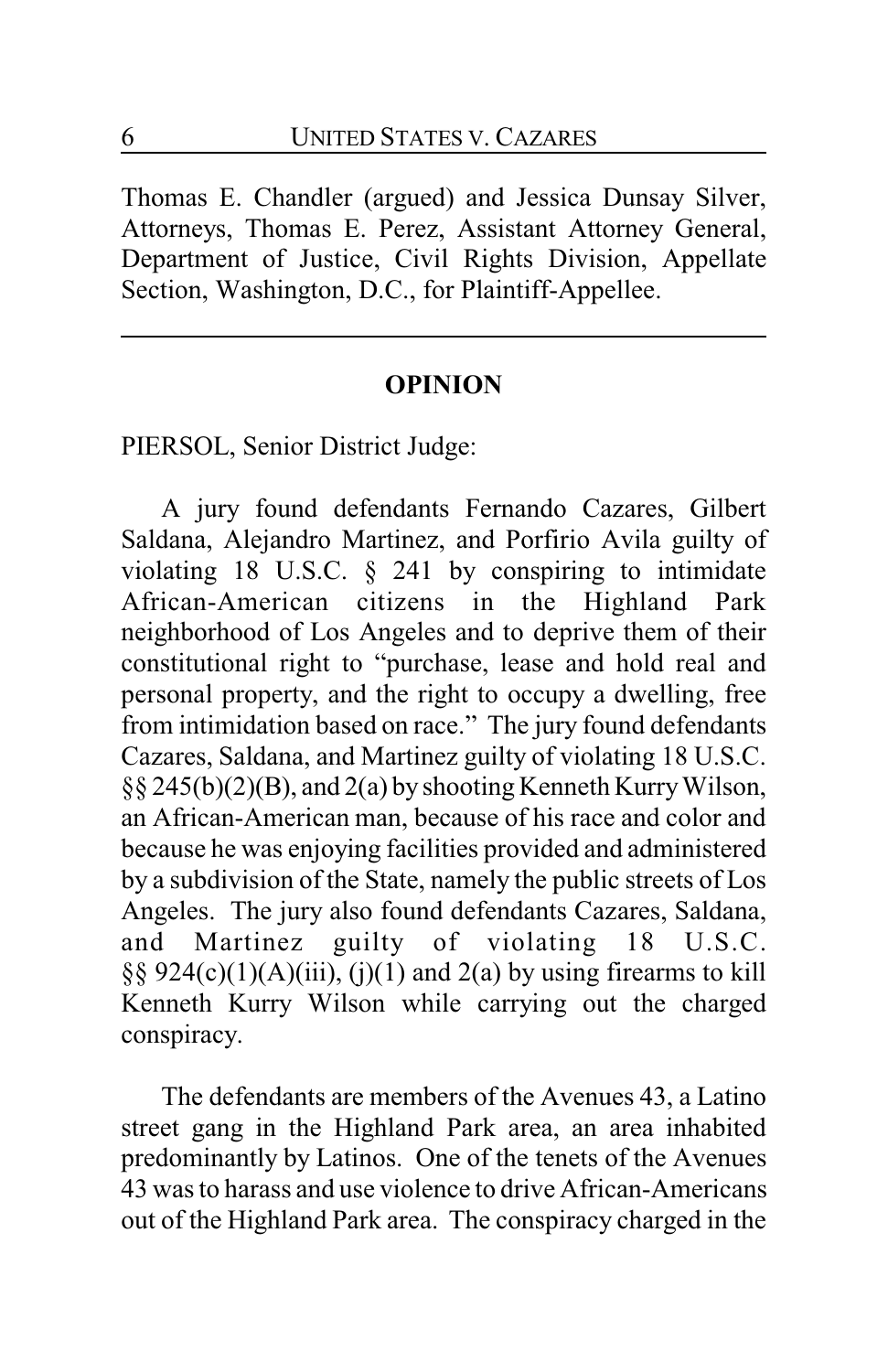Second Superseding Indictment alleges overt acts continuing from 1995 through 2001 and involving racial slurs, threats, assaults, harassment, and murder directed at African-American residents of the Highland Park area, with the intent of causing the African-American residents to leave the Highland Park area.

Several black residents and former residents of the Highland Park area testified as to the harassment and violence the black residents of the Highland Park area suffered at the hands of the Avenues 43 gang members. The government also relied heavily on the testimony of former Avenues gang members, Jesse Diaz and Jose De La Cruz, who were incarcerated on state convictions, for evidence specific to the defendants.

The district court sentenced Saldana, Cazares, and Martinez each to two consecutive sentences of life imprisonment and sentenced Avila to life imprisonment.

All of the defendants allege constitutional errors during trial based on their being shackled to their chairs, their not being present for most of the voir dire, the admission of hearsay, and the limiting of cross examination of several government witnesses. All of the defendants allege the district court abused its discretion by allowing improper gang expert testimony and by permitting another government's expert to testify that her firearm identifications were made to a scientific certainty. Defendants Saldana, Cazares, and Martinez argue that Count Two of the Superseding Indictment should have been dismissed because 18 U.S.C. § 245(b)(2)(b) is unconstitutional on its face and as applied to this case because its enactment and enforcement in the case of a murder committed on a public street exceeds Congress's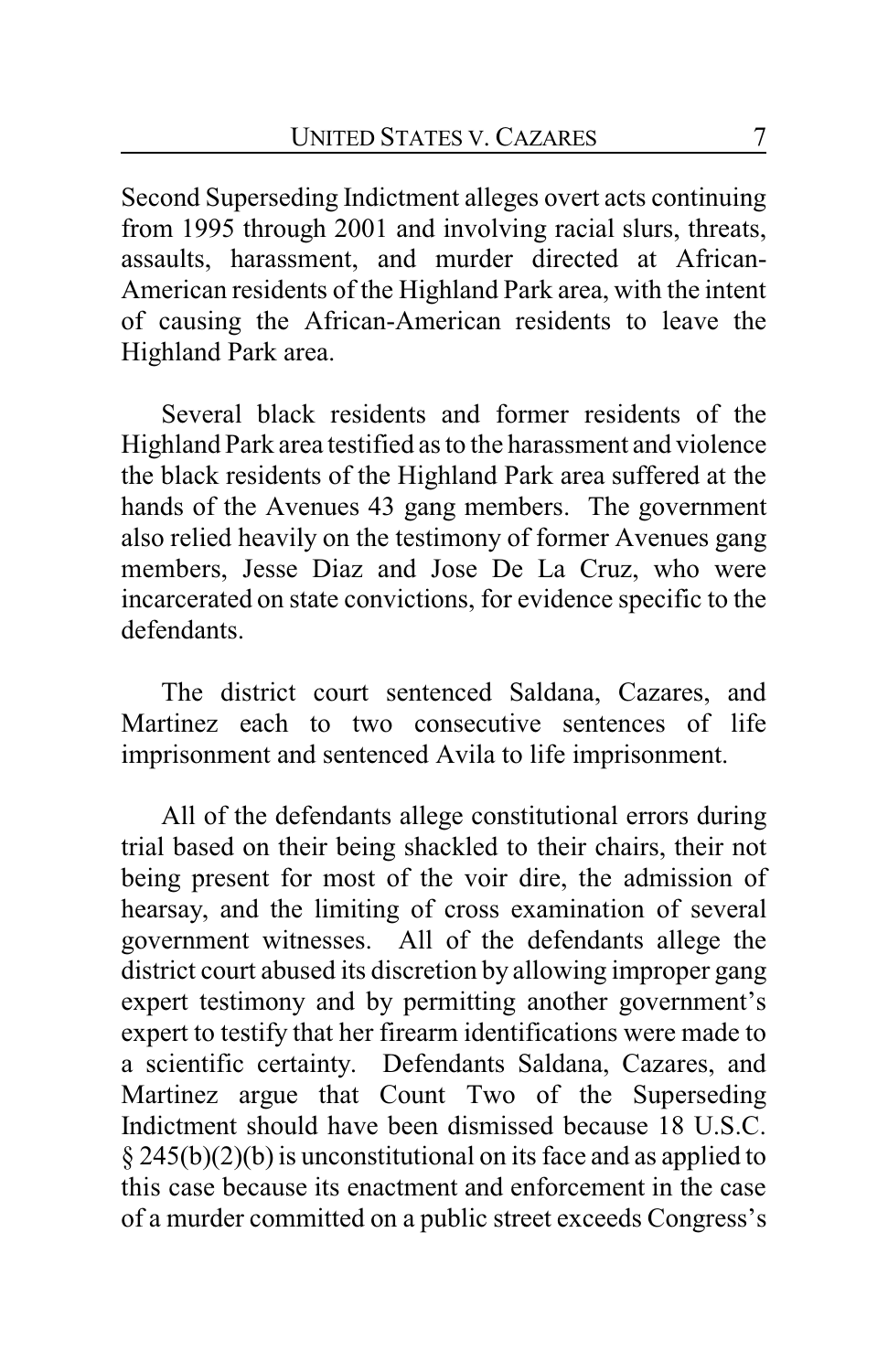limited powers. All of the defendants argue that the alleged cumulative errors at trial deprived them of their Fifth Amendment Due Process rights to a fair trial.

Defendant Gilbert Saldana submitted a supplemental opening brief contending that the district court erred in denying his motion to suppress statements made without *Miranda* warnings. The district court denied Saldana's suppression motion mid-trial without making findings or stating the basis of the ruling on the record. We issued an unpublished memorandum disposition reversing the denial of Saldana's motion to suppress and remanding to the district court for fact finding on whether Saldana was in custody when he made these statements to the police. We deferred submission of the rest of the appeal pending the district court's fact finding. *See United States v. Cazares*, 517 F. App'x 597 (9th Cir. 2013). The district court later issued and filed with this Court seven pages of findings of fact in support of the denial of Saldana's motion to suppress.

This Court has jurisdiction pursuant to 28 U.S.C. § 1291. We affirm on all issues.

#### **DISCUSSION**

#### **I.**

### **THE USE OF SHACKLES**

Defendants contend their rights to due process were violated by being shackled to their chairs during the trial. We review the decision to shackle defendants during trial under an abuse of discretion standard. *Morgan v. Bunnell*, 24 F.3d 49, 50 (9th Cir. 1994) (per curiam). We place restrictions,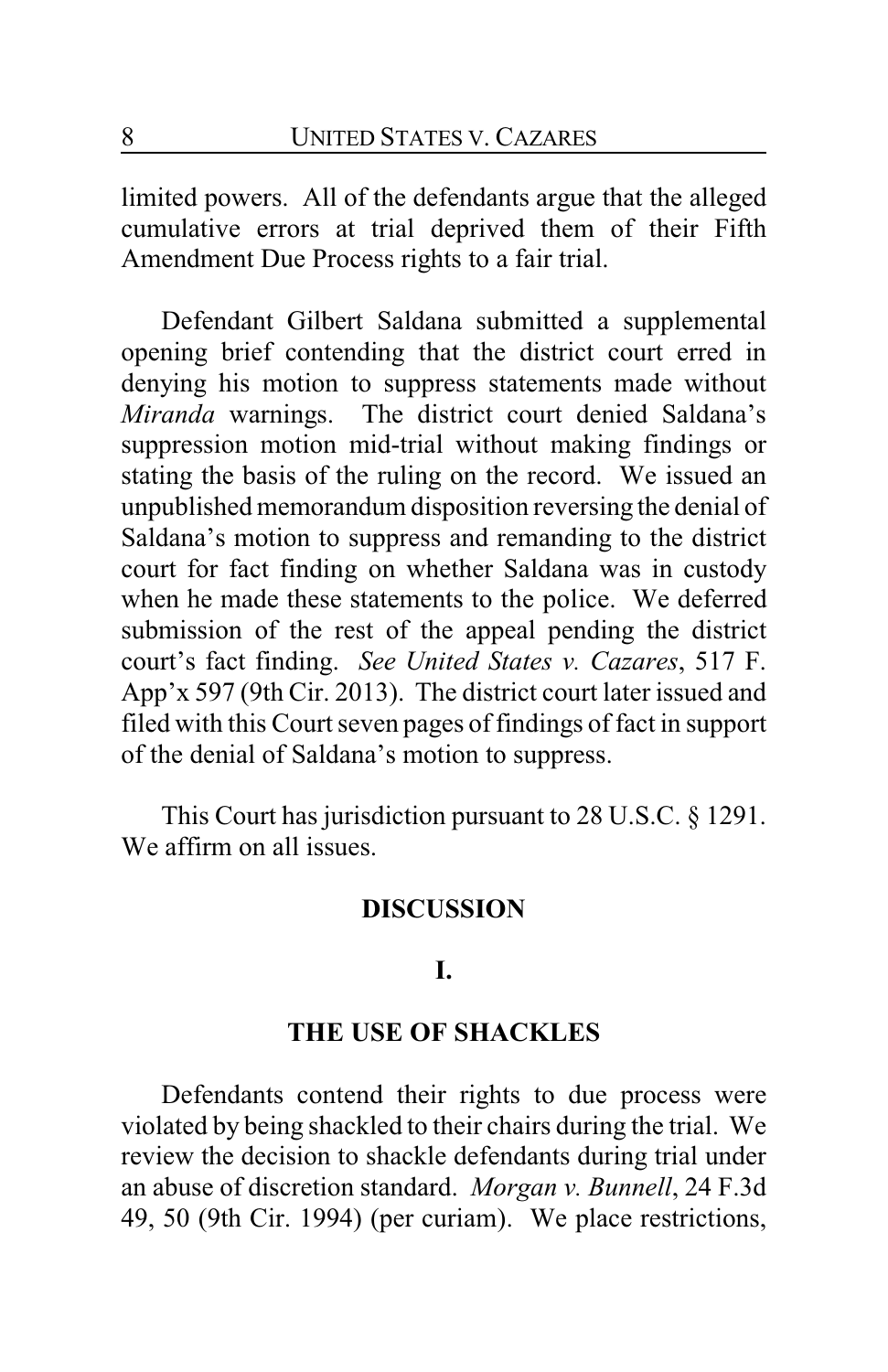however, on that discretion in that: (1) "the court must be persuaded by compelling circumstances that some measure was needed to maintain the security of the courtroom"; and (2) "the court must pursue less restrictive alternatives before imposing physical restraints." *United States v. Fernandez*, 388 F.3d 1199, 1245 (9th Cir. 2004) (quoting *Jones v. Meyer*, 899 F.2d 883, 885 (9th Cir. 1990)).

#### *Factual Background Concerning Shackling*

Before trial, counsel for Cazares submitted a declaration expressing his concern that the defendants would be handcuffed with shackles on their legs and chained to their seats at trial. Counsel based his concern on the fact that the trial was ordered to be held in the Roybal security courtroom and that at prior proceedings in that courtroom the marshals had handcuffed, shackled, and chained defendants to their seats. Counsel for Cazares declared under oath that at each court proceeding he attended the defendants had behaved as gentlemen and had not exhibited any behavior or demeanor that would indicate an intention to disrupt proceedings, escape, or assault anyone. In initially ruling on the issue the district court stated, "I wouldn't be over here in this courtroom if I was – this courtroom, I guess, was built by taxpayers' expense for cases like this, and so, at least at this point, I'm going to deny that motion without prejudice, and we'll see."

At the beginning of the trial, after it was called to the court's attention that some of the prospective jurors had seen the defendants shackled on a video feed in a different courtroom, the potential jurors were questioned and the few that had possibly seen the shackles were excused. A threeand-a-half to four-foot barrier had been placed in the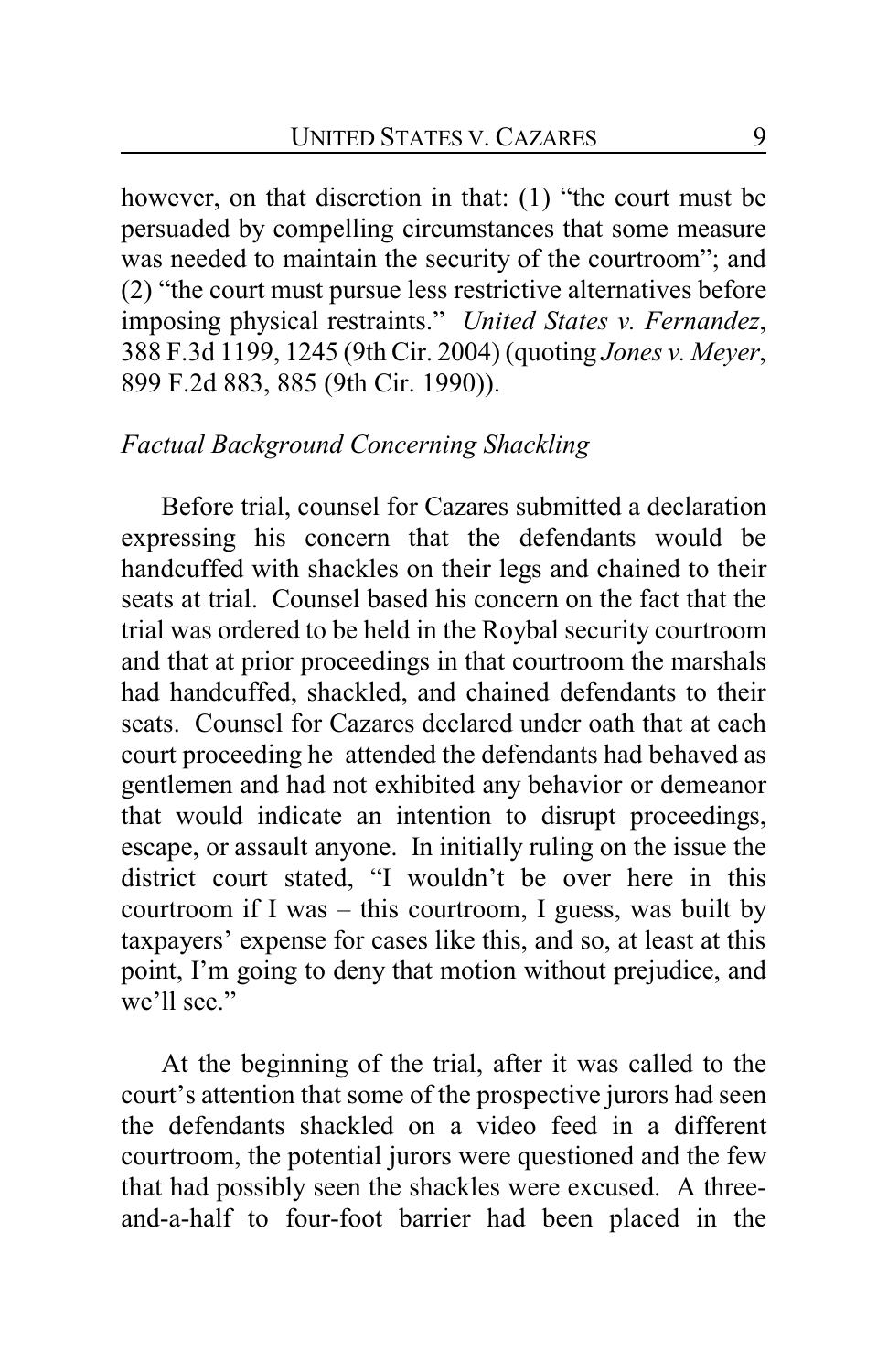courtroom to prevent the jurors from seeing shackles or handcuffs when the defendants were seated. A journalist, however, saw that the defendants were shackled to their chairs and reported in the Los Angeles Times that the defendants were shackled but that when they were seated the shackling was not visible. The district court called the article to the attention of counsel and proposed cautioning the jury again about not reading anything about the case and inquiring whether any prospective juror had in fact read any articles about the case. Defense counsel restated their objection, moved for a mistrial, and moved to unshackle the defendants from the chairs so they could stand at appropriate times. The district court responded that he would talk to the marshals, but noted that two of the defendants were serving life terms for murder from state proceedings.

The district court took the shackles into his consideration from the outset of the trial. If the voir dire had been conducted at sidebar the jurors would likely have been able to see the defendants' shackles. The district court therefore decided against doing individual juror questioning at sidebar. At the beginning of the voir dire process, the district court said, "I think we will do this [i.e., voir dire] over in the jury room across the hall there because there is a chance that they could see something back here. Okay. So I will just tell them we are going to do this over there." In context, it is quite clear that when the judge said that "there is a chance they could see something back here" he was talking about prospective jurors seeing defendants' shackling from the angle at which the sidebar would take place.

During the course of voir dire, counsel for the defendants renewed their objection to the jury pool. The district court denied the motion at the time because he did not find that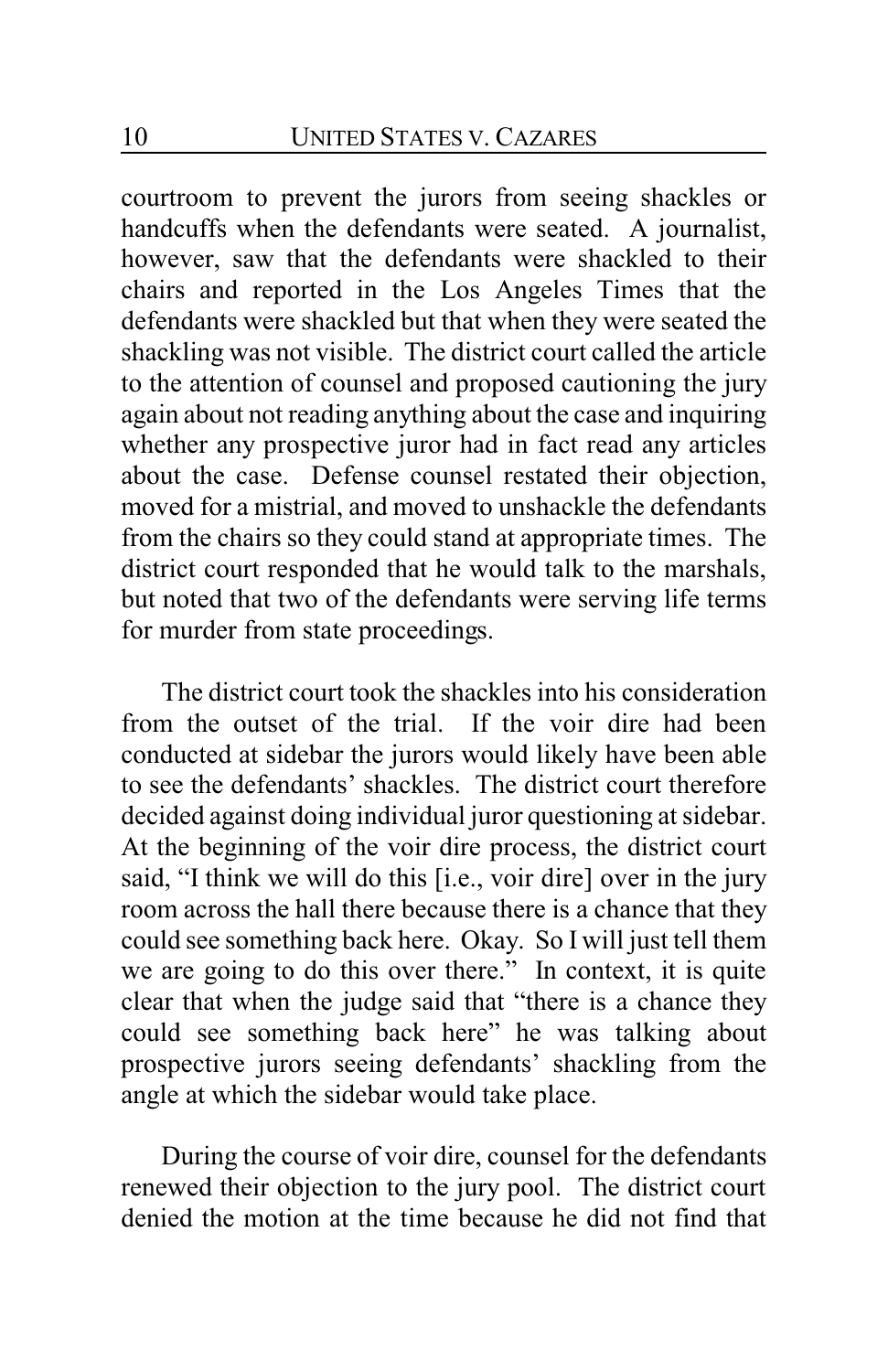there had been any taint of the prospective jurors, but advised that he would take action if a level of taint was established. The district court continued to question potential jurors about whether they had seen the defendants on the monitor. One of the potential jurors responded that he had seen the defendants escorted in the courtroom and that '[i]t looked like they had handcuffs on behind their backs." This potential juror also stated, "I think we all just looked at it, and I don't think anybody really said anything."

The district court dismissed all but six of the panel that had been in the courtroom with the video monitor. Those six were seated in the jury box and the district court concluded that they had not seen the defendants on the monitor. Other potential jurors denied seeing the defendants on the monitor before voir dire commenced. A few stated that they had seen the defendants on the monitor before voir dire commenced, but that the defendants were seated. Another prospective juror stated that he had seen on the monitor what he assumed to be, possibly incorrectly, a defendant walking in the courtroom. After voir dire was completed, the district court announced that all the potential jurors who had possibly seen the defendants in shackles had been excused and that the district court was satisfied that the panel was not tainted. The district court again pointed out the placement of the barrier that prevented the jurors from seeing any shackles or handcuffs when the defendants were seated. Counsel objected to the shackling, because it would prevent the defendants from getting up and down during the trial, and renewed the motion for mistrial. Counsel also moved the district court for an order to unshackle the defendants from their chairs, so that even though they were wearing leg shackles they could stand up and down throughout the trial. The district court responded to the renewed motion by stating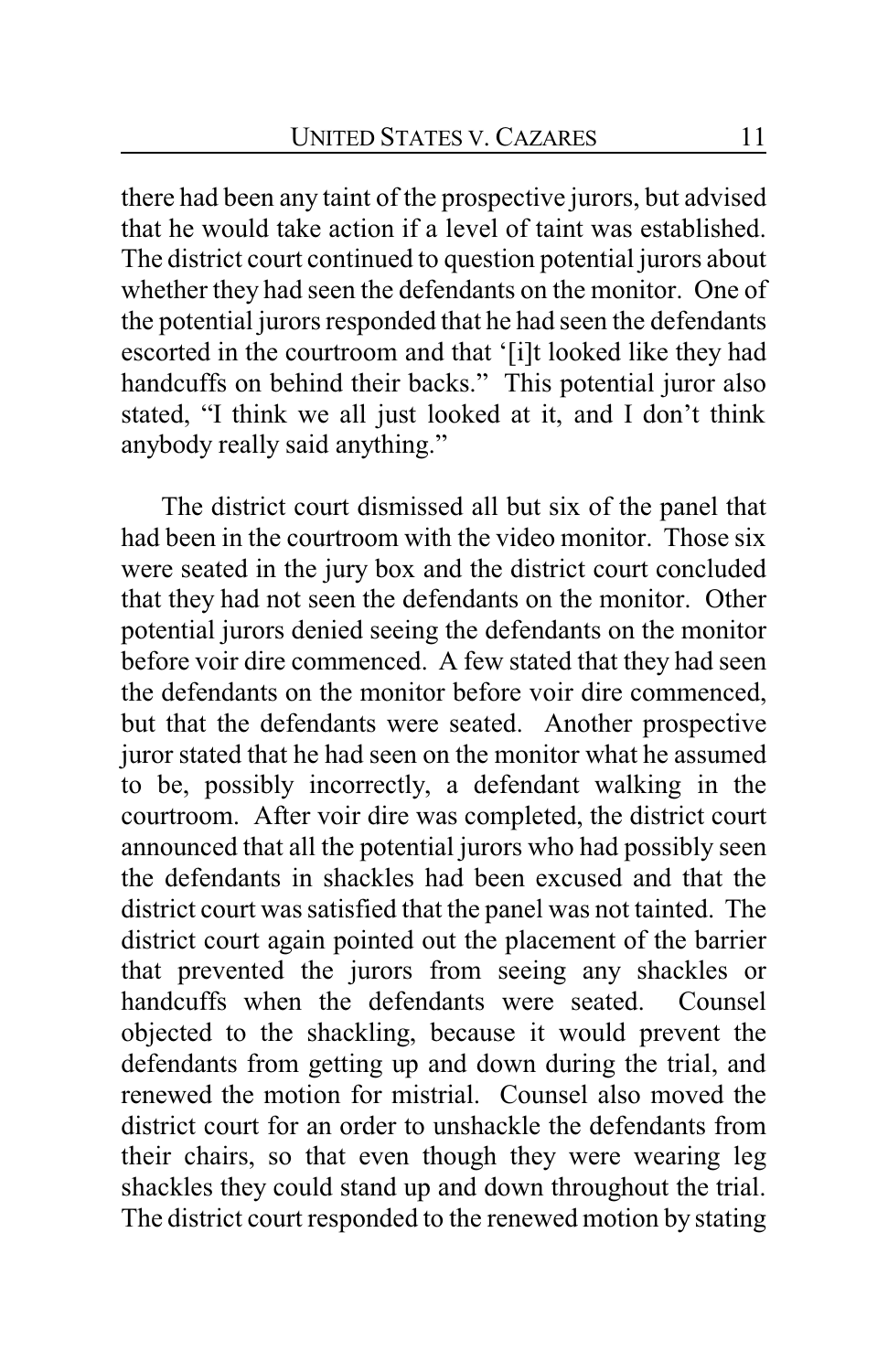that he would talk to the marshals and by again noting that at least two of the defendants were serving life sentences for murder. Based on the Los Angeles Times article referencing the shackles, the district court then asked the potential jurors if any had read a news report regarding the case, but none of the potential jurors responded.

#### *Applicable Law on Shackling*

"[G]iven their prejudicial effect, due process does not permit the use of visible restraints if the trial court has not taken account of the circumstances of the particular case." *Deck v. Missouri*, 544 U.S. 622, 632 (2005). The rationale against shackling is that "[v]isible shackling undermines the presumption of innocence and the related fairness of the factfinding process." *Id.* at 630. "In the presence of the jury, [the defendant] is ordinarily entitled to be relieved of handcuffs, or other unusual restraints, so as not to mark him as an obviously bad man or to suggest that the fact of his guilt is a foregone conclusion." *Stewart v. Corbin*, 850 F.2d 492, 497 (9th Cir. 1988) (citation omitted). A trial court may order that a defendant be shackled during trial only after the trial court is "persuaded by compelling circumstances that some measure is needed to maintain security of the courtroom" and if the trial court pursues "less restrictive alternatives before imposing physical restraints." *Duckett v. Godinez*, 67 F.3d 734, 748 (9th Cir. 1995) (quotation marks and citation omitted).

In deciding whether less restrictive alternatives to shackling exist, a trial court must begin by assessing the disadvantages and limitations if shackles are applied to a defendant. *Spain v. Rushen*, 883 F.2d 712, 721 (9th Cir. 1989). Such disadvantages and limitations include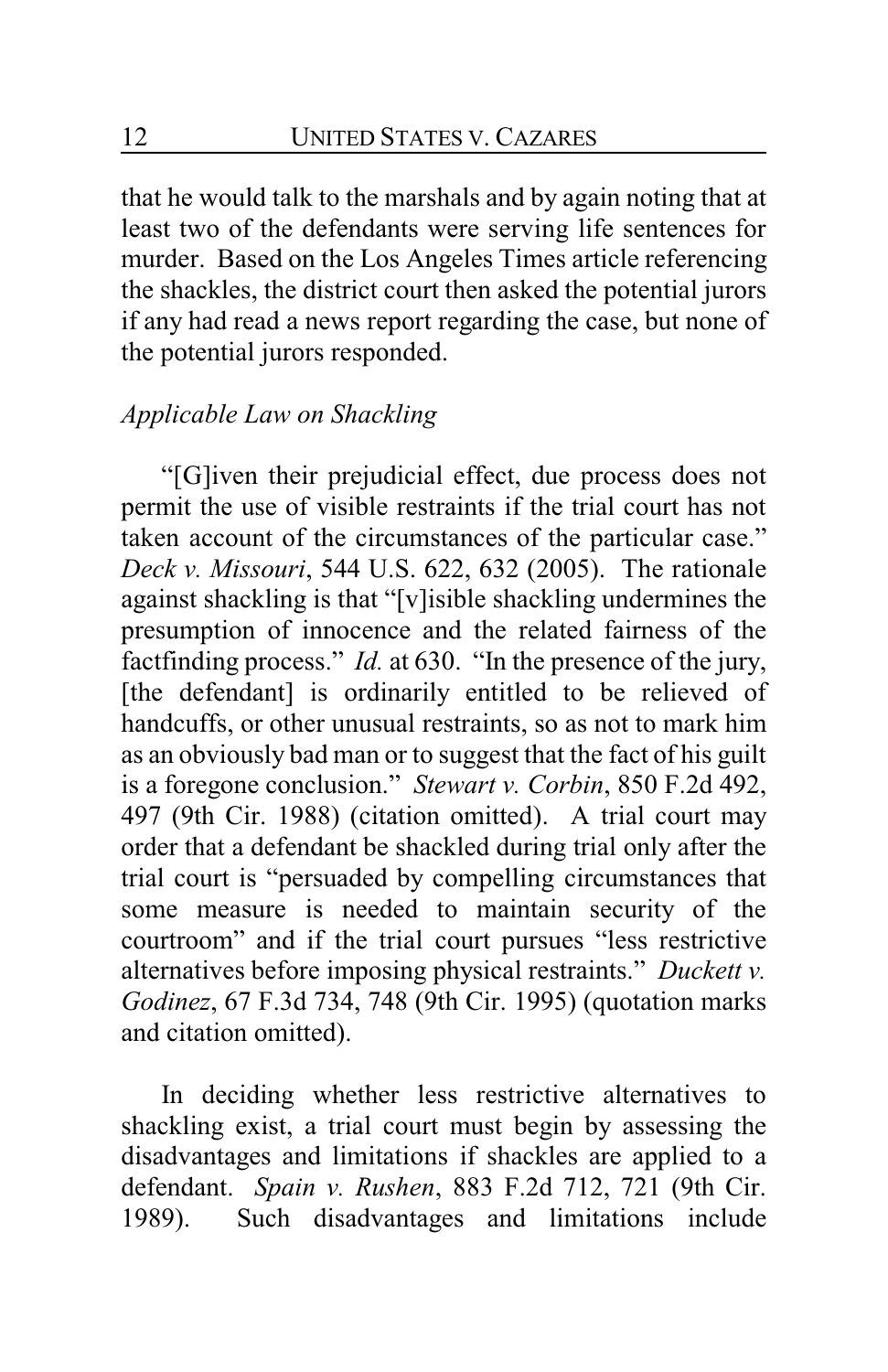(1) reversal of the presumption of innocence, (2) impairment of the defendant's mental ability, (3) impeding of communication between the defendant and his counsel, (4) detraction from the decorum of the trial, and (5) pain. *Id.*  "After considering these factors, the trial judge 'must weigh the benefits and [these] burdens of shackling against other possible alternatives.'" *Jones*, 899 F.2d at 885 (9th Cir. 1990) (alteration in original) (quoting *Spain*, 883 F.2d at 721).

There are no explicit findings in the record regarding the existence of compelling circumstances or the possibility of less restrictive alternatives to shackling. "Yet we have never held, and we refuse to hold now, that a trial court must conduct a hearing and make findings before ordering that a defendant be shackled." *Id.* at 886.

The district court judge in this case was conducting a trial in which all four defendants were members of a violent gang, two of the defendants had already been sentenced to life sentences in state court, and all of the defendants were facing life sentences as a result of the federal charges. It is apparent from the record that the district court judge consulted with the marshals regarding the security considerations inherent in shackling. We have held that a trial judge has wide discretion to decide whether increased security measures are required when dealing with a defendant who has a propensity for violence. *Morgan*, 24 F.3d at 51. To reduce the risk of prejudice from the shackling, the district court judge carefully questioned the potential jurors during voir dire to preclude seating jurors who had seen any defendants in shackles on the monitor. In addition, the barrier that was placed in the courtroom to prevent the jurors from seeing the shackles minimized or eliminated the disadvantages of shackles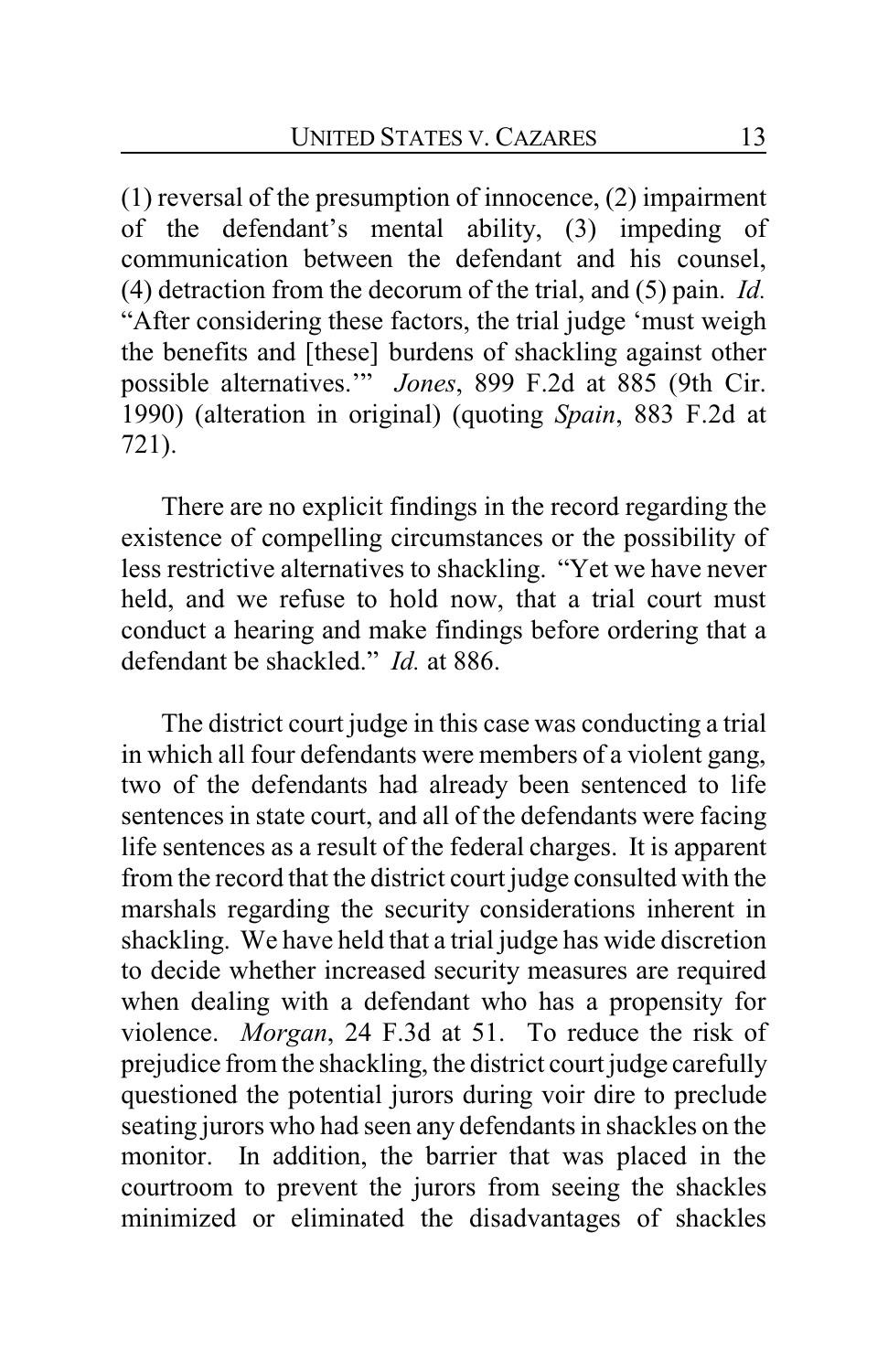regarding reversal of the presumption of innocence and detraction from the decorum of the trial. Visibility of the shackles is critical to the determination of the due process issue. *United States v. Mejia*, 559 F.3d 1113, 1117 (9th Cir. 2009); *see also Williams v. Woodford*, 384 F.3d 567, 592 (9th Cir. 2004) ("When the jury never saw the defendant's shackles in the courtroom, we have held that the shackles did not prejudice the defendant's right to a fair trial."). Defendants have made no claims and presented no evidence regarding the shackles affecting their mental abilities or communications with counsel, or causing them pain. Even if the district court did not fully state on the record his reasons for shackling and his assessment of less restrictive alternatives before ordering shackling in this case, the defendants are not entitled to a reversal based on this record.

In *Cox v. Ayers*, we set forth four factors that a criminal defendant must satisfy to establish that his shackling at trial amounted to a due process violation. 613 F.3d 883, 890 (9th Cir. 2010). These four factors are (1) that the defendant was physically restrained in the presence of the jury; (2) that the shackling was seen by the jury; (3) that the physical restraint was not justified by state interests; and (4) that he suffered prejudice as result of the shackling. *Id.* (quoting *Ghent v. Woodford*, 279 F.3d 1121, 1132 (9th Cir. 2002)). These factors are not present in this case.

Defendants acknowledge that it is not clear whether any of the sitting jurors actually saw them in shackles. Defendants argue, however, that even if the jurors did not see the leg and waist shackles, they had to believe the defendants were dangerous based on the district court judge questioning and based on the defendants' immobility during a trial in a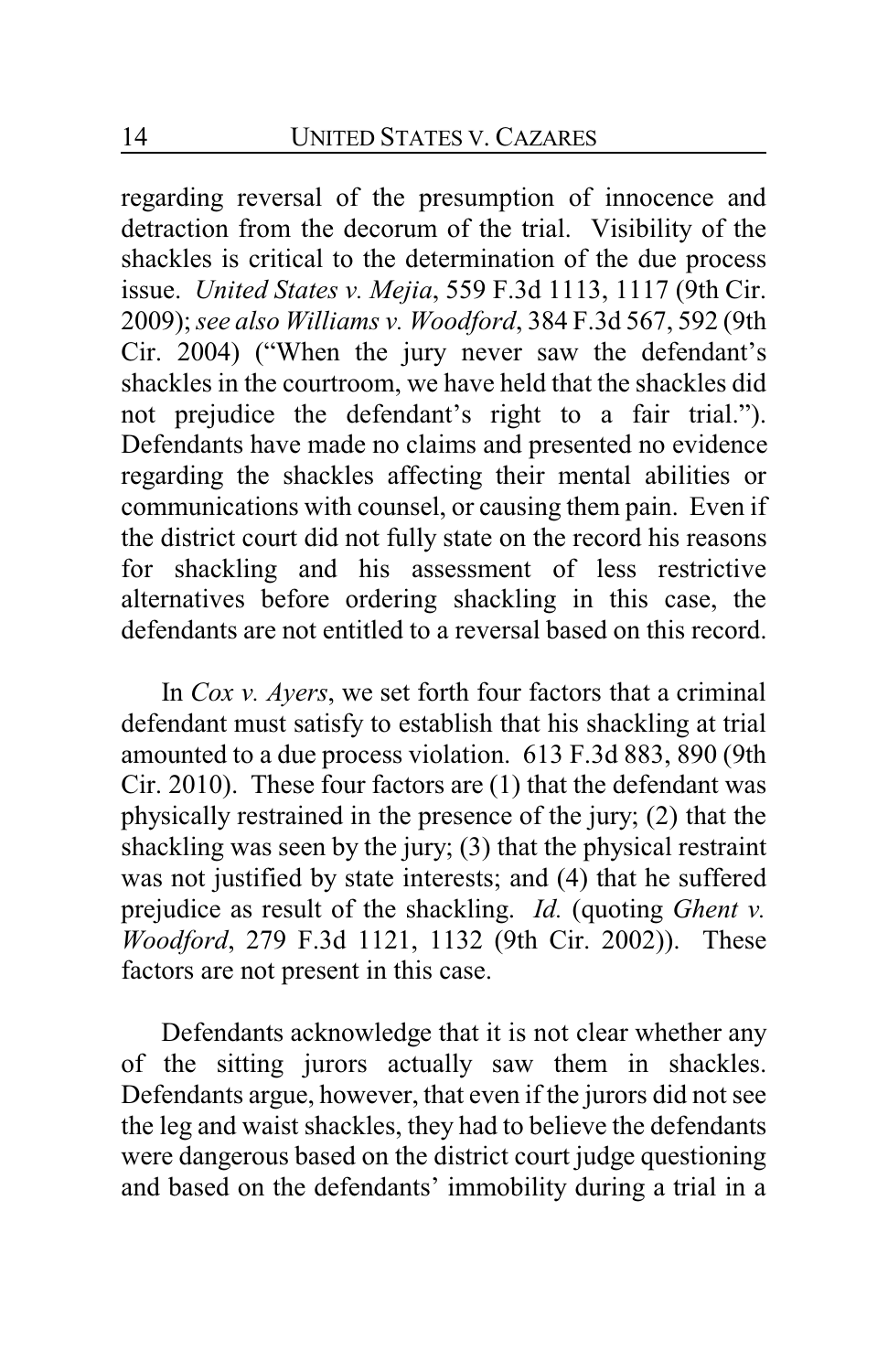courtroom in which the marshals outnumbered the defendants.

This argument is not persuasive. The voir dire questioning did not suggest any characteristic of the defendants. In addition, as the district court judge explained in response to the request to unshackle the defendants, there is no expectation of mobility of defendants in the courtroom during a trial. The shackles were not visible and the defendants' due process rights were not violated by the shackling. **1**

#### **II.**

## **VOIR DIRE CONDUCTED OUTSIDE THE PRESENCE OF THE DEFENDANTS AND PUBLIC**

Defendants contend their constitutional rights to a public trial and to be present at trial were violated when the district court conducted much of the voir dire in camera and outside their presence. Defendants concede that they did not object to voir dire being conducted in camera, so this Court reviews the issue for plain error. *United States v. Mageno*, 762 F.3d 933, 940 (9th Cir. 2014). "First, for us to reverse the jury verdict in this case, there must be error that is plain." *Id.* at 943 (emphasis omitted). Even then, we must find that the error seriously affected "the fairness, integrity, or public reputation of the judicial proceedings" before exercising discretion to correct the error. *Id.* at 940 (quoting *Puckett v. United States*, 556 U.S. 129, 135 (2009)).

<sup>&</sup>lt;sup>1</sup> In addition, the unconstitutional shackling of a defendant results in prejudice only if the evidence of guilt is not "overwhelming." *Cox*, 613 F.3d at 891. The evidence of guilt in this case was overwhelming.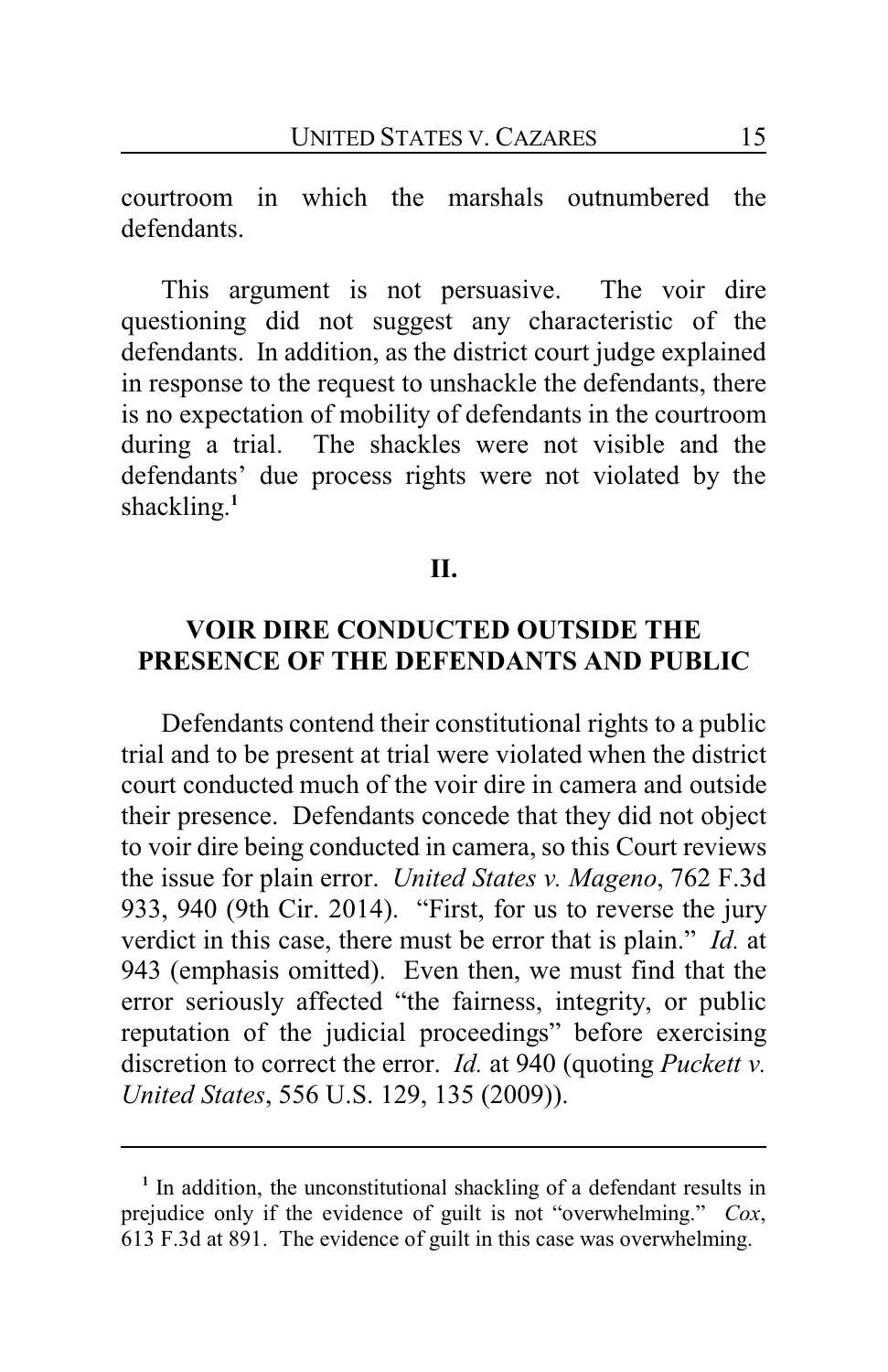*Factual Background on Right to be Present and to Public Trial*

Jury selection in this case took over five-and-one-half days. Most of the voir dire took place outside the presence of the defendants and the public in a jury room. Defense counsel, however, was present. Although appearances, instruction, admonitions, general voir dire, and exercise of peremptory challenges took place in open court, substantial questioning of prospective jurors regarding whether they had seen or heard the defendants on the video monitor, questioning regarding hardship and bias, and legal argument, took place in the jury room outside the presence of the defendants and the public. The trial transcript repeatedly references that voir dire was being held in the jury room outside the presence of the defendants.

The district court had a reason for not conducting voir dire at sidebar. As was indicated in the previous discussion concerning shackling, if the voir dire had been conducted at sidebar, the prospective jurors would likely have been able to see the defendants' shackles. As a result, the district court decided against hardship and other voir dire questioning at sidebar. At the beginning of voir dire, the district judge said, "I think we will do this [i.e., voir dire] over in the jury room across the hall there, because there is a chance that they could see something back here. Okay. So I will just tell them we are going to do this over there." In context, it is quite clear that when the judge said that "there is a chance they could see something back here" he was talking about prospective jurors seeing defendants' shackling from the angle at which the voir dire sidebar examination of prospective jurors would take place.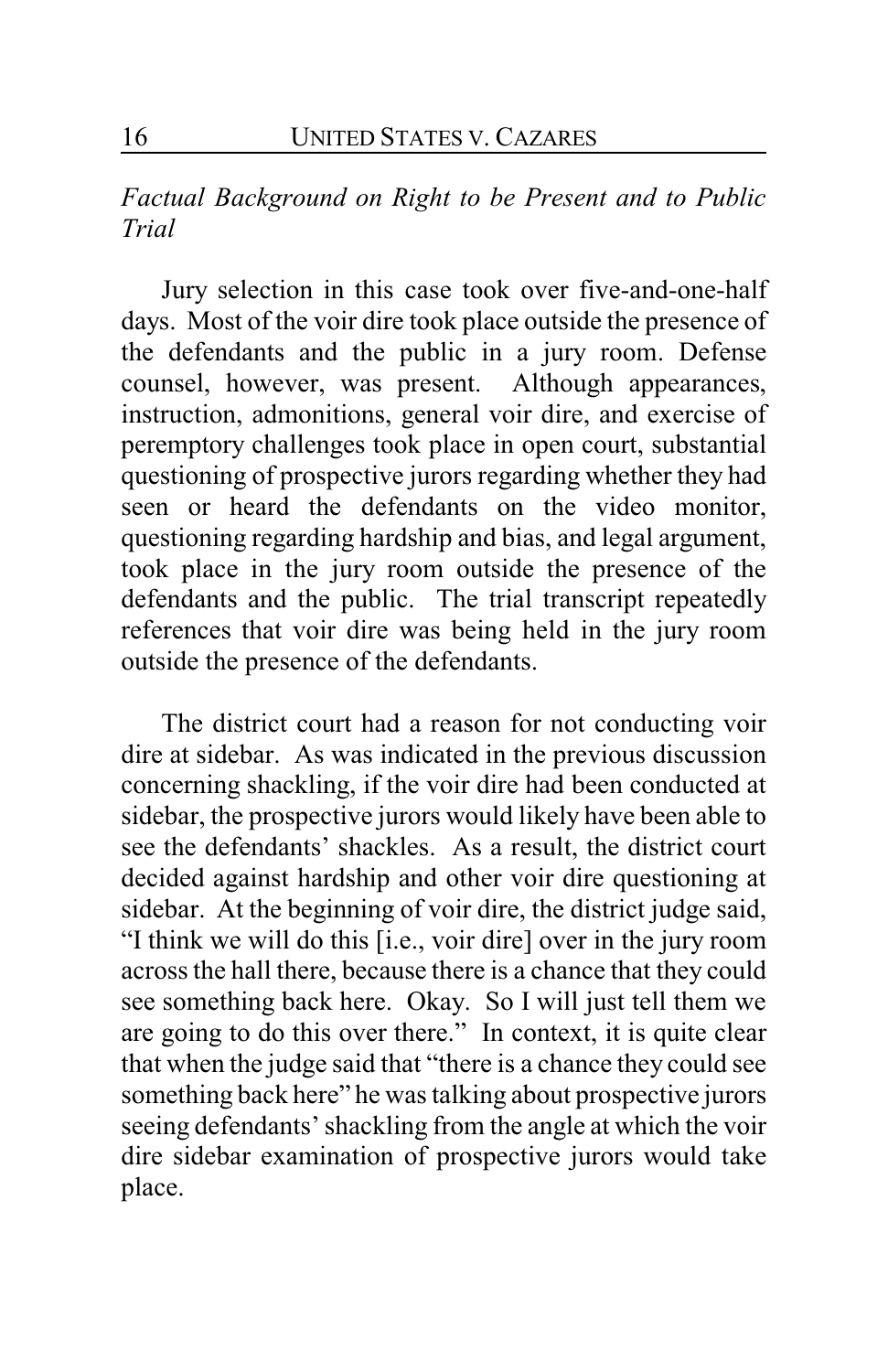Neither defendants nor their counsel objected to the voir dire taking place in the jury room outside the presence of the defendants and the public. In fact, one of the defendant's counsel stated: "Ithink that the selection ought to be done the same way as it was done earlier because it would look a little odd if the new – the jurors already seated, having gone through this rather extensive private interviews, now see that the new batch doesn't have that."

At one point the district court advised of his intent to question jurors about vacation time in another courtroom and stated, "I guess I need to probably get a waiver from your clients." One of the defendant's counsel responded, "Your Honor, I can't imagine my client would have an objection to us going over and doing that." Before the district court and counsel moved to the other courtroom the district court inquired of each defendant whether he objected to proceeding in this manner. Each defendant consented orally on the record to this plan. When jury selection was finished and defense counsel was asked if there was any legal cause why the jury panel should not be sworn, each defendant's counsel responded "no."

### *Right to be Present at Voir Dire*

Federal Rule of Criminal Procedure  $43(a)(2)$  states that unless provided otherwise a defendant must be present at "every trial stage, including jury impanelment." In *United States v. Gagnon*, the Court explained the constitutional basis of the right of a defendant to be present at his court proceedings:

> The constitutional right to presence is rooted to a large extent in the Confrontation Clause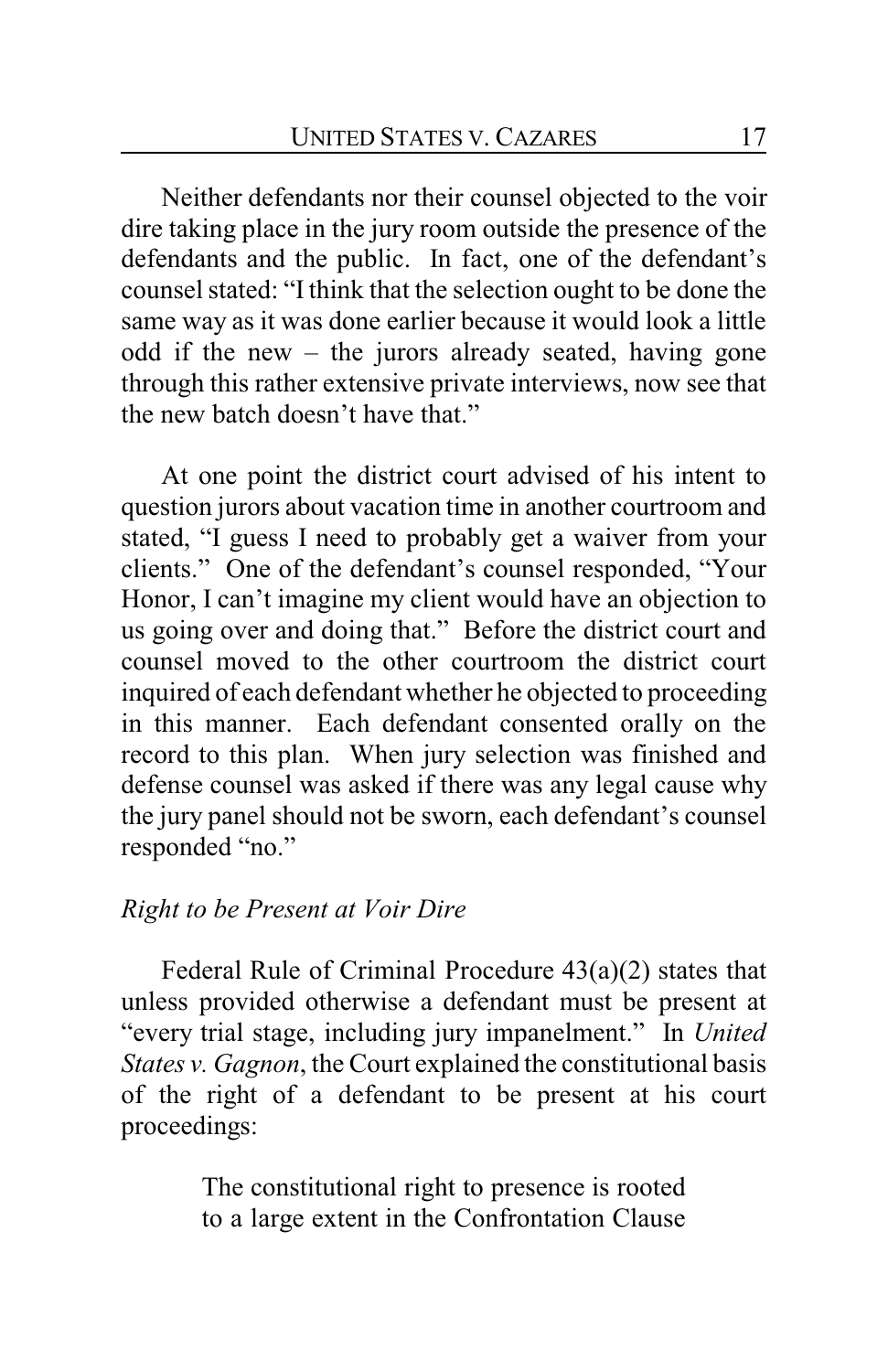of the Sixth Amendment, *e.g., Illinois v. Allen*, 397 U.S. 337 (1970), but we have recognized that this right is protected by the Due Process Clause in some situations where the defendant is not actually confronting witnesses or evidence against him. In *Snyder v. Massachusetts*, 291 U.S. 97 (1934), the Court explained that a defendant has a due process right to be present at a proceeding "whenever his presence has a relation, reasonably substantial, to the fulness of his opportunity to defend against the charge . . . . [T]he presence of a defendant is a condition of due process to the extent that a fair and just hearing would be thwarted by his absence, and to that extent only." *Id*. at 105–06, 108; *see also Faretta v. California*, 422 U.S. 806, 819 n.15 (1975). The Court also cautioned in *Snyder* that the exclusion of a defendant from a trial proceeding should be considered in light of the whole record. 291 U.S. at 115.

470 U.S. 522, 526 (1985) (per curiam). Further, under the Due Process Clause, "a defendant is guaranteed the right to be present at any stage of the criminal proceeding that is critical to its outcome if his presence would contribute to the fairness of the procedure." *Kentucky v. Stincer*, 482 U.S. 730, 745 (1987).

In *Gomez v. United States*, the Court discussed the significance of voir dire:

> [I]n affirming *voir dire* as a critical stage of the criminal proceeding, during which the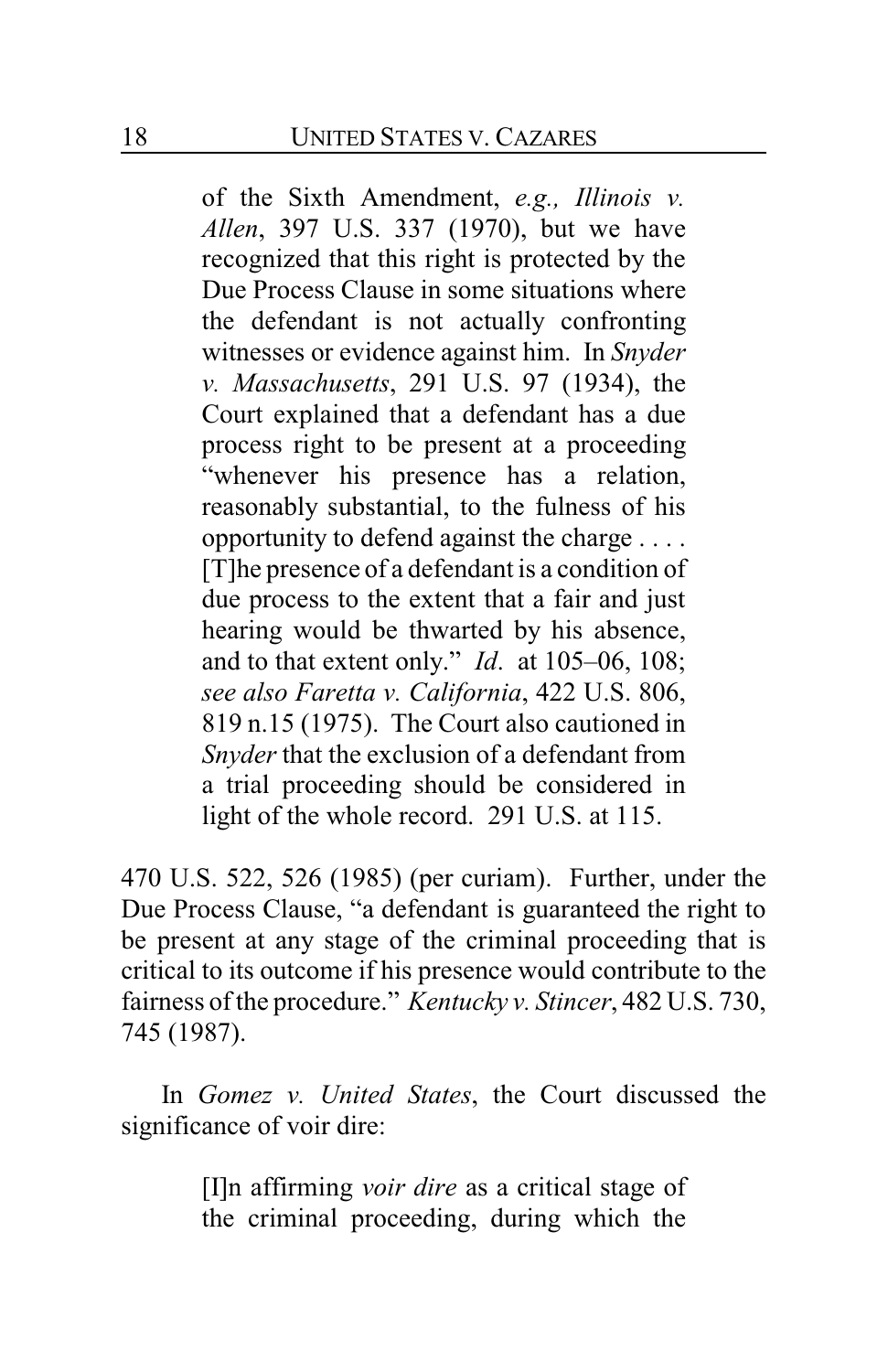defendant has a constitutional right to be present, the Court wrote: "'[W]here the indictment is for a felony, the trial commences at least from the time when the work of empanelling the jury begins.'" *Lewis v. United States*, 146 U.S. 370, 374 (1892) (quoting *Hopt v. Utah*, 110 U.S. 574, 578 (1884)). *See Swain v. Alabama*, 380 U.S. 202, 219 (1965) (*voir dire* "a necessary part of trial by jury"); *see also Ricketts v. Adamson*, 483 U.S. 1, 3 (1987); *United States v. Powell*, 469 U.S. 57, 66 (1984). Jury selection is the primary means by which a court may enforce a defendant's right to be tried by a jury free from ethnic, racial, or political prejudice, *Rosales-Lopez v. United States*, 451 U.S. 182, 188 (1981); *Ham v. South Carolina*, 409 U.S. 524 (1973)*; Dennis v. United States*, 339 U.S. 162 (1950), or predisposition about the defendant's culpability, *Irvin v. Dowd*, 366 U.S. 717 (1961).

490 U.S. 858, 873 (1989). The right of a defendant to be present during all critical stages of the court proceedings is subject to harmless error analysis, unless that deprivation, by its nature, cannot be considered harmless. *Rushen v. Spain*, 464 U.S. 114, 117–21 (1983) (per curiam) (holding that an unrecorded ex parte communication between a trial judge and juror was harmless error).

### *Right to a Public Trial*

The Sixth Amendment provides, in relevant part, that "[i]n all criminal prosecutions, the accused shall enjoy the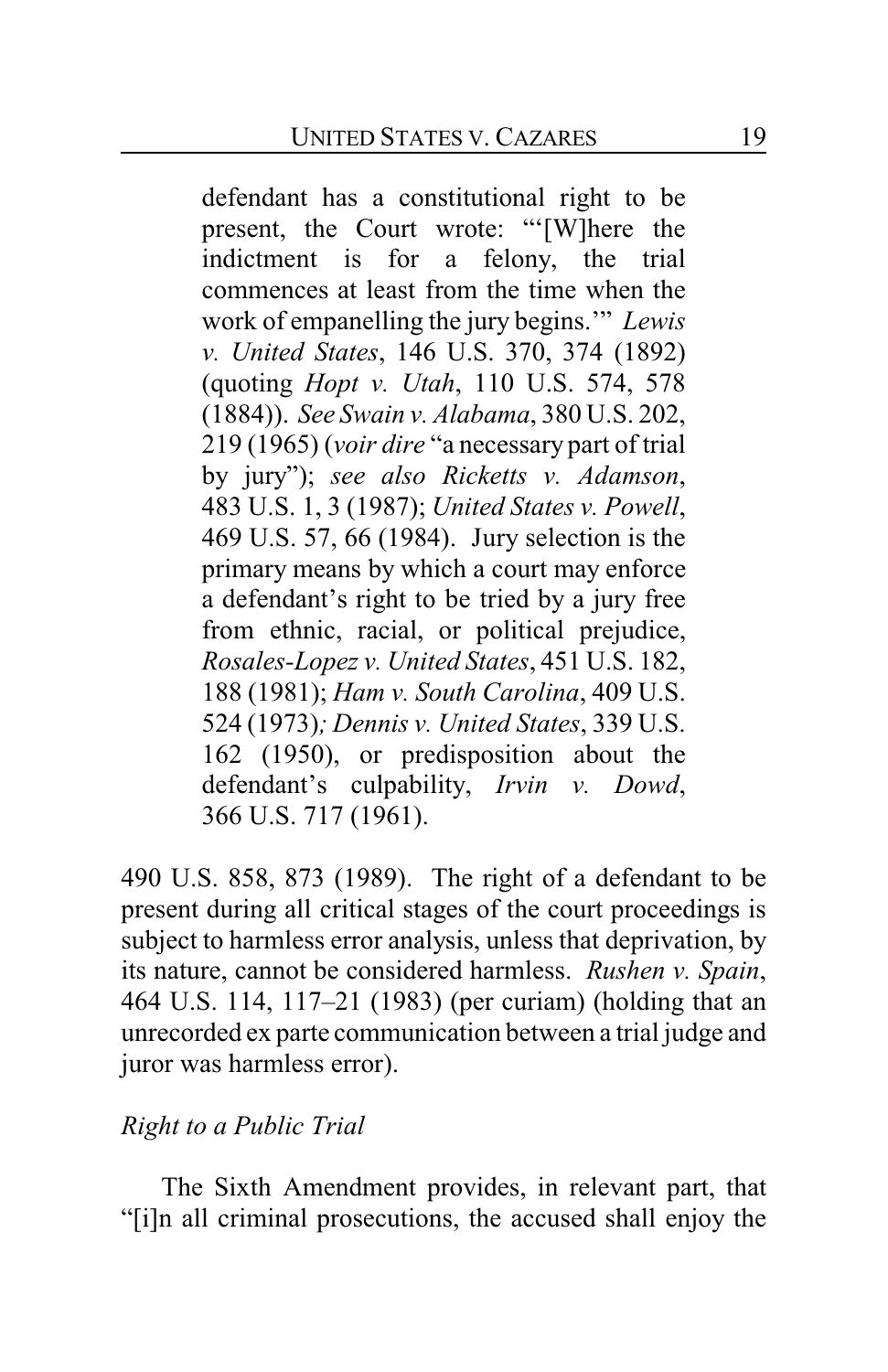right to a speedy and public trial." The Sixth Amendment right to a public trial extends beyond the actual proof presented at a trial. *See, e.g.*, *Waller v. Georgia*, 467 U.S. 39, 44–47 (1984) (pretrial suppression hearing must be open to the public). The Supreme Court has held that the right to a public trial extends beyond the accused and can be invoked under the First Amendment. *Press-Enterprise Co. v. Superior Court of Cal., Riverside Cnty.*, 464 U.S. 501 (1984).

In *Presley v. Georgia*, the Court held that a defendant's Sixth Amendment right to a public trial was violated when the trial court excluded the public from the voir dire of prospective jurors. 558 U.S. 209, 213 (2010) (per curiam). In *Presley*, the trial court advised a courtroom observer, the defendant's uncle, that he would not be allowed in the courtroom while the jury was selected but that he could come in after jury selection. When counsel for the defendant objected to the exclusion of the public from the courtroom, the trial court explained that there was not space for the public to sit in the audience and that there was "really no need for the uncle to be present during jury selection." *Id.* at 210. The Court concluded that the question of whether the Sixth Amendment right to a jury trial extends to jury voir dire was so well settled that it could proceed by summary disposition:

> The point is well settled under *Press-Enterprise I* and *Waller*. The extent to which the First and Sixth Amendment public trial rights are coextensive is an open question, and it is not necessaryhere to speculate whether or in what circumstances the reach or protections of one might be greater than the other. Still, there is no legitimate reason, at least in the context of juror selection proceedings, to give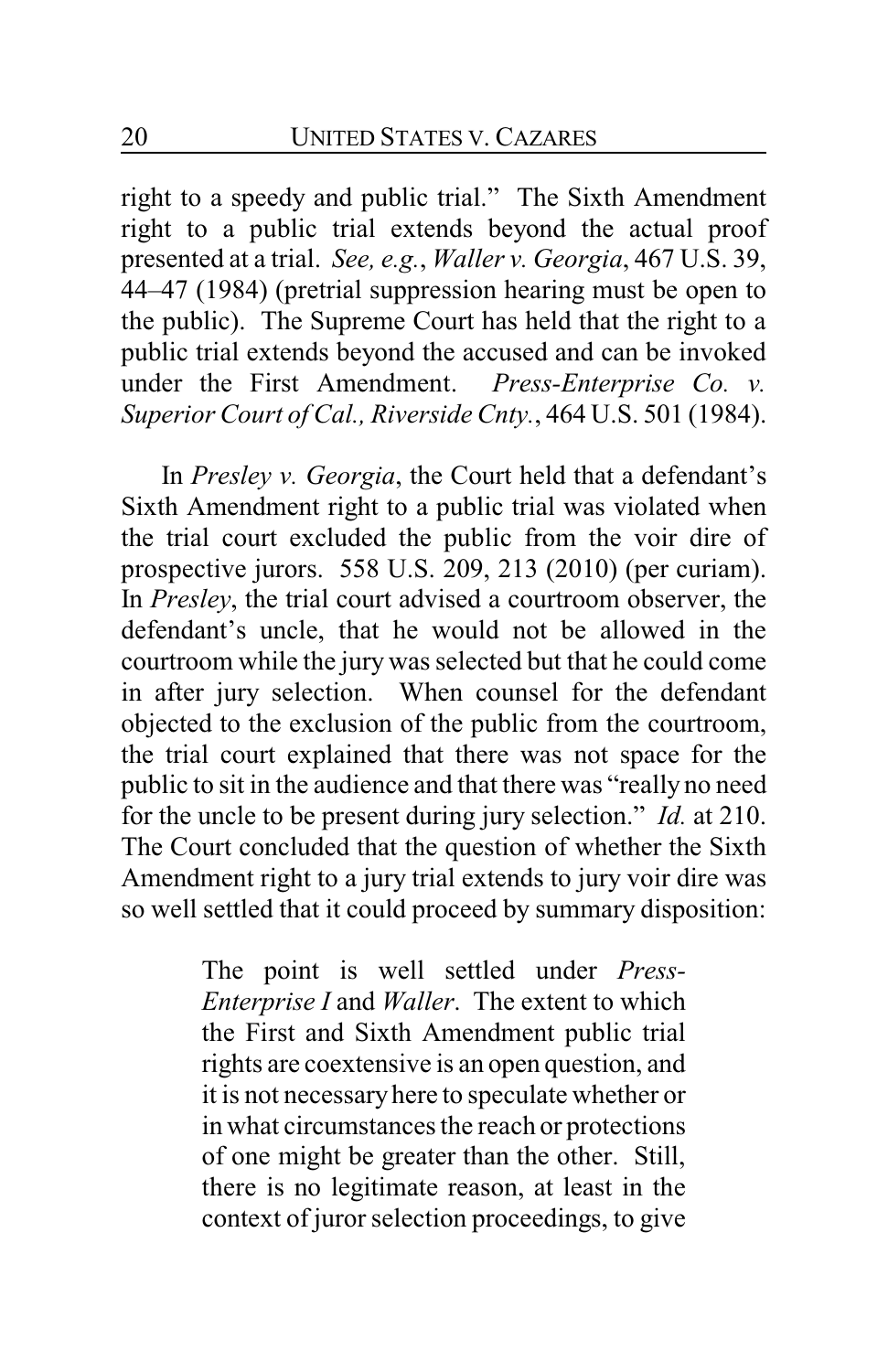one who asserts a First Amendment privilege greater rights to insist on public proceedings than the accused has. "Our cases have uniformly recognized the public-trial guarantee as one created for the benefit of the defendant." *Gannett Co. v. DePasquale*, 443 U.S. 368, 380 (1979). There could be no explanation for barring the accused from raising a constitutional right that is unmistakably for his or her benefit. That rationale suffices to resolve the instant matter.

*Id.* at 213.

The Supreme Court in *Presley* admonished that "[t]rial courts are obligated to take every reasonable measure to accommodate public attendance at criminal trials." *Id.* at 215. Although the Supreme Court acknowledged circumstances that would warrant closing voir dire to the public, the Court directed that "in those cases, the particular interest, and threat to that interest, must 'be articulated along with findings specific enough that a reviewing court can determine whether the closure order was properly entered.'" *Id.* (quoting *Press-Enterprise*, 464 U.S. at 510).

The district court in this case stated that its "practice, generally," and especially in longer cases, was to conduct hardship voir dire in the jury room. The district court explained that addressing hardship issues in the adjacent conference room "will just be easier and nobody will be able to hear us." The district court also stated that he was bringing in the prospective jurors one at a time to the jury room to consider hardship issues because "if people don't get the idea that people are getting out, it may keep it down to a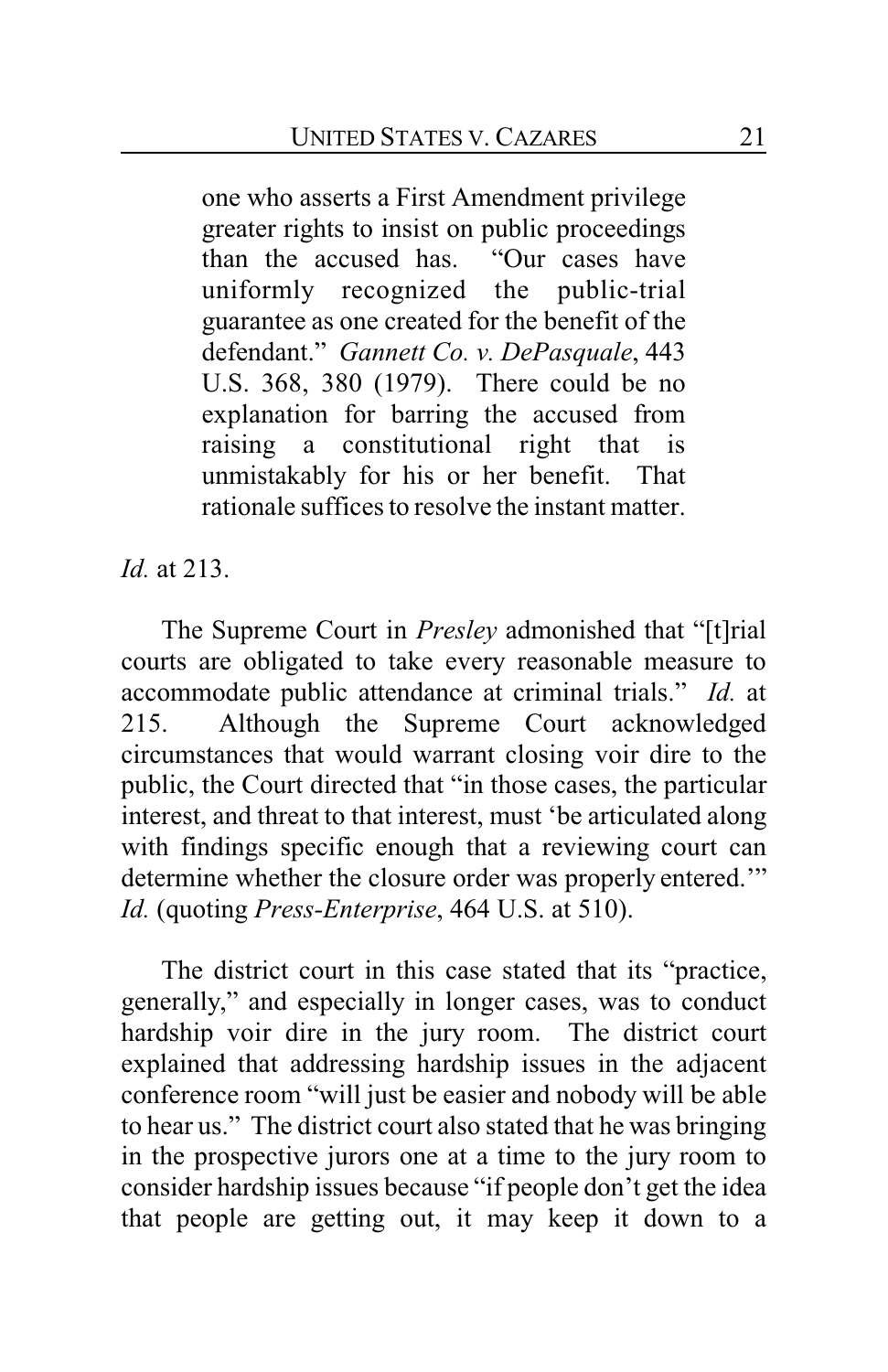reasonable number." Had any of the defendants asserted their rights to a public trial, the reasons stated by the district court for holding most of voir dire in private would not be sufficient to avoid a determination that the defendants' rights to a public trial were violated. The United States argues that although the district court did not expressly make the *Presley* finding, it was clear that the district court was conducting the individual voir dire in private because of the nature of the bias and hardship questions. The questions asked were not of an intensely personal nature so that argument is not supported by the record.

### *Harmless Error or Structural Error*

In *Arizona v. Fulminante*, the Supreme Court divided constitutional errors into two classes: trial errors and structural defects. 499 U.S. 279, 307 (1991). Trial errors "occurred during presentation of the case to the jury" and their effect may "be quantitatively assessed in the context of other evidence presented in order to determine whether [they were] harmless beyond a reasonable doubt." *Id.* at 307–08. Structural defects, however, "defy analysis by 'harmless-error' standards" because they "affect[] the framework within which the trial proceeds," and are not "simply an error in the trial process itself." *Id.* at 309–10. The denial of the right to public trial has been categorized as a structural defect. *United States v. Gonzalez-Lopez*, 548 U.S. 140, 149 (2006) (citing *Waller*, 467 U.S. at 49, n.9). If the right to a public trial had not been waived, defendants would have a persuasive argument that their right to a public trial was violated when most of voir dire was conducted in private.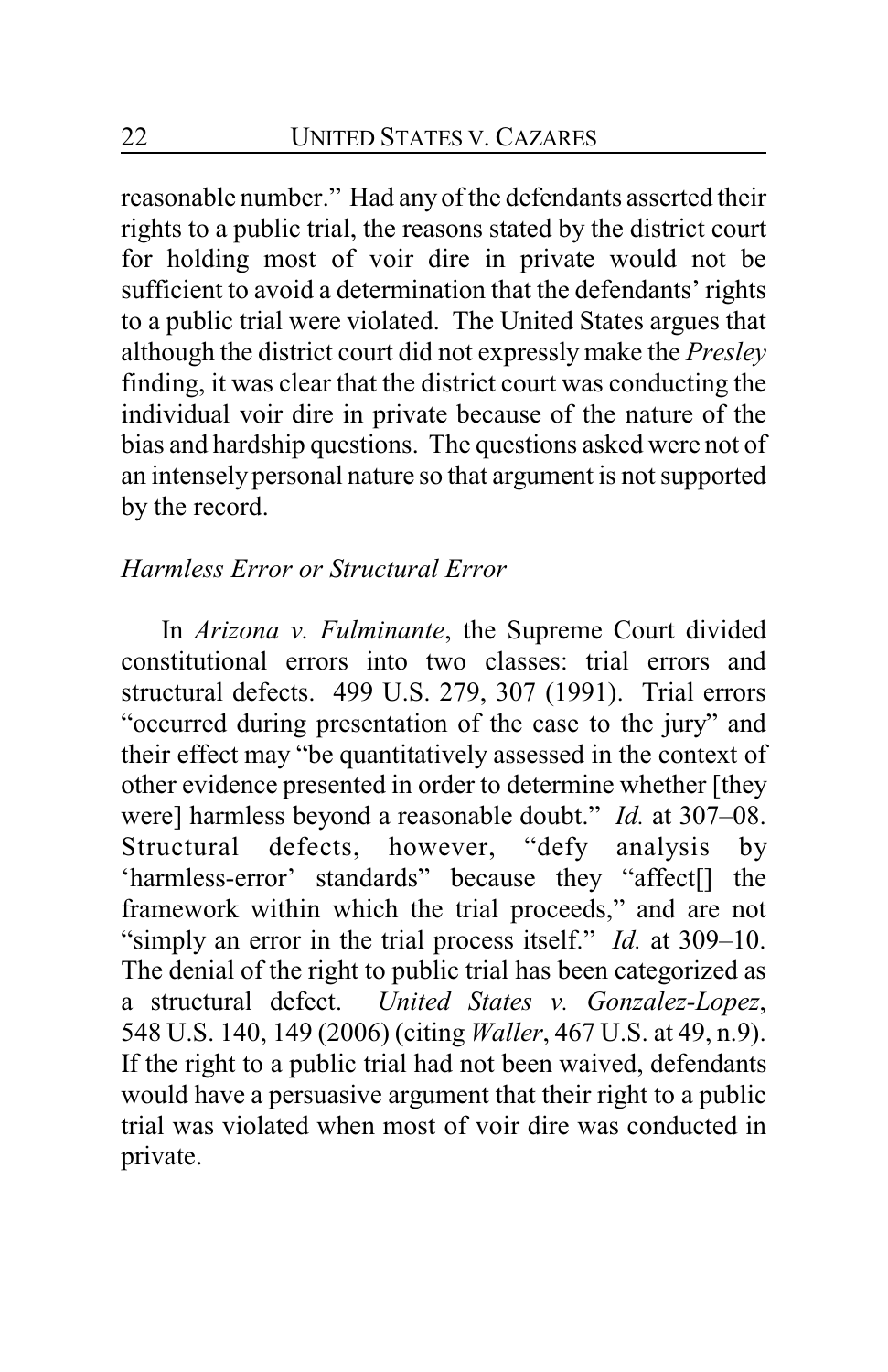"The Supreme Court has never held that the exclusion of a defendant from a critical stage of his criminal proceedings constitutes a structural error." *Campbell v. Rice*, 408 F.3d 1166, 1172 (9th Cir. 2005). In making this statement, we relied on *Rushen v. Spain*, in which the Supreme Court found that a juror's ex parte communication with the trial judge was harmless beyond a reasonable doubt. 464 U.S. at 117–21. In *United States v. Gagnon*, the Supreme Court emphasized, "[T]he presence of a defendant is a condition of due process to the extent that a fair and just hearing would be thwarted by his absence, and to that extent only." 470 U.S. at 526 (quoting *Snyder v. Massachusetts*, 291 U.S. 97, 105–06 (1934)).

In *Gagnon*, the district court judge had a communication with a juror who was concerned that one of the defendants was sketching the juror. The district court advised in open court that he was going to have this communication without the defendants being present, and no objection was made. *Id.* at 523. The Supreme Court characterized the communication as follows:

> The encounter between the judge, the juror, and Gagnon's lawyer was a short interlude in a complex trial; the conference was not the sort of event which every defendant had a right personally to attend under the Fifth Amendment. Respondents could have done nothing had they been at the conference, nor would they have gained anything by attending.

*Id.* at 527. The private voir dire in the case at hand was not "a short interlude" to the extent that it took place for most of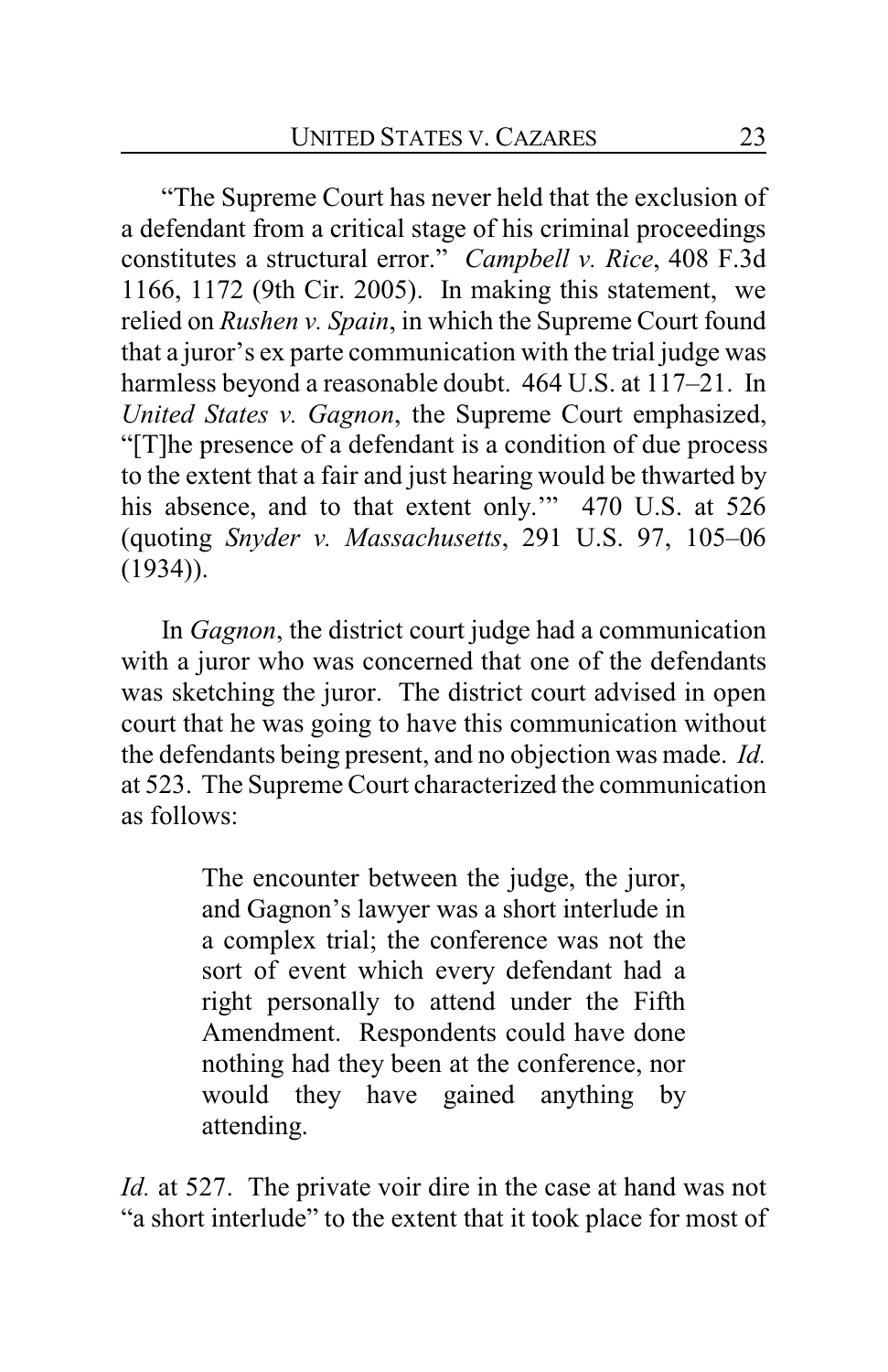the five-and-one-half days of voir dire. However, it is difficult to see how the defendants' presence would have changed the composition of the jury panel, *see Gray v. Mississippi*, 481 U.S. 648, 665 (1987), or otherwise affected the outcome of the case. It is unclear what defendants would have gained by attending the voir dire, especially since their counsel was in attendance. Nonetheless, the defendants should have been in attendance to view prospective jurors, see the reactions, both oral and physical, of prospective jurors to questioning, and consult with their defense counsel.

#### *Waiver*

We have recognized that "[a]lthough a defendant charged with a felony has a fundamental right to be present during voir dire, this right may be waived." *United States v. Sherwood*, 98 F.3d 402, 407 (9th Cir. 1996) (citing *Campbell v. Wood*, 18 F.3d 662, 672–73 (9th Cir. 1994) (en banc) (defendant in a capital case waived his right to be present during voir dire by expressing his desire not to be present); s*ee also Gagnon*, 470 U.S. at 529 ("We hold that failure by a criminal defendant to invoke his right to be present under Federal Rule of Criminal Procedure 43 at a conference which he knows is taking place between the judge and a juror in chambers constitutes a valid waiver of that right."). The right to a public trial can also be waived. *See Levine v. United States*, 362 U.S. 610, 619 (1960) ("The continuing exclusion of the public in this case is not to [be] deemed contrary to the requirements of the Due Process Clause without a request having been made to the trial judge to open the courtroom at the final stage of the proceeding  $\dots$ .").

"[C]ourts must indulge every reasonable presumption against the loss of constitutional rights." *Illinois v. Allen*,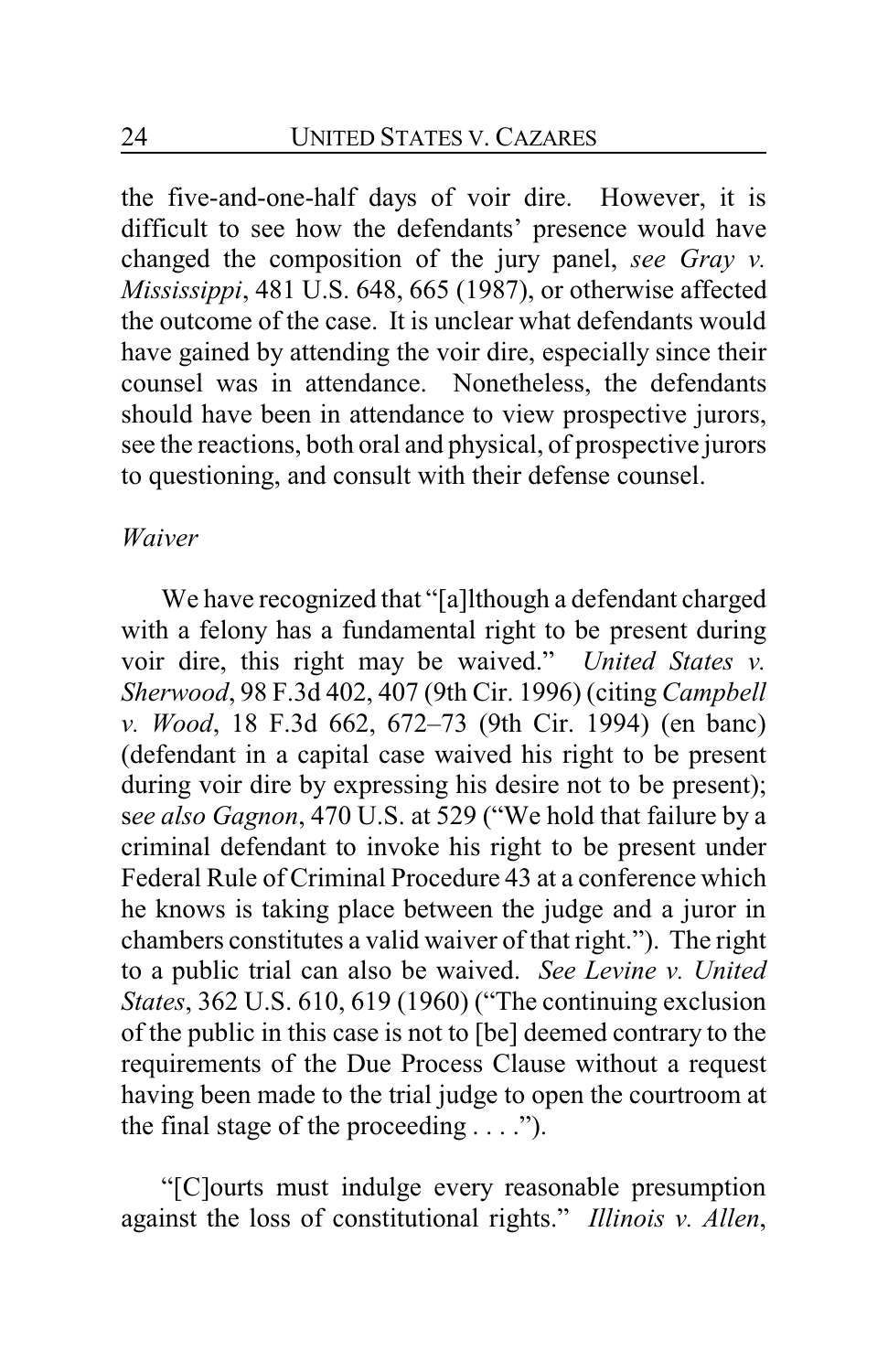397 U.S. 337, 343 (1970) (citing *Johnson v. Zerbst*, 304 U.S. 458, 464 (1938)). In *Campbell v. Wood*, we explained:

> A waiver is an "intentional relinquishment or abandonment of a known right or privilege." *Johnson v. Zerbst*, 304 U.S. 458, 464 (1938). The finding of a knowing and voluntary waiver is a mixed question of law and fact which we review *de novo*. *Terrovona v. Kincheloe*, 852 F.2d 424, 427 (9th Cir. 1988). The ultimate issue of voluntariness is a legal question requiring independent federal determination. *Arizona v. Fulminante*, 499 U.S. 279, 286 (1991).

#### 18 F.3d at 672.

Defendants contend without citing supporting authority that "[b]y being shackled they could not possibly have asserted their rights to be present." The United States argues that there is "no connection" between being shackled and being able to assert their right to be present or to have an open trial. There is arguably some connection between being shackled and not asserting the right to be present in the jury room for the private voir dire as there is no evidence that the barrier which hid the shackles in the courtroom was available in the jury room where most of the voir dire took place. Also, as a matter of logistics, moving the shackled defendants may have required some extra time and effort. If defendants had objected to the voir dire being conducted in the jury room, the voir dire could have been held in the courtroom where there was a barrier which hid the shackles. However, defendants could have asserted their rights and "[t]he district court need not get an express 'on the record' waiver from the defendant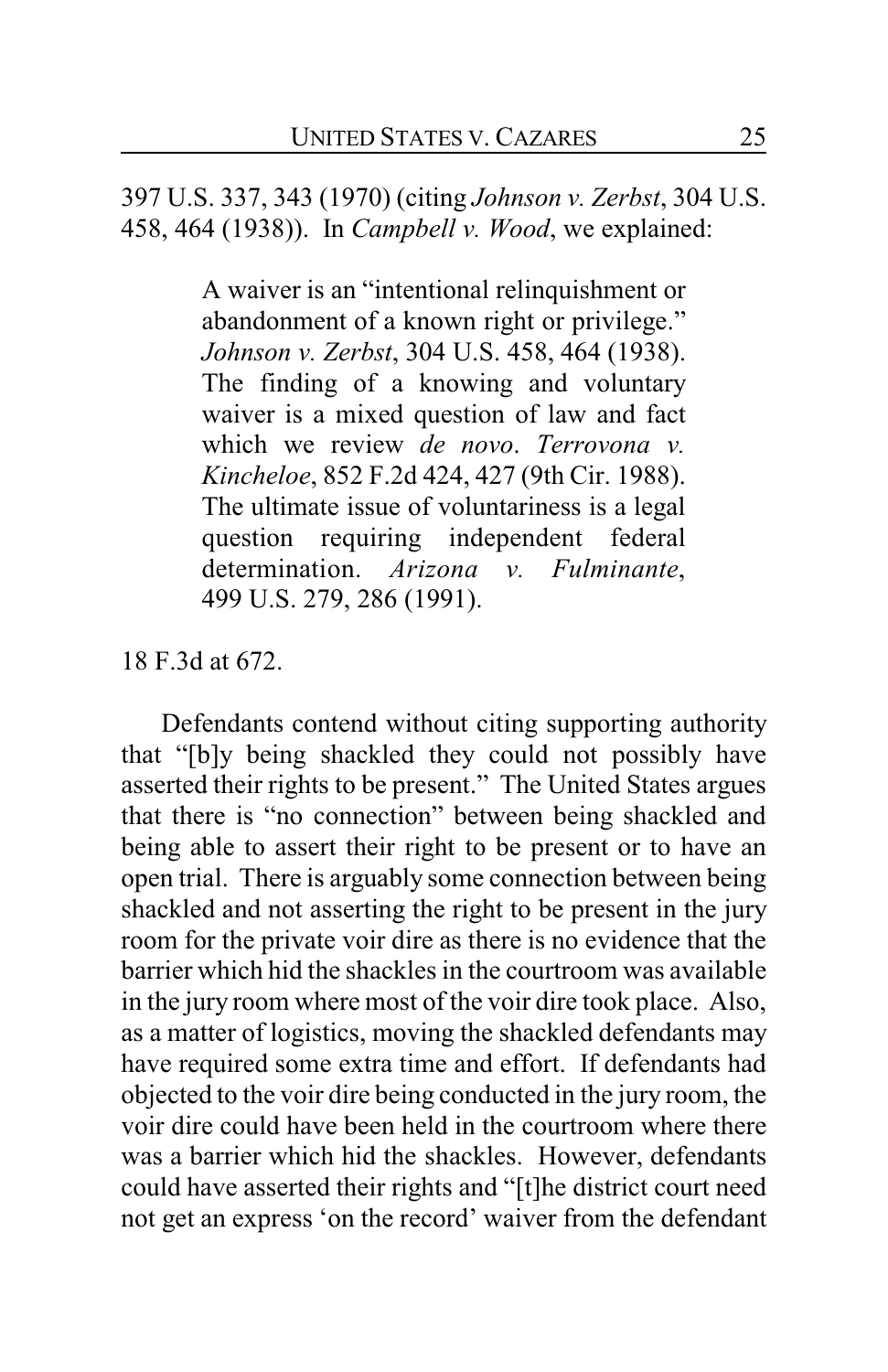for every trial conference which a defendant may have a right to attend." *Gagnon*, 470 U.S. at 528. None of the defendants nor their counsel ever requested that the defendants be present at the portion of the voir dire that took place in the jury room. When the district court requested a waiver of the defendants' presence for a portion of the voir dire, the defendants each gave the waiver on the record. In addition, counsel for one of the defendants requested that the private voir dire continue in the manner it was proceeding. The facts of this case support finding a valid waiver of the right to be present at voir dire and a valid waiver of the right to a public trial.

#### **III.**

### **WHETHER THE DISTRICT COURT COMMITTED PREJUDICIAL ERROR IN ADMITTING HEARSAY PURSUANT TO THE DOCTRINE OF FORFEITURE BY WRONGDOING**

The district court's resolution of Confrontation Clause claims is reviewed de novo. *United States v. Berry*, 683 F.3d 1015, 1020 (9th Cir. 2012). Additionally, "we review de novo the district court's construction of hearsay rules, but review for abuse of discretion the court's determination to admit hearsay evidence." *United States v. Marguet-Pillado*, 560 F.3d 1078, 1081 (9th Cir. 2009).

*Factual Background on Doctrine of Forfeiture by Wrongdoing Issue*

One of the defendants, Porfirio Avila, , a/k/a "Dreamer," and another Avenues gang member, Rene Madel, had been convicted of murder in state court for the murder of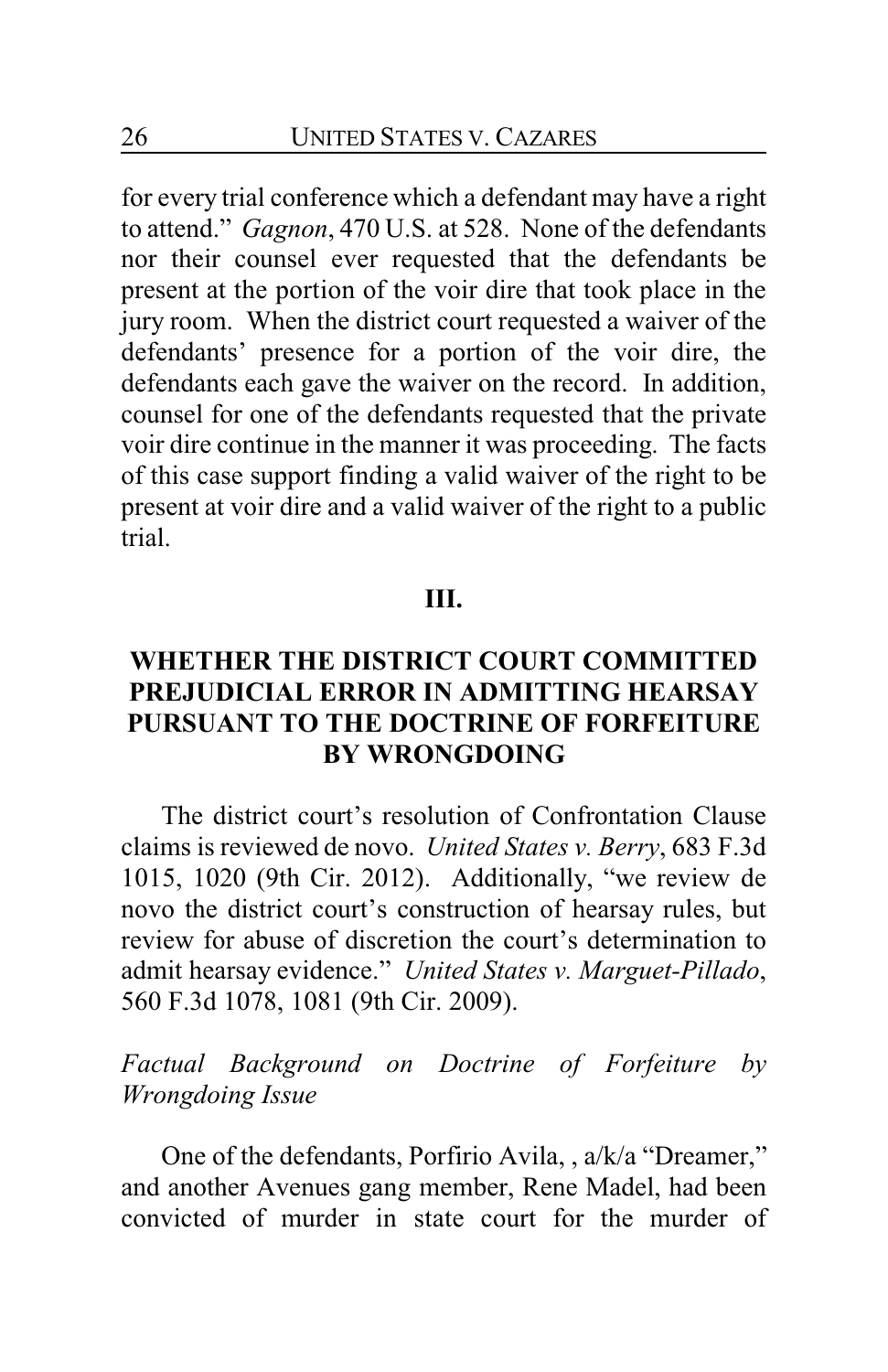Christopher Bowser before the federal trial in this matter was held. The assaults and later murder of Bowser were set forth as overt acts in the Second Superseding Indictment. After Bowser was assaulted and robbed on October 26, 2000, Bowser reported the crimes to the Los Angeles Police Department. Defendant Alejandro Martinez, a/k/a "Bird," was subsequently arrested for the assault and robbery. As set forth in testimony of Avila's former brother-in-law David Cruz, a/k/a "Mousey," which was contained in the state court murder trial transcript and reviewed by the district court before trial, Martinez then directed Avila and Madel to kill Bowser. On December 11, 2000, Avila and Madel shot and killed Bowser.

In presenting the evidence concerning Christopher Bowser, the government elicited testimony from several sources regarding out-of-court statements made by Bowser implicating the Avenues, and Martinez in particular, in the initial assaults and assault and robbery. Several witnesses testified to Bowser having a long history of being harassed by the Avenues. The government contended that Bowser's statements were admissible under the "forfeiture by wrongdoing" exception to the hearsay rule. The district court, over the defendants' objections, allowed Bowser's statements to be admitted in evidence subject to a motion to strike.

LAPD Officer Fernando Carrasco testified that on October 26, 2000, he responded to a call on a robbery investigation and spoke with Bowser who told him he had been punched, kicked, and robbed of a necklace by two Hispanic men while he was waiting at a bus stop. Officer Carrasco also testified that Bowser told him he recognized one of the Hispanic men as "Bird" from the Avenues and told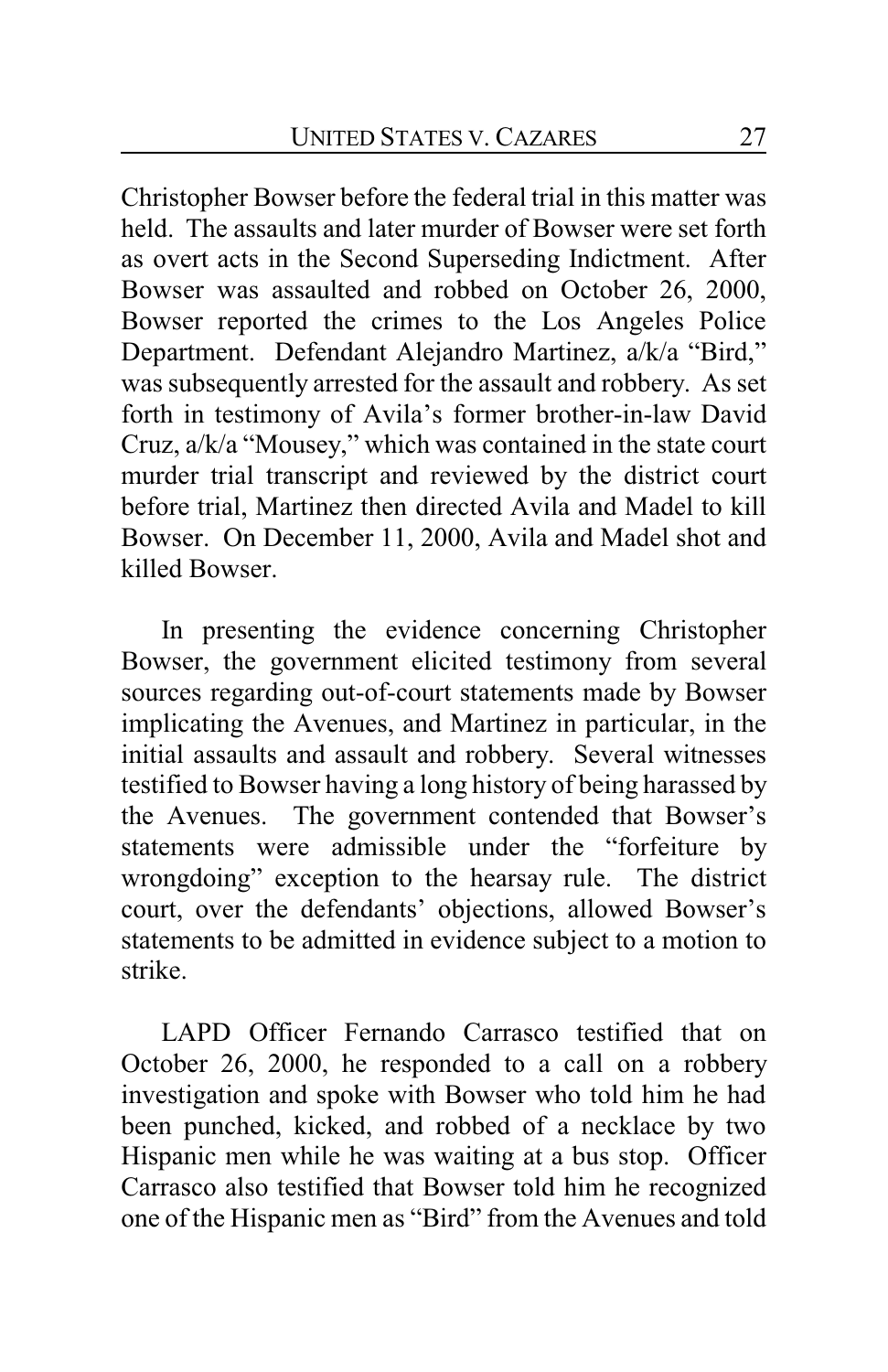Carrasco that he had had previous run-ins with "Bird." Officer Carrasco testified that Bowser was initially hesitant to press charges and stated that "he feared for his safety. He feared retaliation."

Officer John Padilla, a detective for the City of Los Angeles, testified that he was assigned to do a follow-up investigation on the assault and robbery against Bowser. Officer Padilla testified that on November 28, 2000, he received a note at his desk that Bowser wanted to press charges against "Bird" because "Bird" had driven by him in a car and pointed a gun at him. Officer Padilla testified that he went to Bowser's house in Highland Park on November 30, 2000, and interviewed Bowser. Officer Padilla testified that at this interview Bowser said he was robbed by "Bird" and another. Officer Padilla further testified that Bowser stated he had been assaulted and called the N-word by "Bird" on several occasions. Bowser then identified "Bird" on a photo lineup and circled "Bird's" photograph. Under the photograph Bowser, in the presence of Officer Padilla, wrote, "'Bird,' No. 6, stole my chain and assaulted me." Bowser signed and dated the note. Martinez was arrested on December 3, 2000. Bowser was shot and killed on December 11, 2000.

## *Right to Confrontation, Forfeiture by Wrongdoing, and Rule 804(b)(6)*

The Confrontation Clause of the Sixth Amendment provides that, "[i]n all criminal prosecutions, the accused shall enjoy the right . . . to be confronted with the witnesses against him." In *Crawford v. Washington*, the Supreme Court held out-of-court statements by witnesses that are testimonial are barred, under the Confrontation Clause, unless the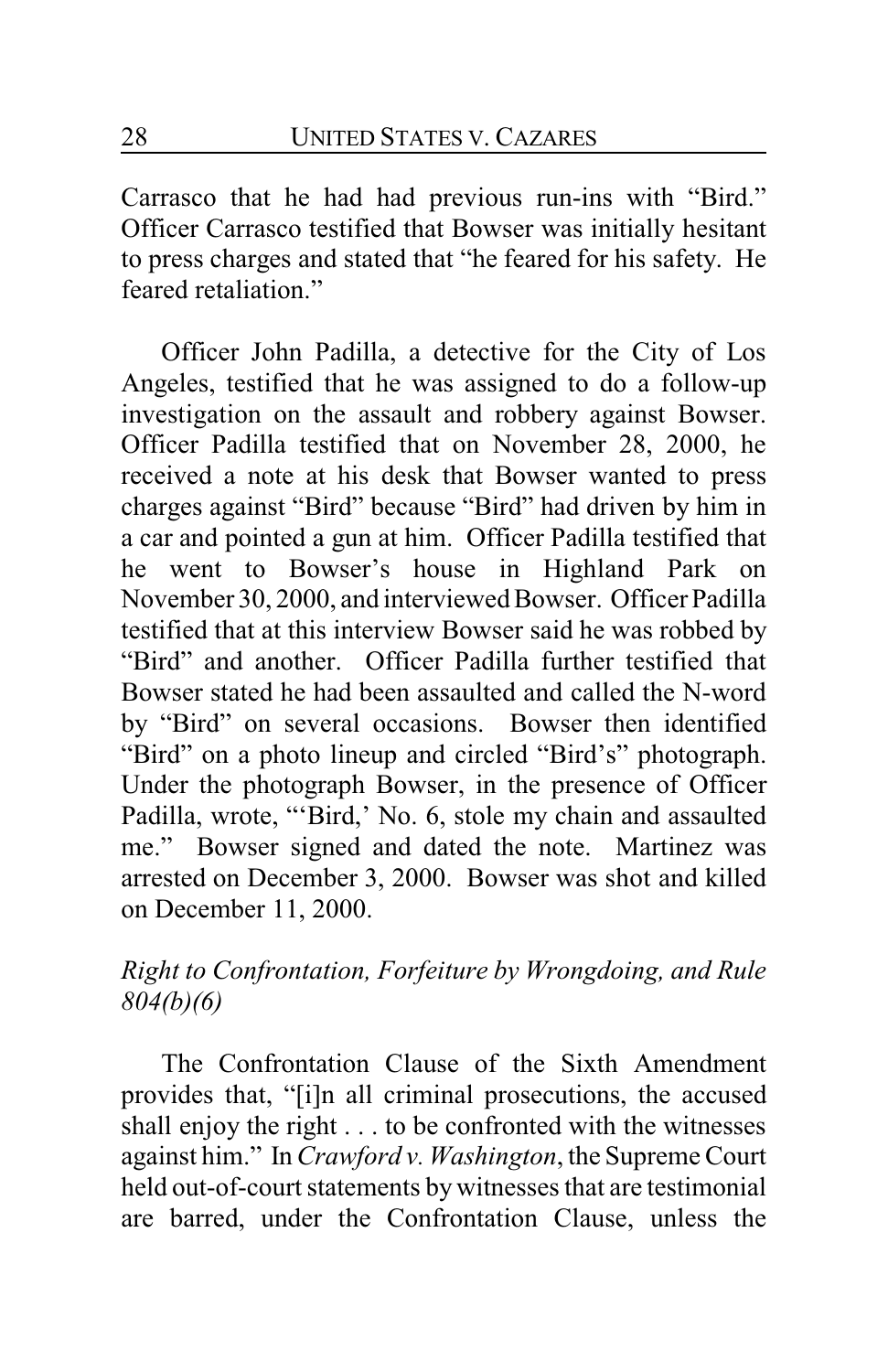witnesses are unavailable and a defendant had a prior opportunity to cross-examine the witnesses, regardless of whether such statements are deemed reliable by the court. 541 U.S. 36, 53–54 (2004). The decision in *Crawford* abrogated *Ohio v. Roberts*, which allowed the admission of a statement of a hearsay declarant who is unavailable for trial if it bears "adequate 'indicia of reliability.'" 448 U.S. 56, 66 (1980). In *Crawford* the Supreme Court held that statements taken by police officers in the course of interrogations are testimonial under even a narrow standard. 541 U.S. at 52. The Court held that the Confrontation Clause gives a defendant the right to cross-examine witnesses who give testimony against him, except in cases where an exception to the right of confrontation was recognized at the time of the founding. *Id.* at 53–54.

In *Giles v. California*, the Supreme Court examined the "forfeiture by wrongdoing" doctrine. 554 U.S. 353 (2008). In *Giles*, California unsuccessfully argued that whenever a defendant committed an act of wrongdoing that rendered a witness unavailable, the defendant forfeited his right to object to the witness's testimony on confrontation grounds. *Id.* at 364–65. In rejecting this argument the Court stated, "American courts never—prior to 1985—invoked forfeiture outside the context of deliberate witness tampering." *Id.* at 366.

In *Giles*, the Court cited to *Crawford* and the previous acknowledgment of two forms of unconfronted testimonial statements that were admitted at common law. The first founding-era exception to the right of confrontation is "declarations made by a speaker who was both on the brink of death and aware that he was dying." *Id.* at 358. The second founding-era exception to the right of confrontation,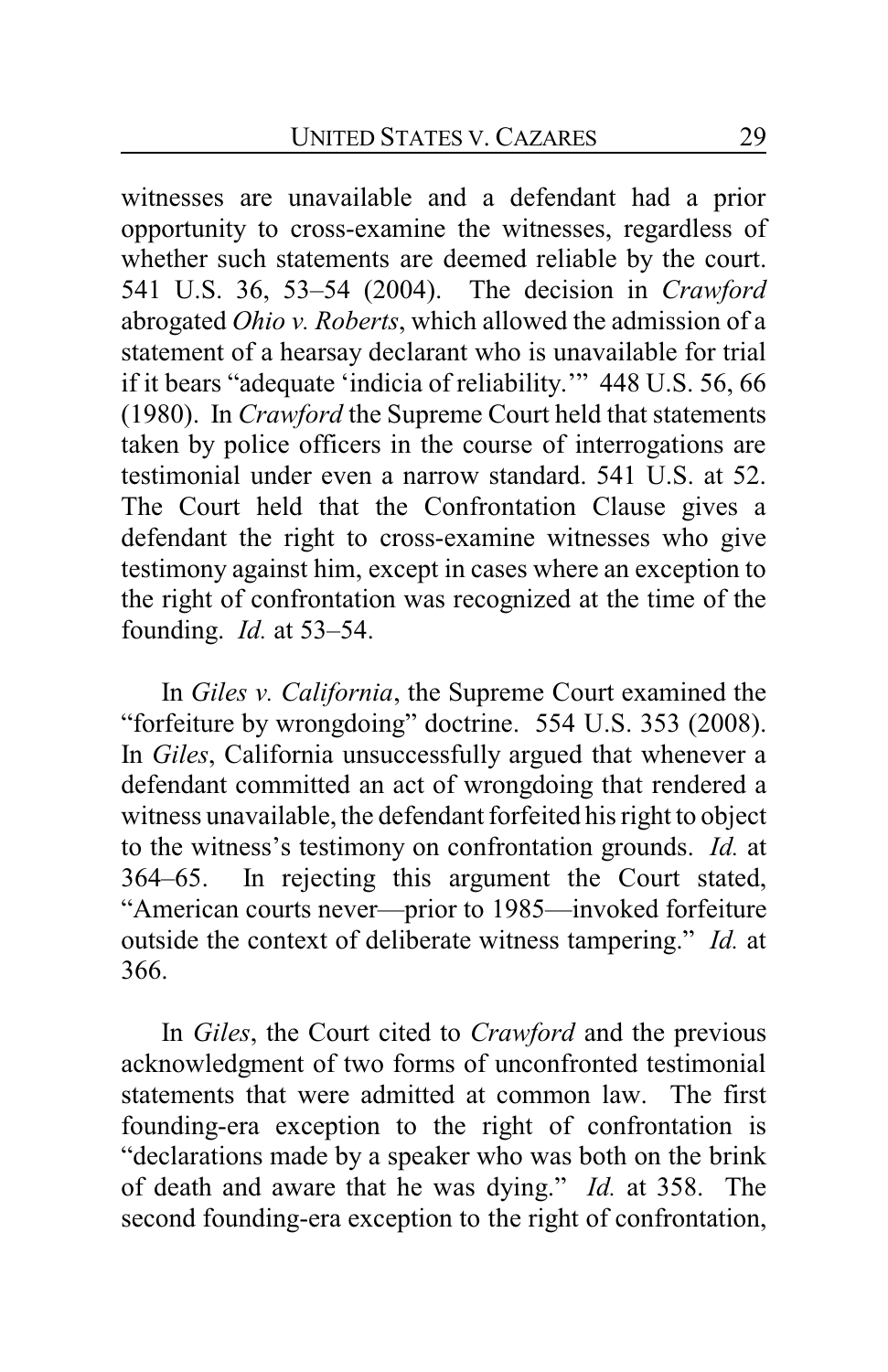and the one relevant to the case at hand, is forfeiture by wrongdoing, a doctrine which permitted the admission of "statements of a witness who was 'detained' or 'kept away' by the 'means or procurement' of the defendant." *Id.* at 359.

In examining the history of the doctrine of forfeiture by wrongdoing, the Court observed, "In cases where the evidence suggested that the defendant had caused a person to be absent, but had not done so to prevent the person from testifying—as in the typical murder case involving accusatorial statements by the victim—the testimony was excluded unless it was confronted or fell within the dying-declarations exception." *Id.* at 361–62.

In *Davis v. Washington*, 547 U.S. 813 (2006), the Supreme Court explained:

> [W]hen defendants seek to undermine the judicial process by procuring or coercing silence from witnesses and victims, the Sixth Amendment does not require courts to acquiesce. While defendants have no duty to assist the State in proving their guilt, they *do* have the duty to refrain from acting in ways that destroy the integrity of the criminal-trial system. We reiterate what we said in *Crawford*: that "the rule of forfeiture by wrongdoing . . . extinguishes confrontation claims on essentially equitable grounds." 541 U.S. at 62. That is, one who obtains the absence of a witness by wrongdoing forfeits the constitutional right to confrontation.

*Id.* at 833.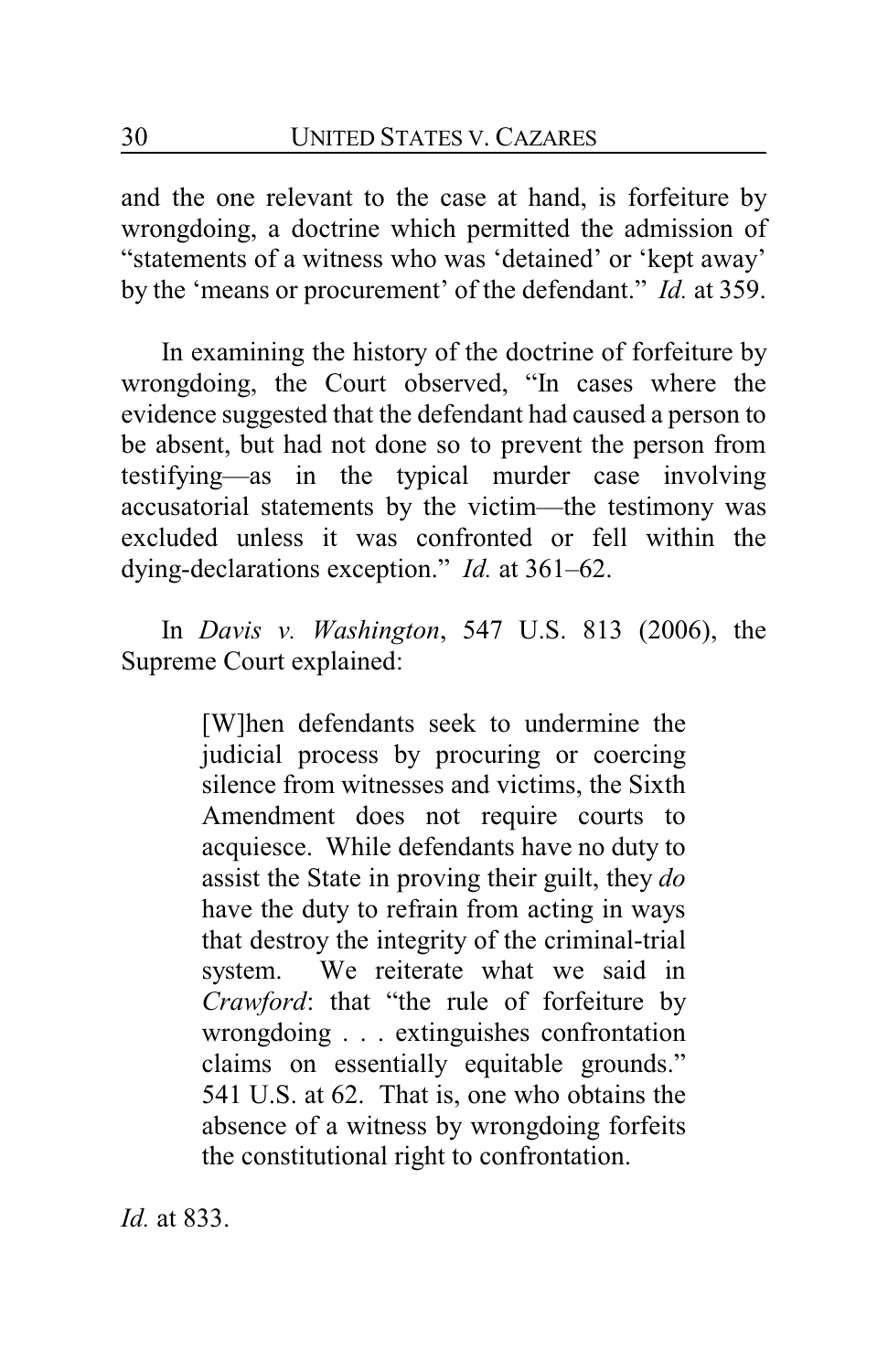The Supreme Court in *Giles* observed that in 1997 it had approved Rule 804(b)(6), a rule "which codifies the forfeiture doctrine." 554 U.S. at 367 (quoting *Davis*, 547 U.S. at 833). Rule 804(b)(6) provides that a "statement offered against a party that wrongfully caused—or acquiesced in wrongfully causing—the declarant's unavailability as a witness, and did so intending that result" is not excluded by the rule against hearsay if the declarant is unavailable as a witness. Causing the declarant's unavailability with the intent of doing so is critical to the doctrine of forfeiture by wrongdoing. *See United States v. Leal-Del Carmen*, 697 F.3d 964, 974 (9th Cir. 2012) (holding videotape admissible under the forfeiture by wrongdoing hearsay exception because the Government was responsible for rendering the declarant unavailable as a witness).

Rule 804(b)(6) applies to those who "acquiesced in wrongfully causing—the declarant's unavailability." A number of courts have ruled that a witness's statement may be admissible under Rule 804(b)(6) against a defendant conspirator who did not directly procure the unavailability of the witness, so long as a coconspirator had done so, the misconduct was within the scope and in furtherance of the conspiracy, and the misconduct was reasonably foreseeable to the conspirator. *See United States v. Cherry*, 217 F.3d 811, 820 (10th Cir. 2000); *United States v. Rivera*, 292 F. Supp. 2d 827, 833 (E.D. Va. 2003). The factors supporting application of Rule 804(b)(6) are to be determined based on a preponderance of the evidence. *Davis*, 547 U.S. at 833; *Cherry*, 217 F.3d at 821; *United States v. Emery*, 186 F.3d 921, 926 (8th Cir. 1999).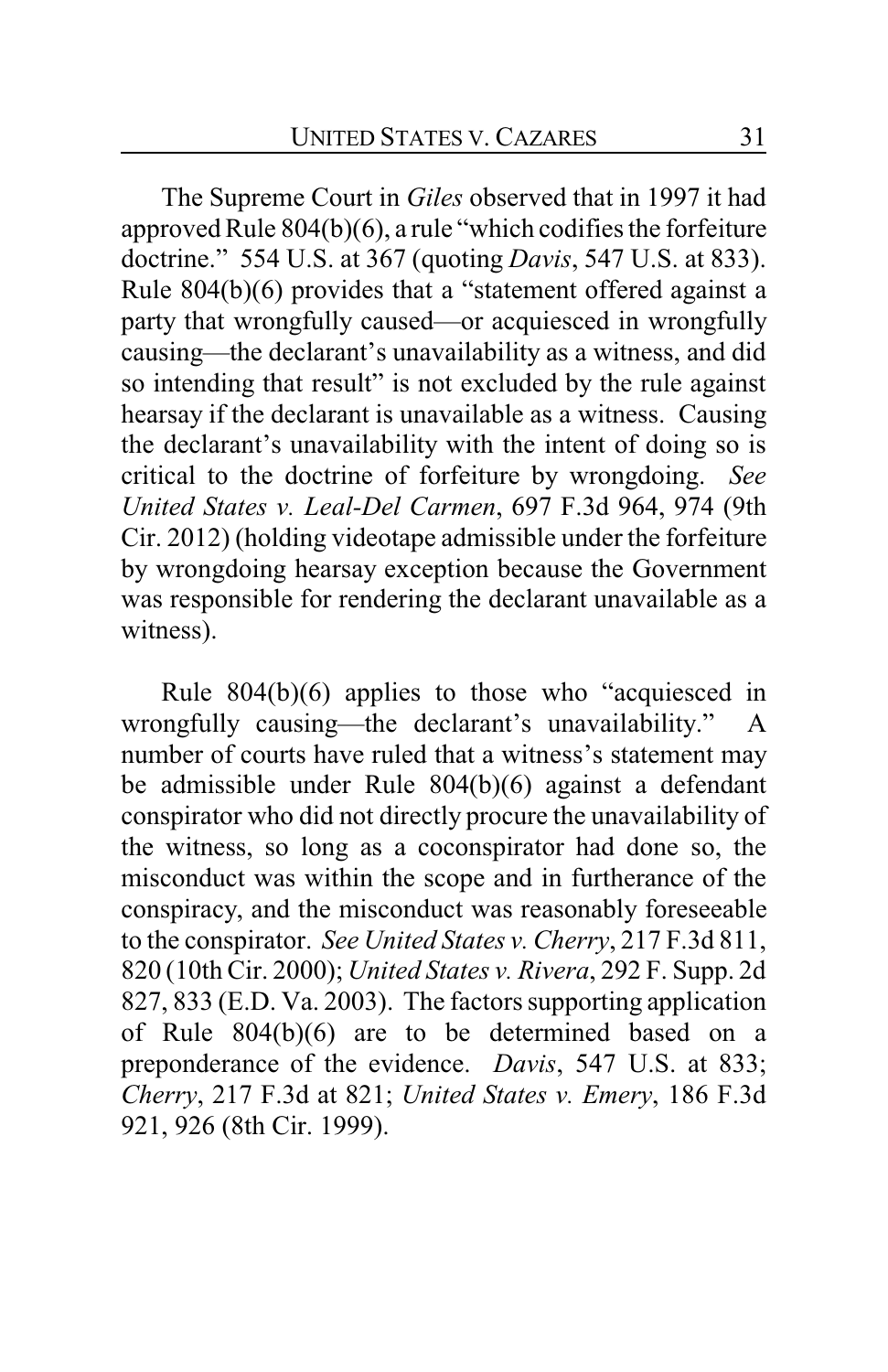### *District Court's Application of Forfeiture by Wrongdoing Doctrine*

Defendants argue that the district court misconstrued the scope of the forfeiture by wrongdoing doctrine and violated theirConfrontation Clause rights because the Government did not show that the defendants had Bowser killed for the purpose of rendering him unable to testify. Defendants argue that the court made no finding on the question whether Mr. Bowser was killed for this purpose.

Immediately before the jury returned its verdict in this case, the district court put on the record the basis for its admission of the Bowser statements under the forfeiture by wrongdoing doctrine. The district court stated: "I wanted to set out some of the reasons why I found that there was a preponderance of evidence that the defendants Avila and Martinez and others directly engaged in wrongdoing that was *intended to* and did render Chris Bowser unavailable as a witness." (Emphasis added.) The district court then stated that the reasons for his ruling included, but were not limited to: (1) That Bowser complained about being harassed by members of the Avenues, including Martinez; (2) That Bowser had been beaten by individuals wearing blue uniform shirts that Avila and Martinez wore for employment; (3) That Bowser reported to the police that Martinez had robbed him and Martinez was then arrested for the assault; (4) That the mother of Bowser's child testified Bowser told her in the days leading up to his death that he wanted to see his child because the Avenues were after him; (5) That Bowser was killed eight days after he told the police that Martinez had robbed him; (6) That Bowser was killed execution style at the same bus stop where he reported being robbed and assaulted; (7) That the pattern of shots used in the Bowser murder was identical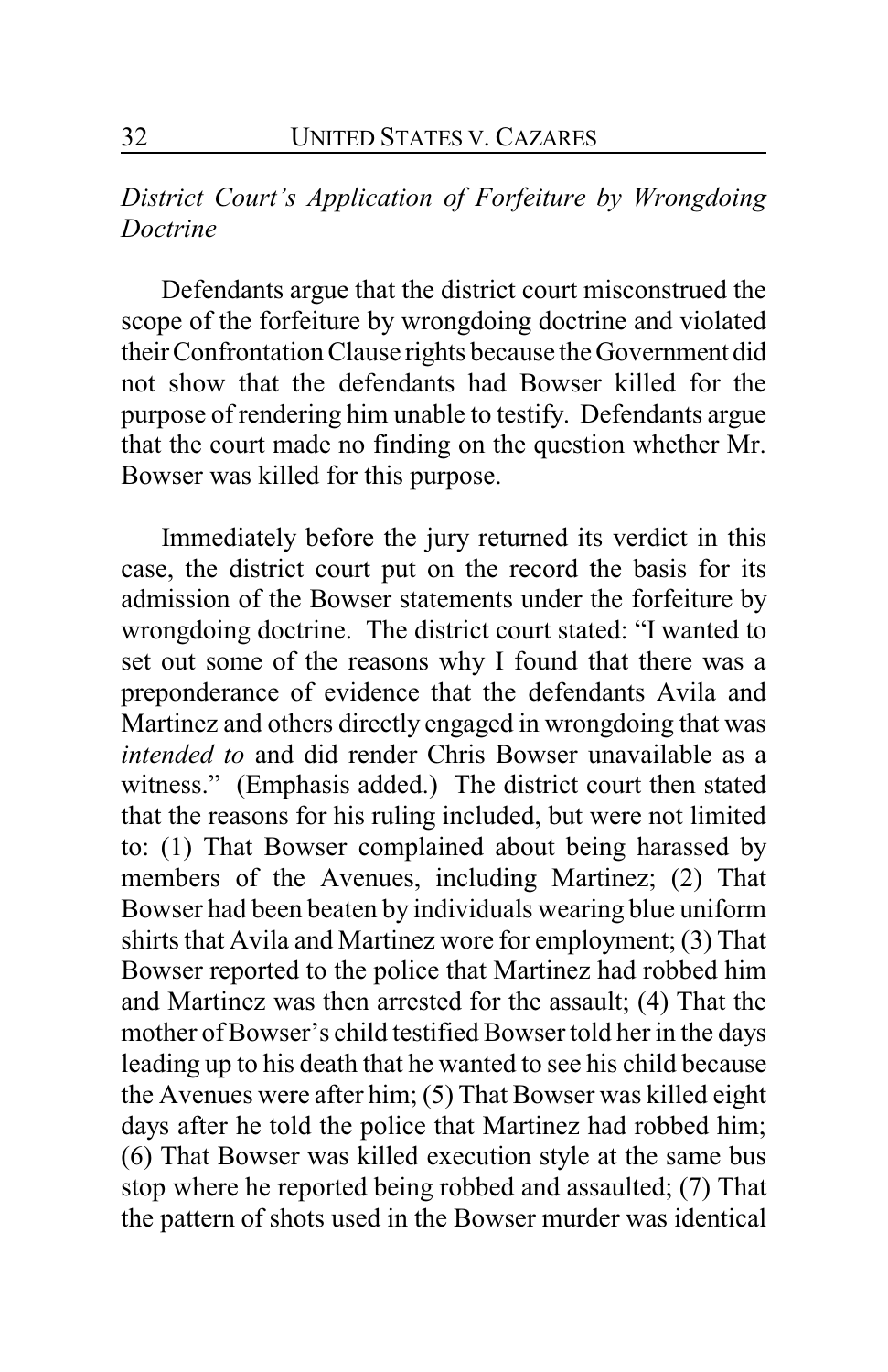to that in another local murder of an African-American (Anthony Prudhomme); (8) That the testimony given by Mousey in *People v. Avila* set forth that Martinez had ordered Avila and Madel to kill Bowser and that Avila had admitted having done so to Mousey; (9) That the district court had taken judicial notice of Avila's convictions for murdering Bowser and Prudhomme; and (10) That the district court had taken judicial notice of Martinez's conviction for the robbery of Bowser and the fact that the Bowser murder was charged as an overt act in furtherance of the conspiracy.

In addition to these reasons, the evidence at trial established that five days after Bowser's murder, a fellow gang member who was incarcerated in state prison took part in a recorded telephone conversation with Avila in which Avila admitted that he and Martinez assaulted Bowser. In this conversation Avila stated that Bowser reported the assault and that the police raided Martinez's residence. Avila then commented, "That fool's gone." Also, Mousey testified in the state court proceeding that Martinez's order from the jail to kill Bowser was also because of Bowser being a witness against Martinez.

The district court acted properly in admitting the Bowser statements at trial contingent upon proof of the elements for admission by a preponderance of the evidence. *See Emery*, 186 F.3d at 926. The federal courts "have sought to effect the purpose of the forfeiture-by-wrongdoing exception by construing broadly the elements required for its application." *United States v. Gray*, 405 F.3d 227, 242 (4th Cir. 2005). The government is not required to show that a defendant's sole purpose was to silence the declarant. *See United States v. Dhinsa*, 243 F.3d 635, 654 (2d Cir. 2001). The district court's stated reasons and the record as a whole clearly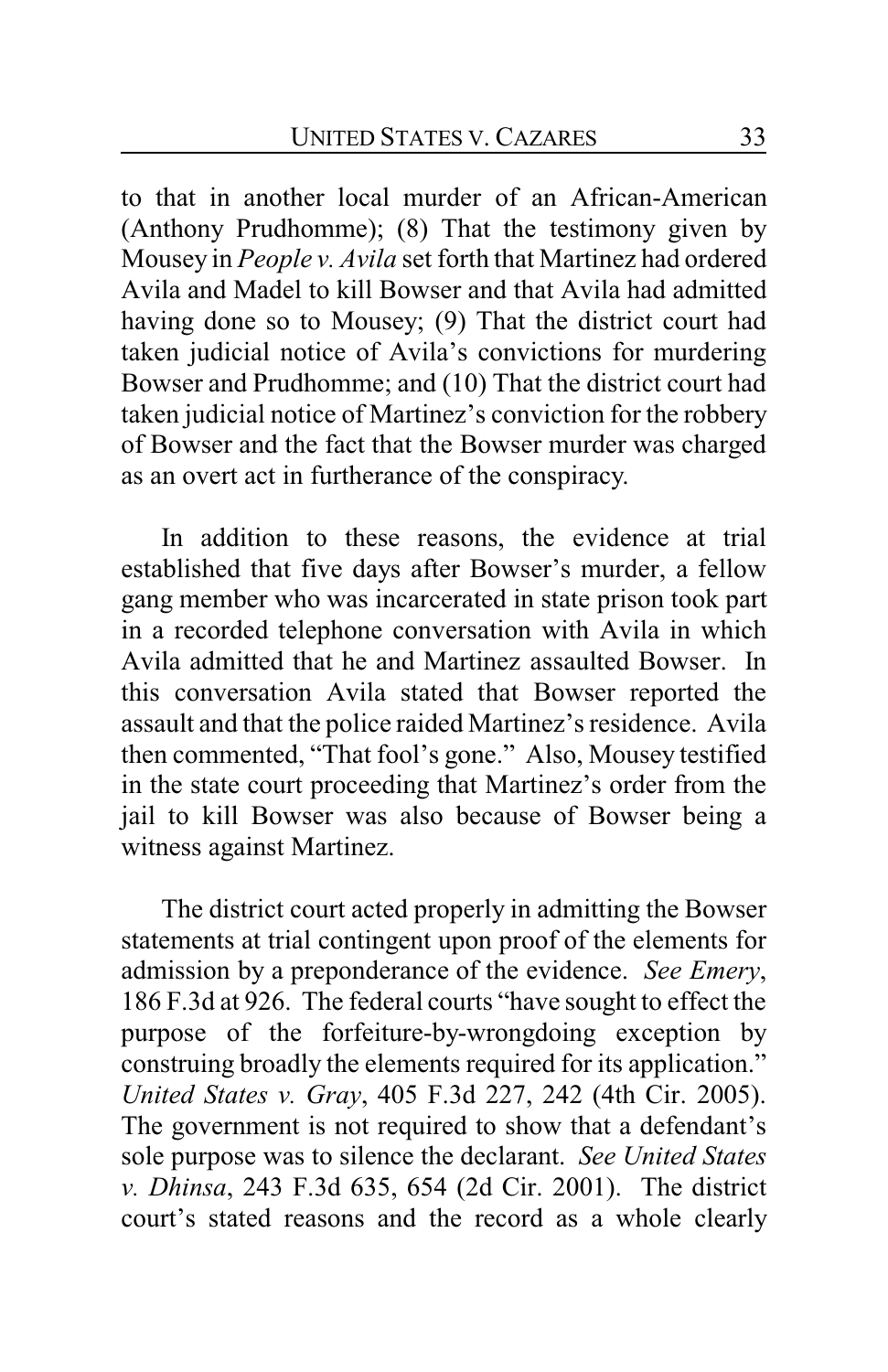support the application of the forfeiture by wrongdoing doctrine with regard to defendants Avila and Martinez. The fact that Mousey's credibility and testimony was subject to attack does not, as defendants argue, support the defendants' position that the evidence was insufficient to support a determination that Bowser's murder was undertaken to prevent him from giving testimony.

The district court should have articulated that the Bowser murder was within the scope of and in furtherance of the conspiracy, and that the murder was reasonably foreseeable to the defendants other than Martinez and Avila so that the forfeiture by wrongdoing doctrine applied to all who had "acquiesced in wrongfully causing—the declarant's unavailability." *Cherry*, 217 F.3d at 811; Fed. R. Evid. 804(b)(6). However, if there was any error in the failure to do so, the error appears to be harmless. There was a plethora of evidence other than Bowser's statements that the Avenues harassed blacks and Bowser in particular. Also, the testimonial statements that Bowser made to the officers, for the most part, implicated only Martinez. The admission of the Bowser statements does not constitute reversible error.

#### **IV.**

### **WHETHER THE TESTIMONY OF THE GOVERNMENT'S EXPERT WITNESS VIOLATED RULE 703 AND DEFENDANTS' CONFRONTATION RIGHTS**

We review the district court's admission of expert testimony for abuse of discretion. *Estate of Barabin v. AstenJohnson, Inc.*, 740 F.3d 457, 460 (9th Cir. 2014) (en banc). "A district court's rulings on the admissibility of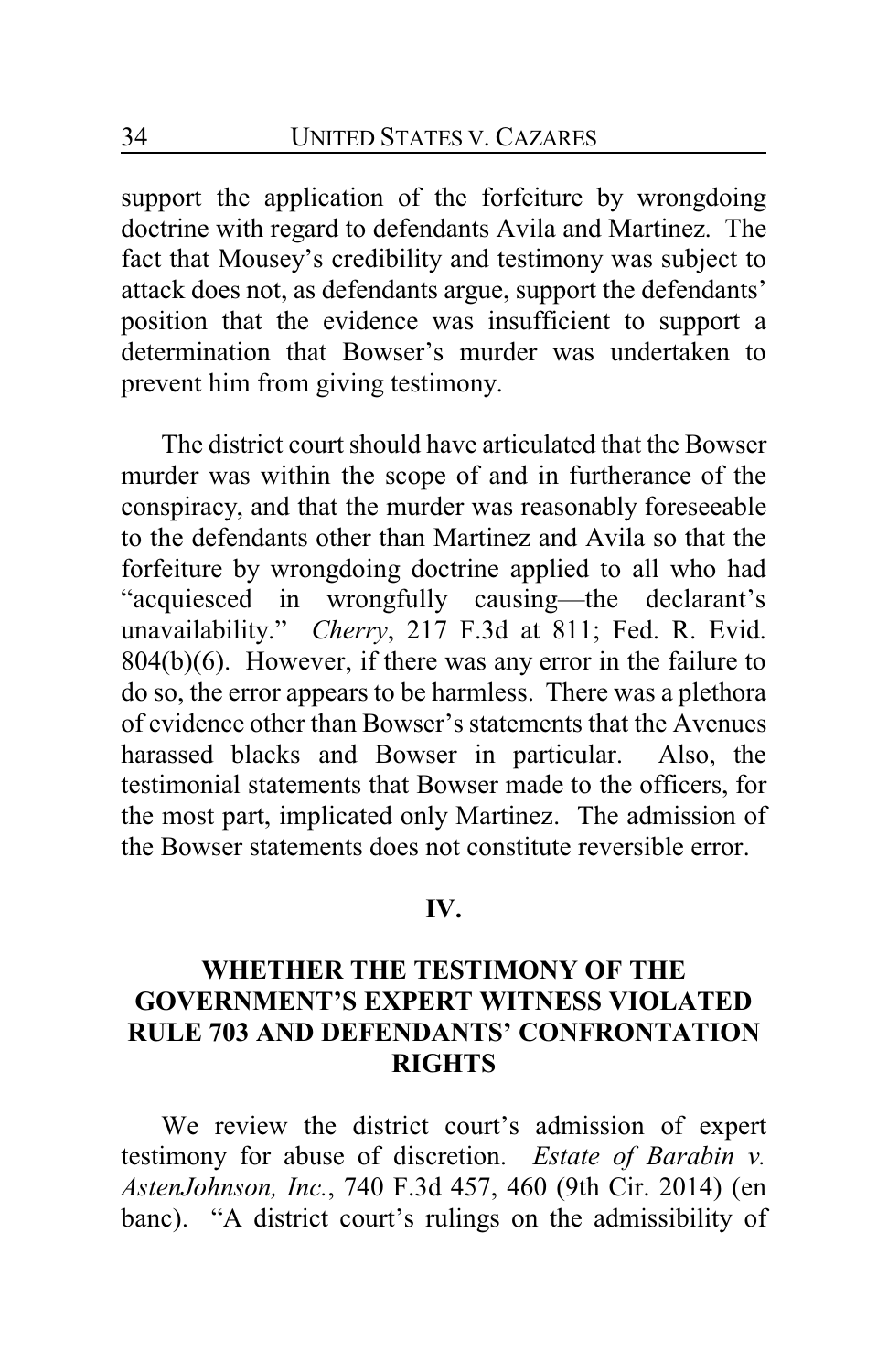expert testimony . . . will be reversed only if 'manifestly erroneous.'" *United States v. Hankey*, 203 F.3d 1160, 1167 (9th Cir. 2000) (quoting *Gen. Elec. Co. v. Joiner*, 522 U.S. 136, 142 (1997)). Defendants now challenge a portion of the testimony of the gang expert on Confrontation Clause grounds, but failed to object on those grounds before the district court. We review de novo a district court's admission of evidence in alleged violation of the Confrontation Clause. However, if a defendant failed to object to the admission of evidence under the Confrontation Clause, we review for plain error. *United States v. Hagege*, 437 F.3d 943, 956 (9th Cir. 2006).

### *Factual Background on Expert Witness Lopez Issue*

The government called LAPD Lt. Robert Lopez as an expert on street gangs, including the Avenues, that reside in the Northeast Division. At the time of trial Lopez was a 28 year veteran of the LAPD with 25 years of working with gangs. He was the detective in charge of the Northeast gang unit. Lopez attended specialized training and seminars on gangs, and had taught gang investigation. Lopez talked to between 200 and 400 Avenues gang members over the years and talked to other law enforcement officers who were in contact with Avenues gang members. Lopez had either investigated or supervised over 500 Avenues cases in the past twelve years. The district court overruled defendants' objections to the government's offer of Lopez as an expert on the Avenues gang. Then the district court instructed the jury that opinion testimony should be judged like any other testimony, and could be accepted, rejected, or given as much weight as the jurors thought it deserved considering the witness's education, experience, and reasoning, as well as all of the other evidence in the case.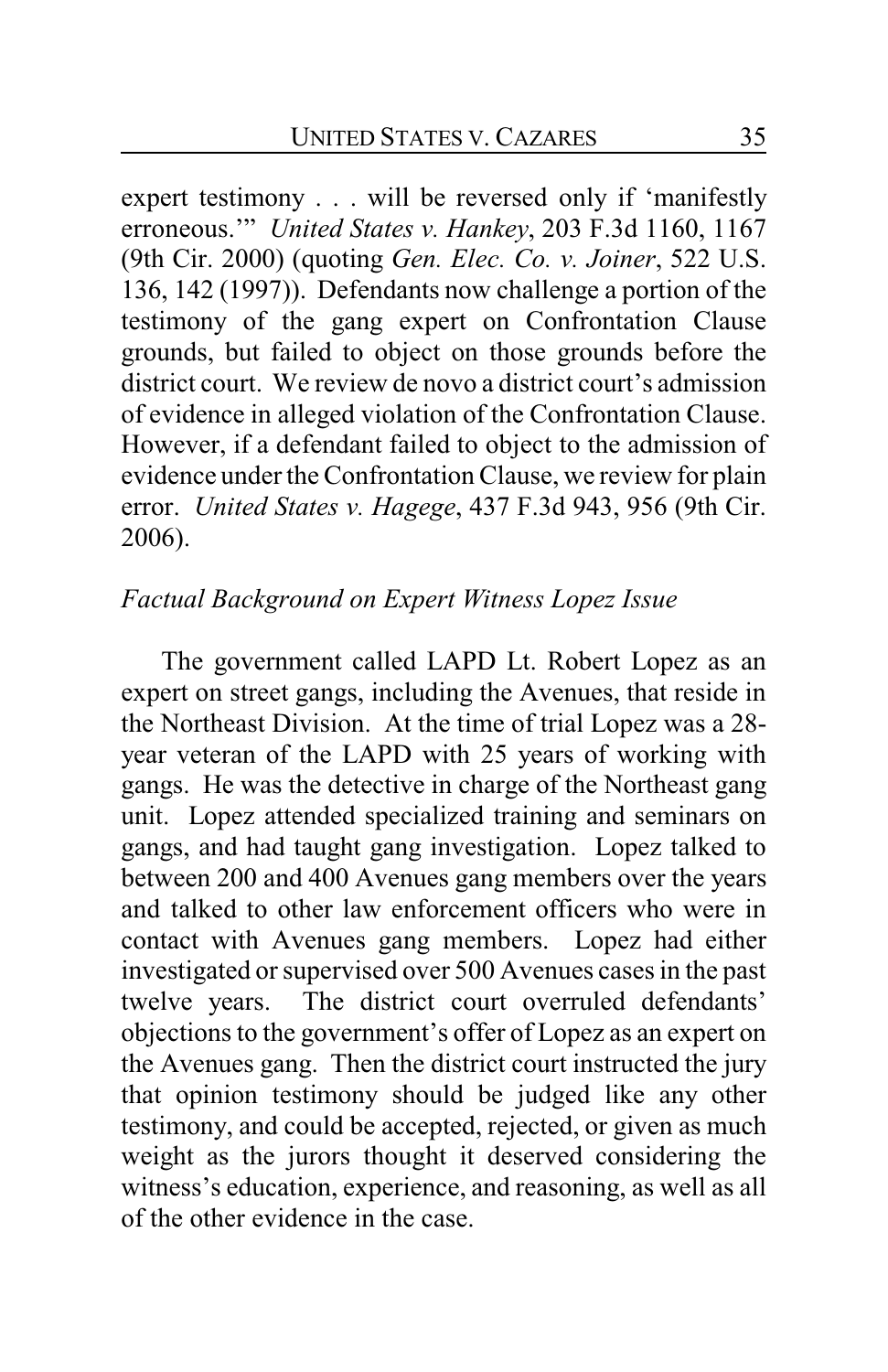Lopez testified about the structure, membership requirements, practices, graffiti, and slang of the Avenues gang. Defendants contend that other testimony of Lopez served merely to relay inadmissible hearsay to the jury. In particular, defendants challenge the admission of Lopez's opinion about the racial attitudes of the Avenues gang. Defendants contend that the testimony regarding racial attitudes consisted entirely of hearsay and was neither admissible nor helpful to the jury as required by Rule 703.

Lopez testified as to his observation that with the increase of black people moving into the Highland Park neighborhood there was a change in the Avenues' crimes, in that the Avenues' crimes targeted black individuals and families in the area. Lopez testified that he talked to black people in the neighborhood and to officers working the crimes about this development. The government then asked, "Based on those interactions, do you have any opinion about whether the Avenues gang members had any racial attitudes?" The defendants objected on the grounds that it was not the proper subject of expert opinion in that it goes to one of the elements charged, that there was inadequate foundation, that expert testimony was not necessary in this area, and that it was beyond Lopez's expertise. After a sidebar conference the prosecutor asked whether Lopez had an opinion as to how the Avenues gang members felt about the increase in the black population in Highland Park. Lopez testified that they hated it. The district court allowed Lopez to testify as to the basis of his opinion, and Lopez testified that based on interviews of the community members, the Avenues gang members, and detectives and officers assigned to his unit, it was his opinion that black people moving in to the neighborhood was changing the makeup of the neighborhood and the Avenues gang members weren't happy with it.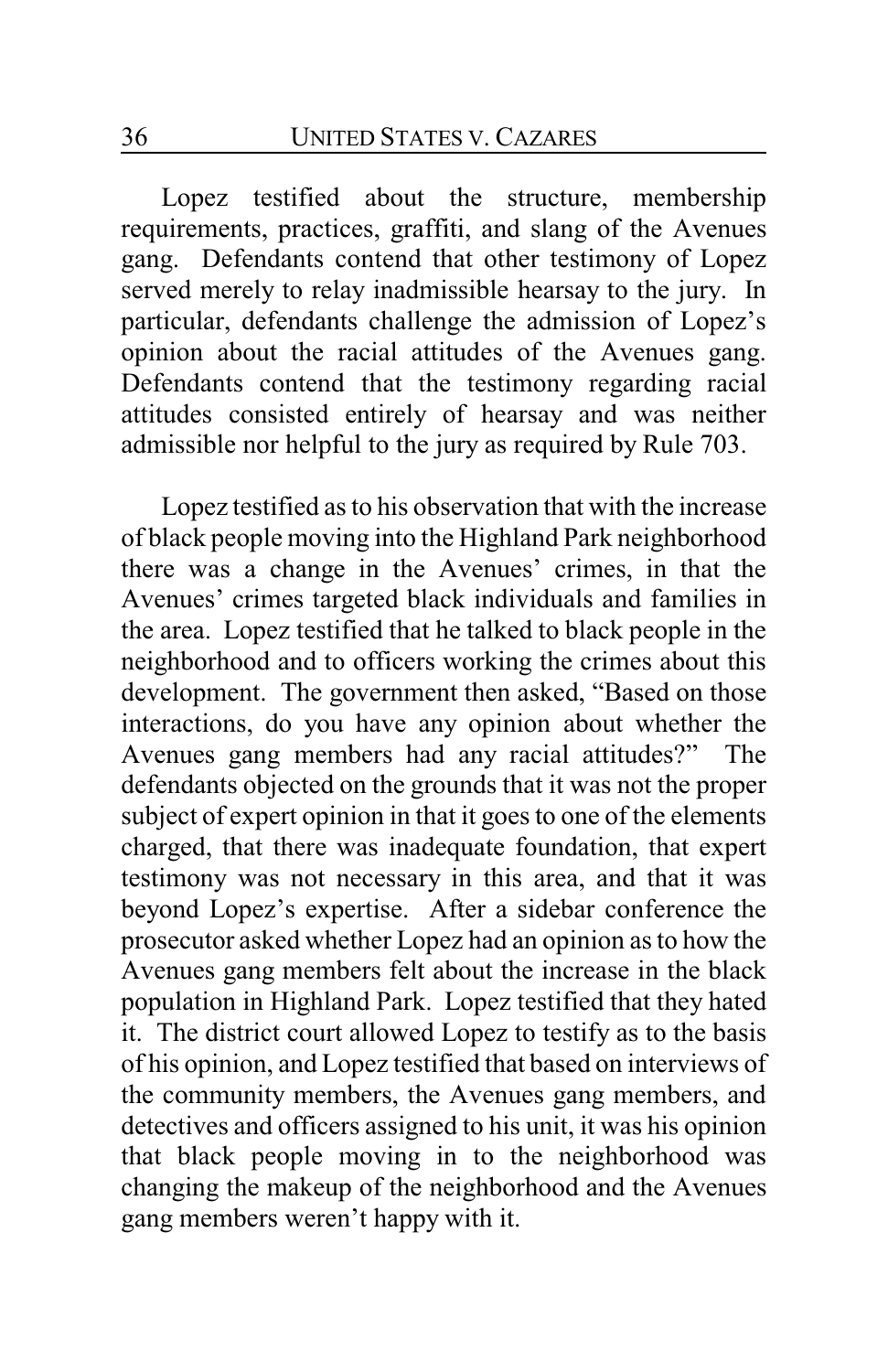While eliciting the testimony regarding the Avenues gang members' attitudes towards black people, the prosecutor engaged in the following questioning:

> Q: Just to be clear, Lieutenant Lopez, when you talk about the Avenues' attitudes towards black people in the neighborhood, you are not offering any opinion about whether any of these defendants acted with racial intent on any particular occasion; correct?

A: Correct.

Q: You are just talking in general terms?

A: Yes, ma'am.

Lopez's testimony was not so general with regard to the unofficial hierarchyof the Avenues gang. Lopez testified that conversations he had with the Avenues gang members and the officers assigned to the investigations of the Avenues led him to conclude that the oldest and most violent members would be revered and have extra clout. Lopez was then allowed, over a defense relevancyobjection, to opine whether any member of the Avenues 43 had that extra clout. Lopez identified defendants Martinez and to a certain extent, Saldana and Avila, as being in that category.

### *Gang Expert Testimony and Rule 703*

Experts may be used to testify to matters outside the expected knowledge of the average juror. Fed. R. Evid. 702; *see also Hankey*, 203 F.3d at 1167. Expert witnesses may rely on inadmissible hearsay in forming their opinions, so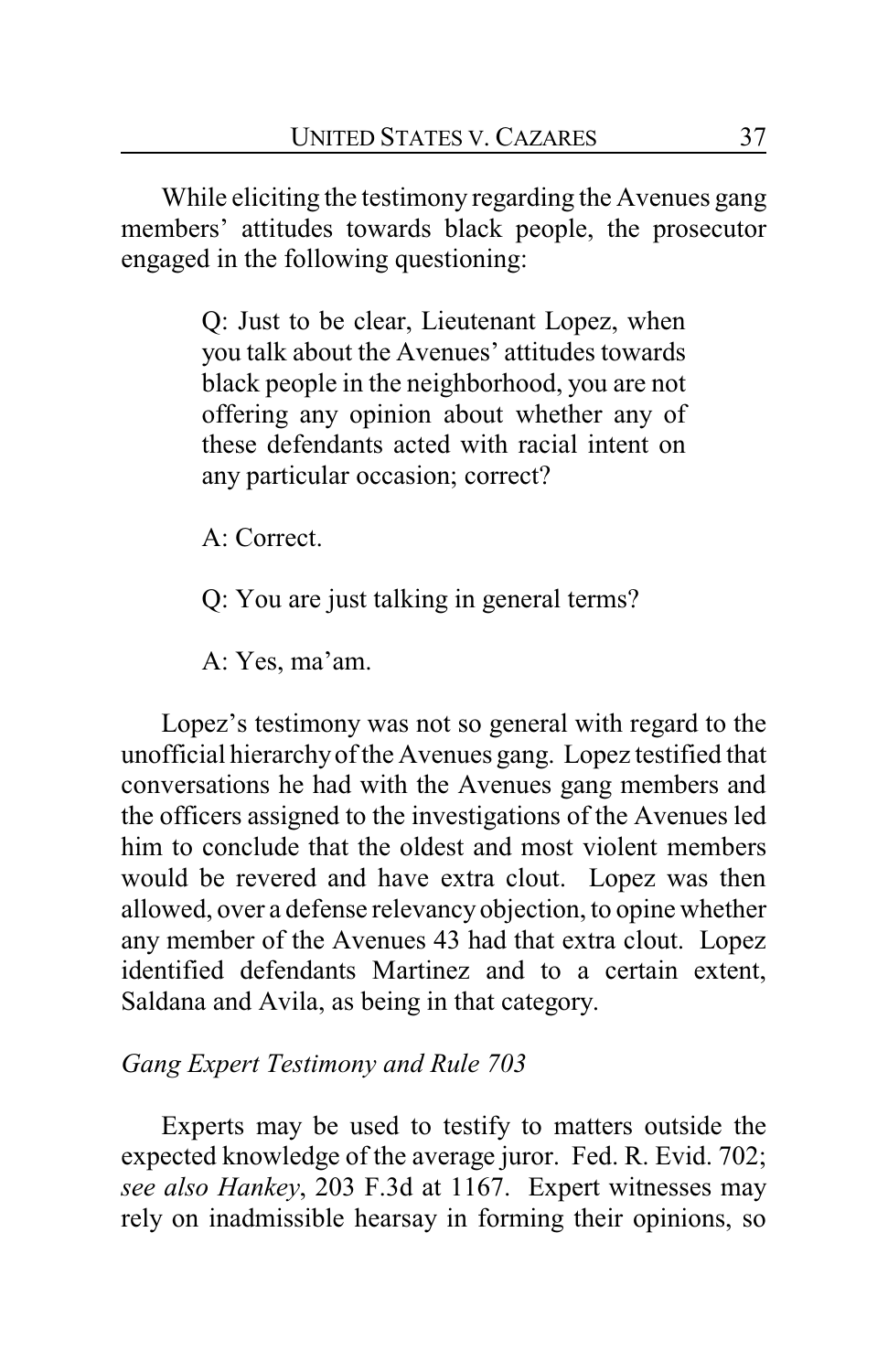long as it is of a type reasonably relied upon by experts in their field. Fed. R. Evid. 703; *Hankey*, 203 F.3d at 1169. In *Hankey*, we upheld the admission of expert testimony of an officer with experience and sources of information similar to that possessed by Officer Lopez. As we explained:

> Certainly the officer relied on "street intelligence" for his opinions about gang membership and tenets. How else can one obtain this encyclopedic knowledge of identifiable gangs? Gangs such as involved here do not have by-laws, organizational minutes, or any other normal means of identification-although as [the officer] testified, some wear colors, give signs, bear tattoos, etc. [The officer] was repeatedly asked the basis for his opinions and fully articulated the basis, demonstrating that the information upon which he relied is of the type normally obtained in his day-to-day police activity.

203 F.3d at 1169–70.

Defendants are challenging the testimony given by Officer Lopez which extended beyond "general background information about gangs" and "specialized testimony regarding matters beyond the jury's ken." Defendants rely upon *United States v. Mejia*, 545 F.3d 179 (2d Cir. 2008), as authority that this expert witness was used as a subterfuge to introduce otherwise inadmissible hearsay. In *Mejia*, a case in which a police officer who was a member of a gang task force testified as an expert in prosecution of gang members, the Second Circuit cautioned: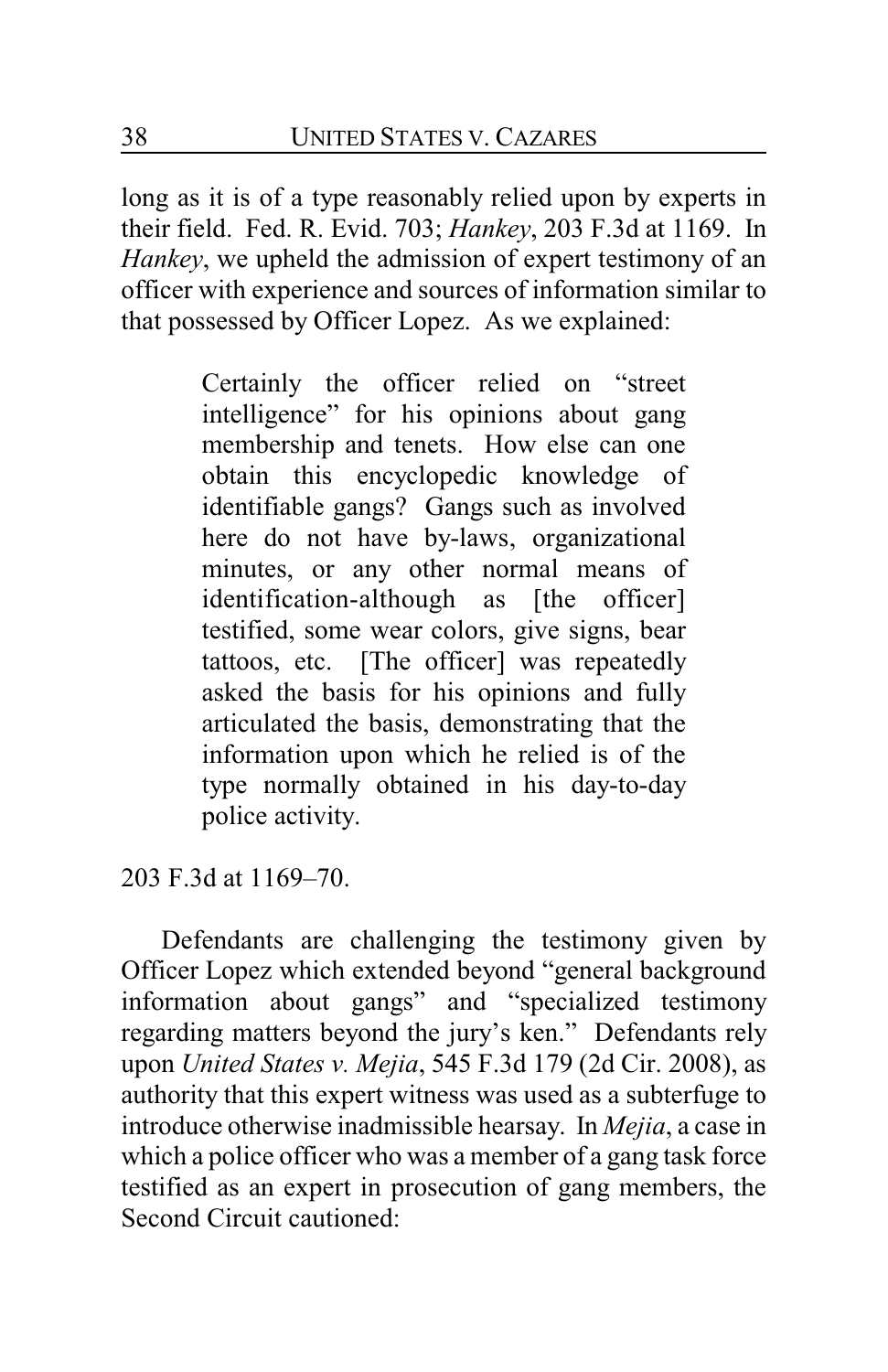Yet despite the utility of, and need for, expertise of this sort, its use must be limited to those issues where sociological knowledge is appropriate. An increasingly thinning line separates the legitimate use of an officer expert to translate esoteric terminology or to explicate an organization's hierarchical structure from the illegitimate and impermissible substitution of expert opinion for factual evidence. If the officer expert strays beyond the bounds of appropriately "expert" matters, that officer becomes, rather than a sociologist describing the inner workings of a closed community, a chronicler of the recent past whose pronouncements on elements of the charged offense serve as shortcuts to proving guilt. As the officer's purported expertise narrows from "organized crime" to "this particular gang," from the meaning of "capo" to the criminality of the defendant, the officer's testimony becomes more central to the case, more corroborative of the fact witnesses, and thus more like a summary of the facts than an aide in understanding them.

*Id.* at 190.

Defendants also argue that Officer Lopez's testimony resulted in the prohibited disclosure of inadmissible hearsay upon which he based some of his testimony. Rule 703 provides: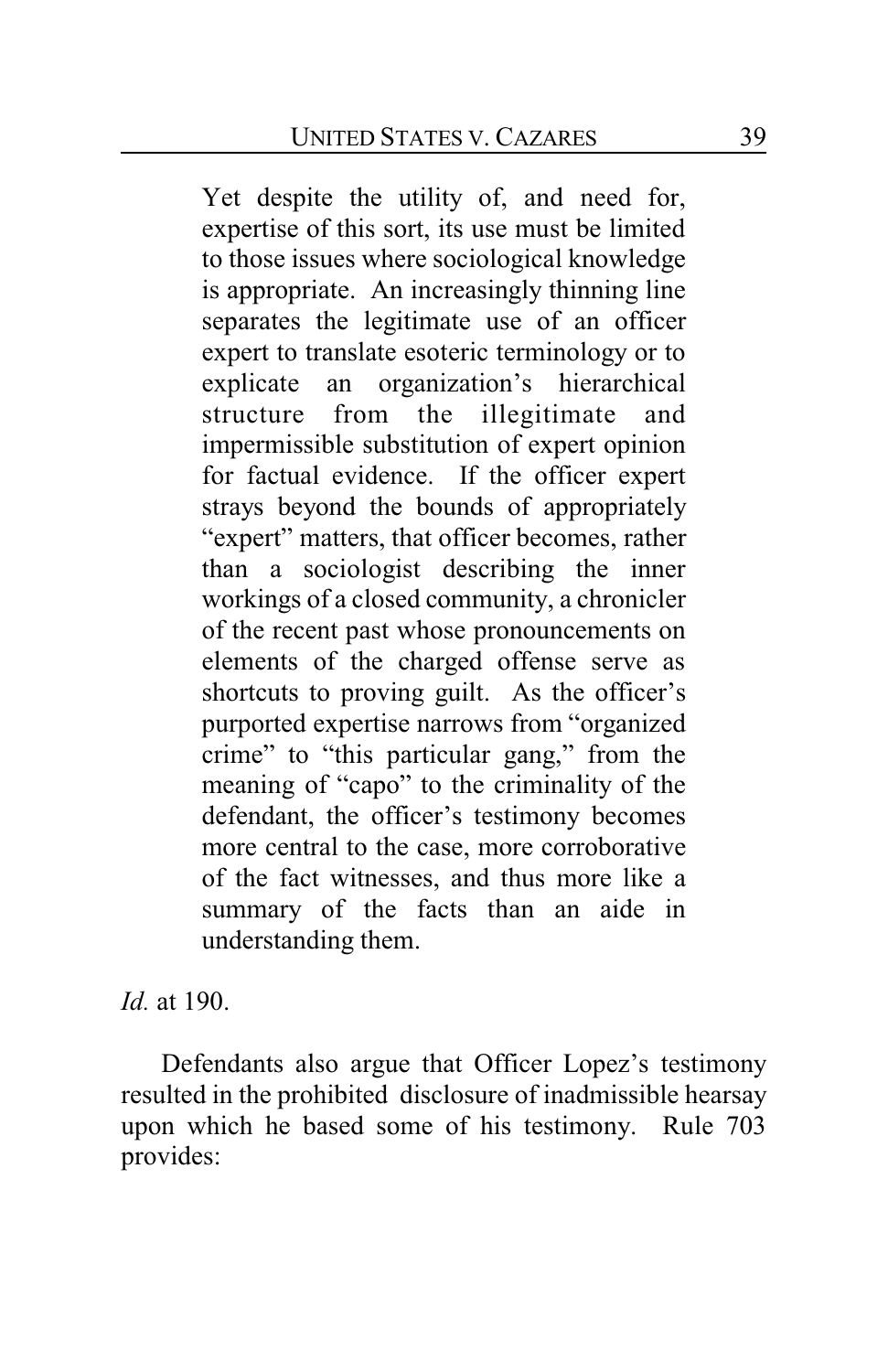An expert may base an opinion on facts or data in the case that the expert has been made aware of or personally observed. If experts in the particular field would reasonably rely on those kinds of facts or data in forming an opinion on the subject, they need not be admissible for the opinion to be admitted. *But if the facts or data would otherwise be inadmissible, the proponent of the opinion may disclose them to the jury only if their probative value in helping the jury evaluate the opinion substantially outweighs their prejudicial effect.*

(Emphasis added.)

We have recognized that to the extent that inadmissible evidence is reasonably relied upon by an expert, a limiting instruction typically is needed to limit the use of that evidence. *United States v. Grace*, 504 F.3d 745, 759 n.7 (9th Cir. 2007); *United States v. 0.59 Acres of Land*, 109 F.3d 1493, 1496 (9th Cir. 1997). No limiting instruction was requested or given after the testimony in issue.

It was improper expert testimony and a violation of Rule 703 for Officer Lopez to identifyAvenues gang members and the officers assigned to the investigations of the Avenues as his source for characterizing defendants Martinez, Saldana, and Avila as the most violent members of the Avenues and the members with the most clout. The more general testimony regarding the Avenues gang members' attitudes towards black people is permissible under *Hankey*.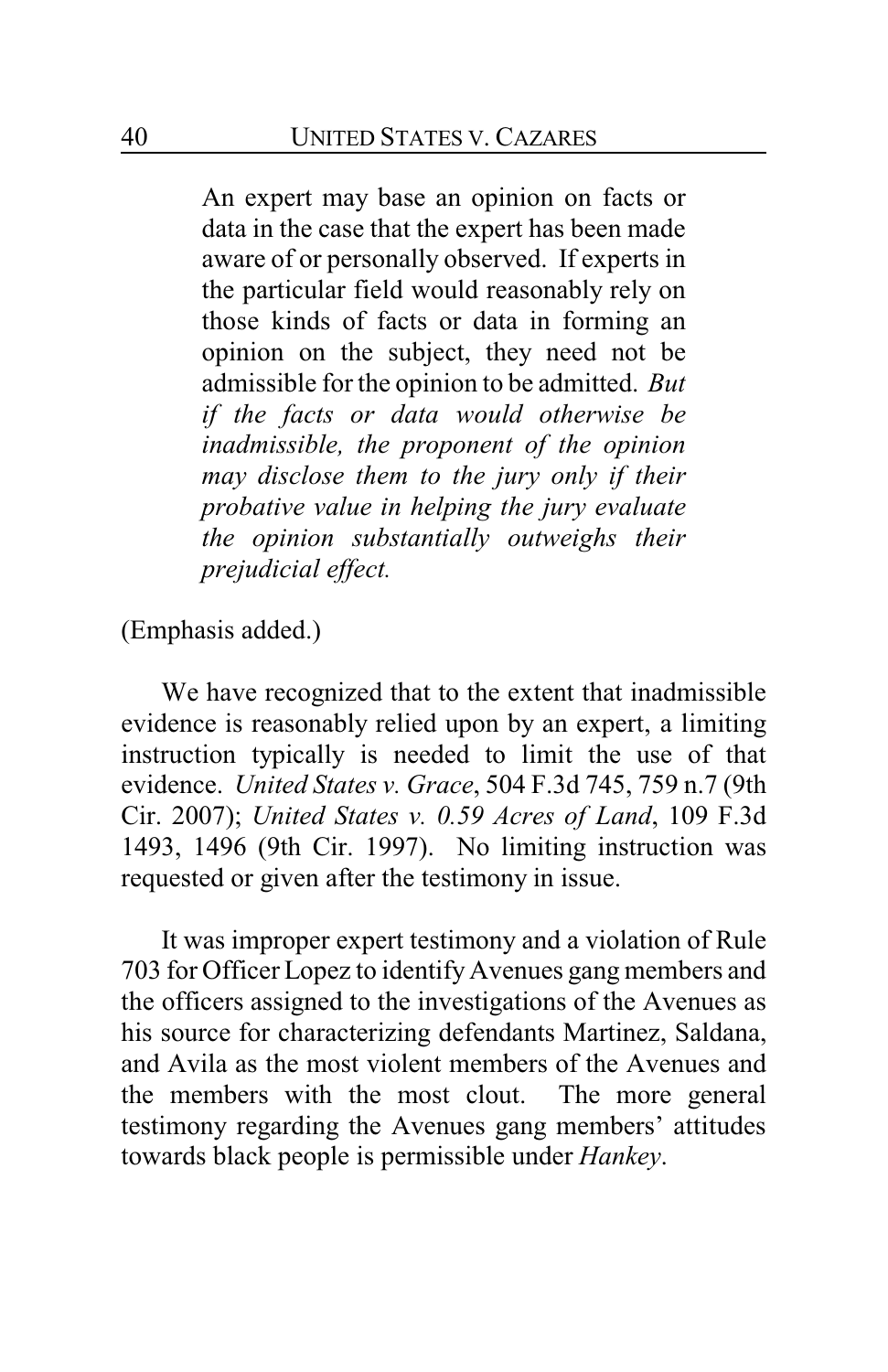### *Harmless error on Admission of expert testimony*

An error is harmless unless it results in actual prejudice, which is demonstrated where "the error in question had a 'substantial and injurious effect or influence in determining the jury's verdict.'" *Winzer v. Hall*, 494 F.3d 1192, 1201 (9th Cir. 2007) (quoting *Brecht v. Abramson*, 507 U.S. 619, 623 (1993)). Defendants maintain that since Count One, the conspiracy against rights charged under 18 U.S.C. § 241, and Count Two, the interference with federally protected rights charged under 18 U.S.C.  $\S$  245(b)(2)(B), required the jury to find the Defendants acted based on their victims' race, the admission of Avenues gangmembers' attitudes towards black people could not be harmless error. Defendants also contend that this testimony was not harmless because it corroborated the disputed testimony of Diaz and De La Cruz, who the defendants characterize as "highly unreliable," on the issue of whether all African-Americans, not just members of other gangs, were subject to attack.

If there was error in allowing Lopez to testify regarding the Avenues gang members' attitudes towards black people, it most likely did not have a substantial effect on the jury's verdict. Lopez clarified that he was not offering an opinion on the racial attitudes of the individual defendants. Further, there was abundant testimony from black residents of the Highland Park area regarding the racial attitudes of the Avenues gang members. Also, in light of the entire record, one could not conclude that Officer Lopez's brief testimony characterizing defendants Martinez, Saldana, and Avila as the most violent members of the Avenues and as the members with the most clout, had a substantial and injurious effect on the jury's verdict.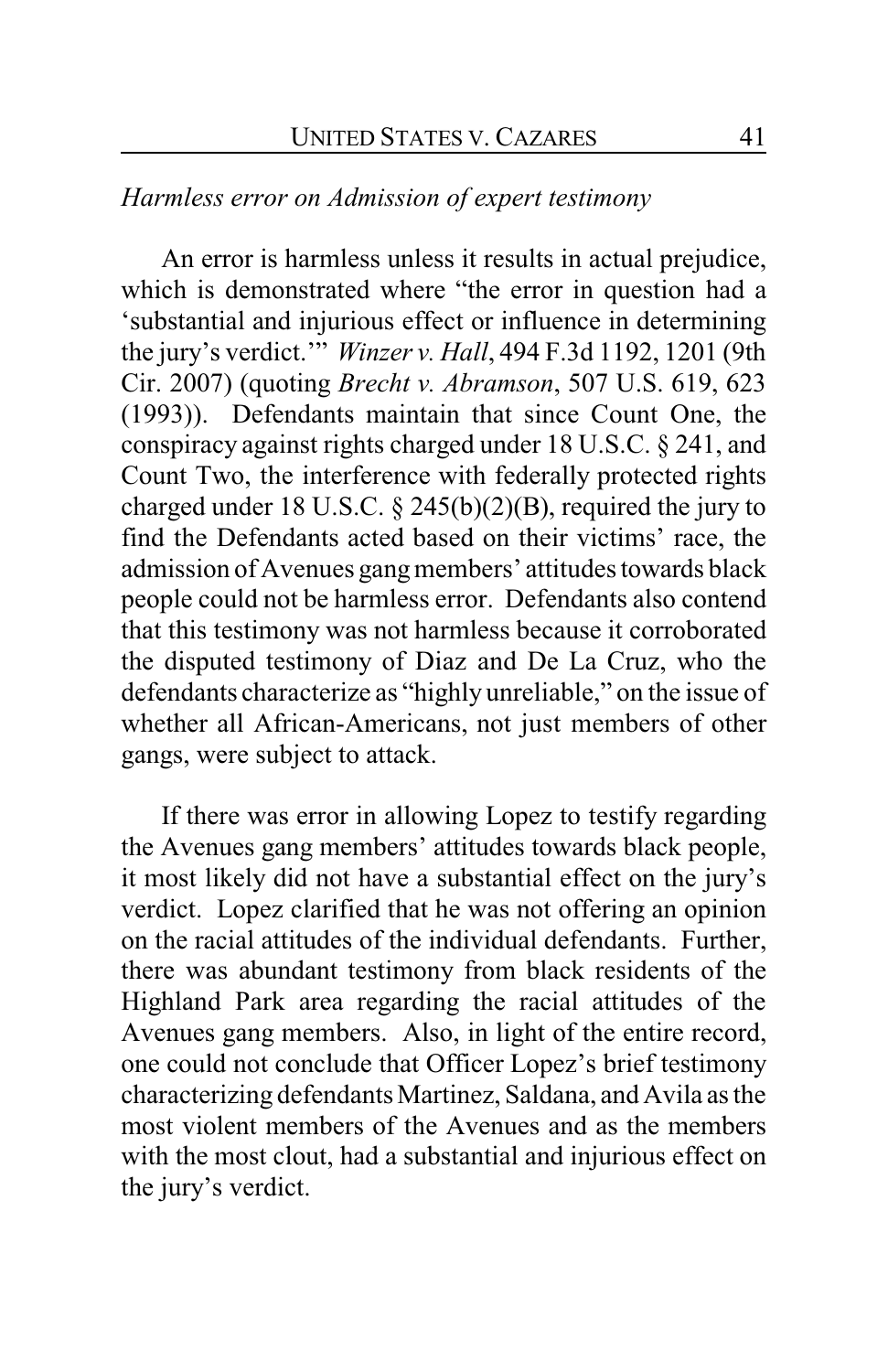### *Confrontation Clause and Plain Error*

The Confrontation Clause applies only to testimonial hearsay. *Crawford*, 541 U.S. at 51. Statements are testimonial when made in the course of police interrogation when the "primary purpose of the interrogation is to establish or prove past events potentially relevant to later criminal prosecution." *Davis*, 547 U.S. at 822. The record is deficient in establishing Lopez's primary purpose in gathering the information regarding the defendants' violent character and role in the Avenues. Since defendants failed to object on Confrontation Clause grounds, plain error review applies to a Confrontation Clause claim. *Hagege*, 437 F.3d at 956. Error is plain when it is clear or obvious under the law. Defendants cannot establish plain error on this record.

#### **V.**

## **WHETHER THE DISTRICT COURT ERRED IN DENYING DEFENDANT SALDANA'S MOTION TO SUPPRESS STATEMENTS HE MADE TO THE POLICE WITHOUT BEING GIVEN HIS** *MIRANDA* **RIGHTS**

The ultimate question of whether a confession is voluntary and admissible is subject to de novo review, but the district court's underlying factual findings are reviewed for clear error. *United States v. Brobst*, 558 F.3d 982, 995 (9th Cir. 2009). Whether a person is "in custody" for purposes of *Miranda* is a mixed question of law and fact that is reviewed de novo. *United States v. Kim*, 292 F.3d 969, 973 (9th Cir. 2002).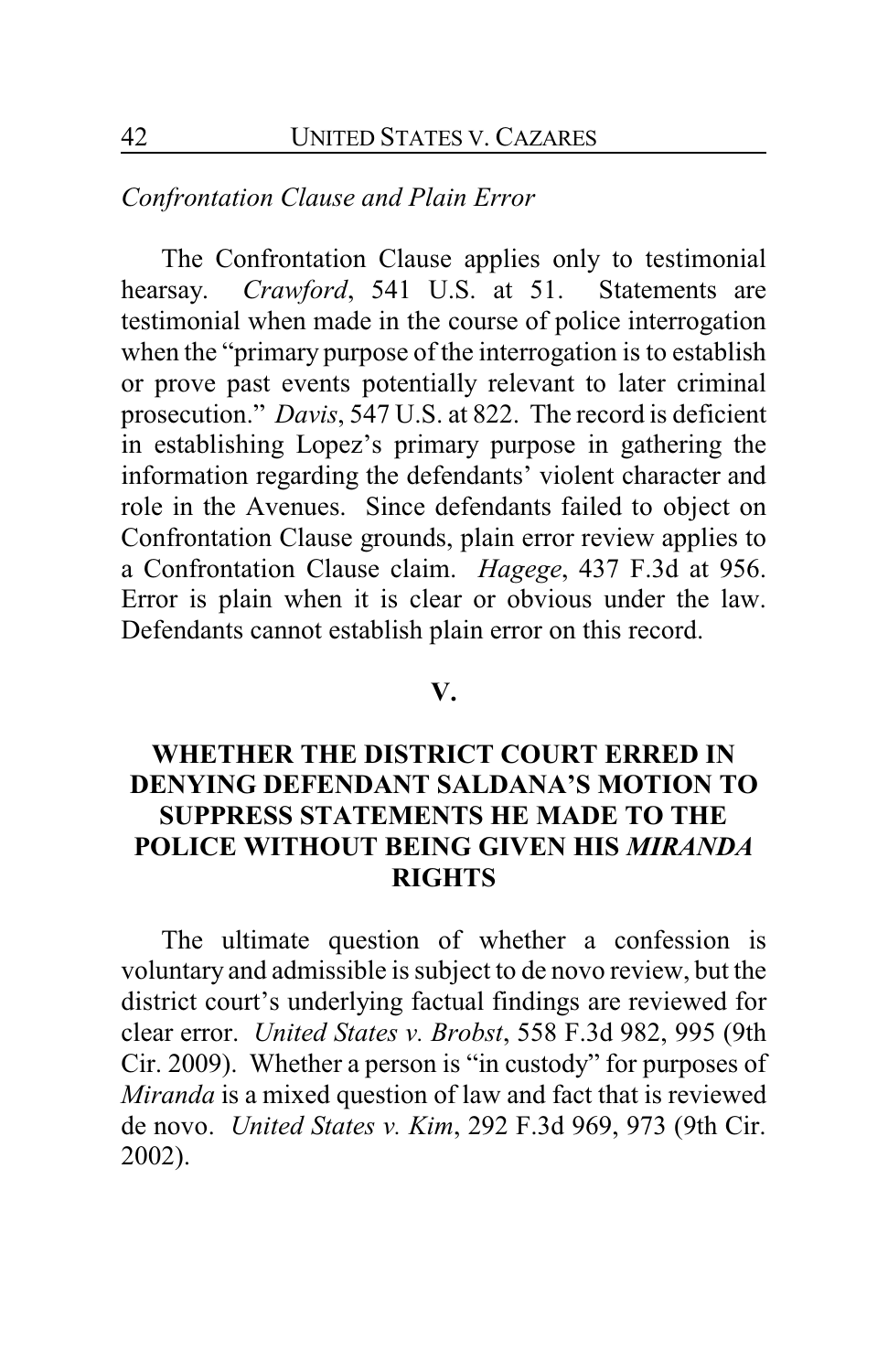## *Factual Background of Suppression Issue*

Saul Audelo, a suspect in the murder of Renee Cerda, was interviewed by police. Audelo admitted owning a 9 millimeter Ruger and said he sold it to defendant Saldana after the Cerda murder. Detectives investigating the Cerda murder obtained a search warrant for Saldana's residence in order to find the gun.

At 7:00 a.m. on May 6, 1999, police officers executed the search warrant at the home of Juana Saldana, Saldana's mother, where Saldana, his mother, brother, and sister lived. Saldana had just showered after returning home after working a double shift at Vandenburg Air Force Base. The other family members were sleeping. The officers moved all of the occupants into the living room where they were seated on the couch. The district court concluded on remand that Saldana was not handcuffed at any time. That factual finding in the face of conflicting evidence is not clearly erroneous. After the search, Saldana was moved into a bedroom where officers questioned him about the 9 millimeter Ruger. The officers then led Saldana out of the house and into a car. Saldana was given the option of driving his car to the police station or riding with Detective Gabriel Rivas. That any choice was given was denied by the defense, but the district court's factual finding is not clearly erroneous. Saldana rode with the Detective to the Hollenbeck police station. Saldana was questioned by two or three officers in an 8 by 10 interview room at the station. A transcript of the recorded interview at the station shows he was told that he was not under arrest. Saldana admitted to purchasing a 9 millimeter firearm from Audelo, but said he no longer had the weapon. He was asked to find the weapon and contact Detective Rivas, which he agreed to do. During the police station questioning,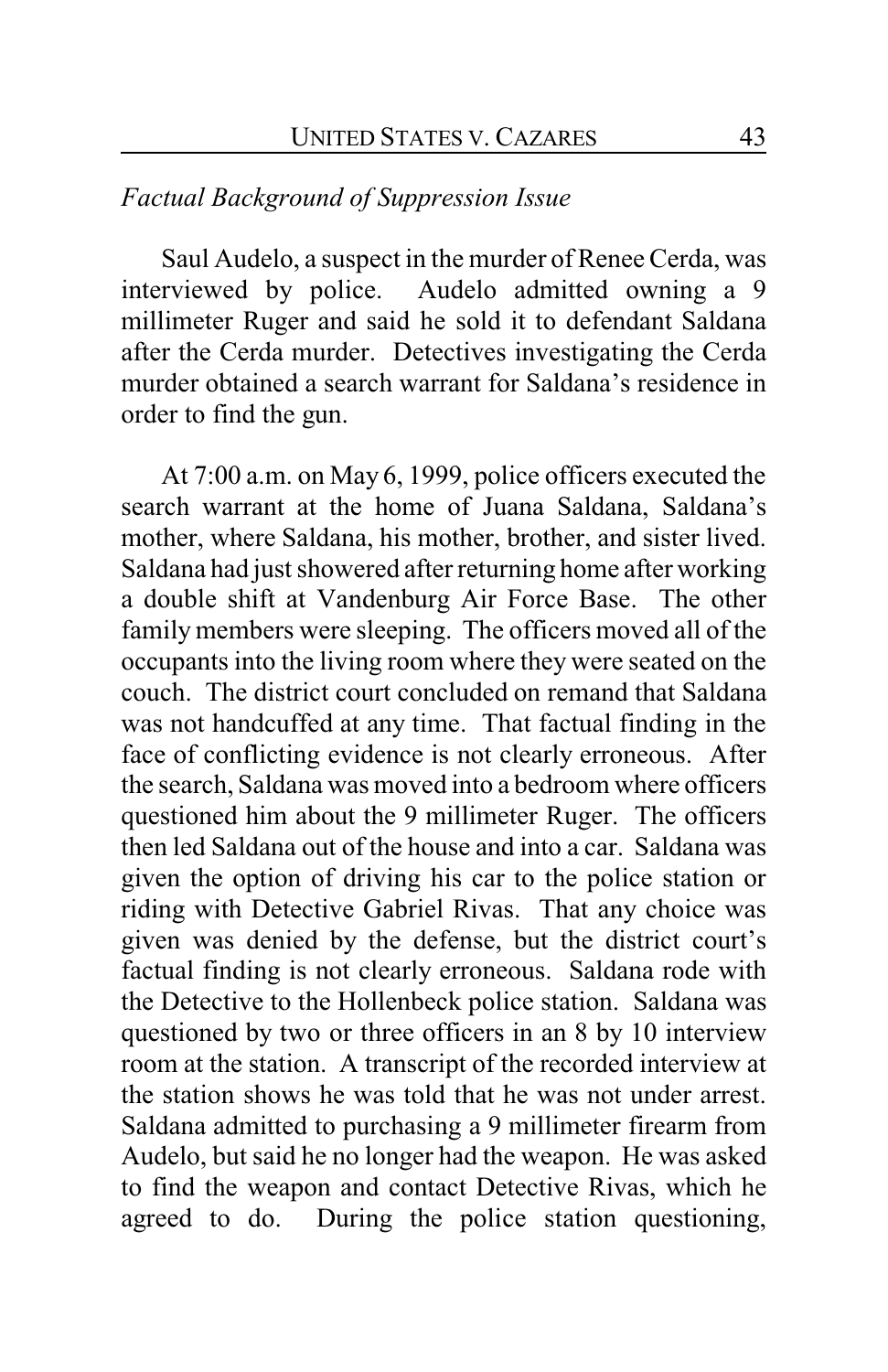detectives did not threaten or suggest to Saldana that he would be placed under arrest or prosecuted, nor did they brandish their weapons. The district court also found that no pressure or coercive tactics were employed by the detectives either during the search or the subsequent interviews. The district court also found that Saldana was told during the questioning he was free to leave the police station. There is no dispute that Saldana was not given *Miranda* warnings. Saldana was permitted to leave the interview room and the police station.

The police later were informed that Saldana had participated in the Wilson murder and had used a 9 millimeter gun he obtained from another gang member. Subsequently, the gun was connected to both the Cerda and the Wilson murders. Saldana filed a pre-trial motion to suppress his statements made in the May 6, 1999 interview at the police station. Witness declarations were submitted by the parties. The district court held hearings on the motion to suppress at which Saldana, his brother, his sister, two detectives, and an FBI agent testified. The day the government called Audelo and Detective Rivas as witnesses at the trial of this case, the district court denied the motion to suppress Saldana's statements without explanation. The court stated that it would either write something or state its reasons later on the record. The parties agree that was not done and the matter was remanded to the district court. Thereafter, the district court filed its seven page Findings of Fact in Support of the Denial of Gilbert Saldana's Motion to Suppress.

### *Applicable Law on Suppression of Statements*

In *Miranda v. Arizona*, the Supreme Court established that, when a person is "in custody," procedural safeguards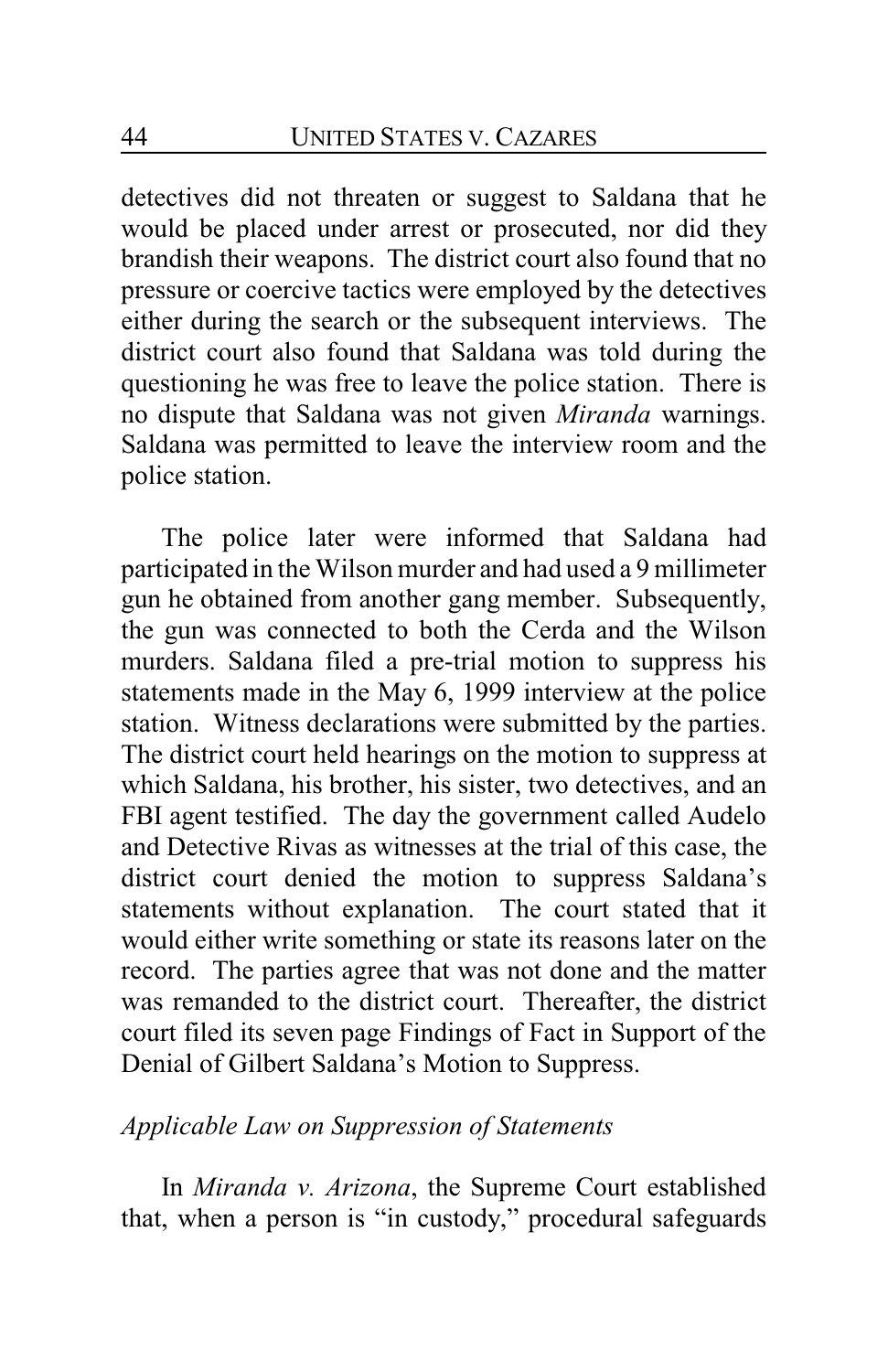must be afforded that person before the person is questioned. Otherwise, the prosecution may not use what it learns through its interrogation. 384 U.S. 436, 444 (1966). The Court reasoned that the privilege against self-incrimination is protected by adequately and effectively advising an individual of his or her rights. *Id.* at 467. It is undisputed that Saldana was not read or told of his Miranda rights before, during, or after the interview on May 6, 1999.

The question is whether Saldana was "in custody" while being questioned. "To determine whether an individual was in custody, a court must, after examining all of the circumstances surrounding the interrogation, decide whether there [was] a formal arrest or restraint on freedom of movement of the degree associated with a formal arrest." *Kim*, 292 F.3d at 973 (alteration in original) (internal quotation marks and citation omitted). The court must "examine the totality of the circumstances surrounding the interrogation." *United States v. Craighead*, 539 F.3d 1073, 1082 (9th Cir. 2008). A defendant is in custody if a "reasonable innocent person in such circumstances would conclude that after brief questioning he or she would not be free to leave." *United States v. Booth*, 669 F.2d 1231, 1235 (9th Cir. 1981). The custody determination is objective and is not based upon "the subjective views of the officers or the individual being questioned." *Kim*, 292 F.3d at 973.

Facts relevant to the determination of whether a person is in custody "include the language used by the officers, the physical characteristics of the place where the questioning occurs, the degree of pressure applied to detain the individual, the duration of the detention, and the extent to which the person was confronted with evidence of guilt." *United States v. Hernandez*, 476 F.3d 791, 796 (9th Cir. 2007) (quoting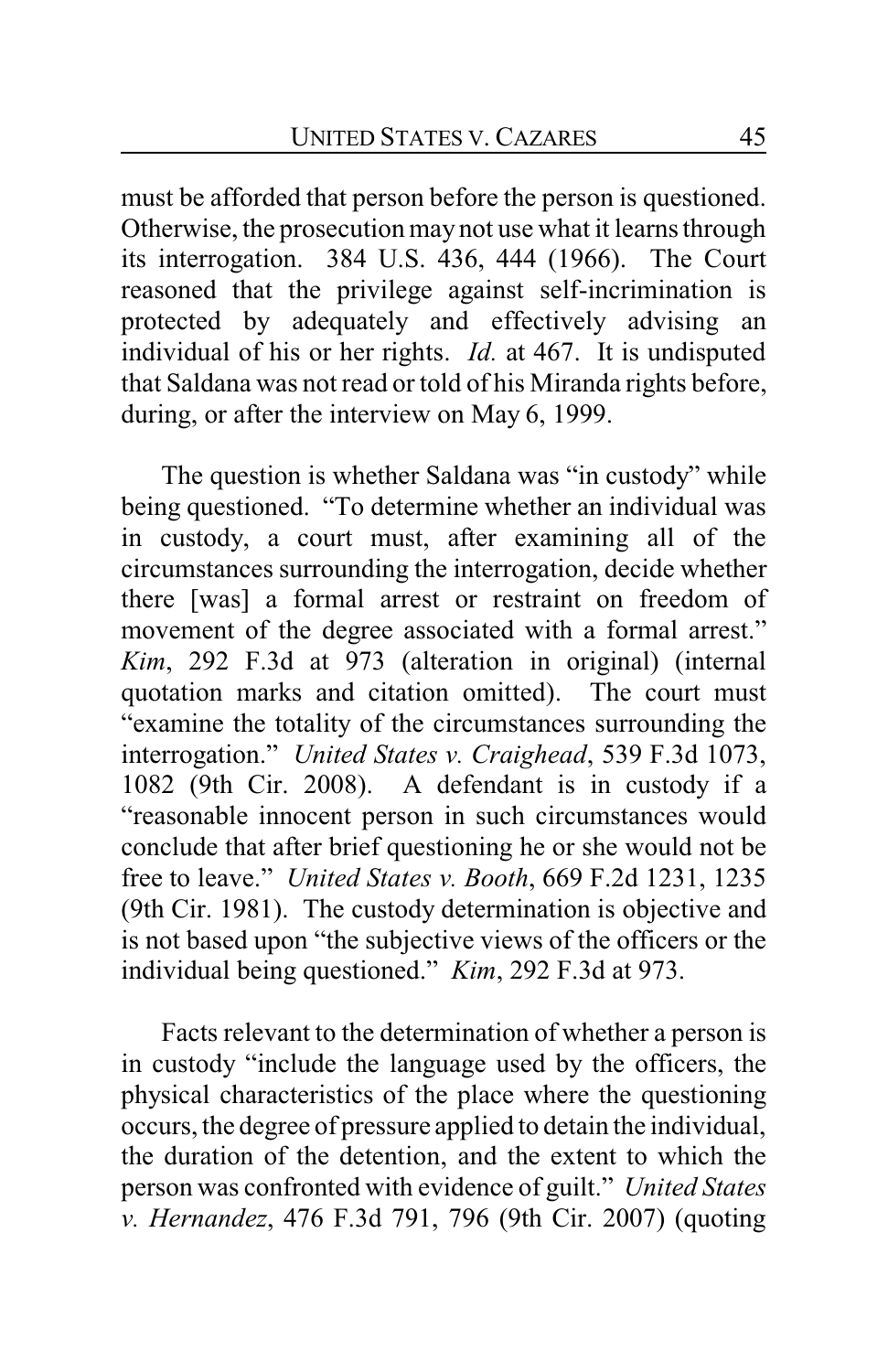*United States v. Butler*, 249 F.3d 1094, 1099 (9th Cir. 2001)); *accord United States v. Hayden*, 260 F.3d 1062, 1066 (9th Cir. 2001) ("Factors relevant to whether an accused is 'in custody' include the following: (1) the language used to summon the individual; (2) the extent to which the defendant is confronted with evidence of guilt; (3) the physical surroundings of the interrogation; (4) the duration of the detention; and (5) the degree of pressure applied to detain the individual."). "While determining whether a defendant is constitutionally entitled to Miranda warnings is subject to de novo review, it is nevertheless a fact-intensive inquiry." *United States v. Wright*, 625 F.3d 583, 602 (9th Cir. 2010) (citing *Craighead*, 539 F.3d at 1082, 1084).

### *Discussion*

There are factual disputes concerning the circumstances of the interview at the police station. The record indicates that the audiotape or recording of the interview may be incomplete. Saldana was told "you were not under arrest," but the transcript of the recording does not reflect that Saldana was told he was free to leave but on remand the district court found that Saldana was told he was free to leave while at the police station. The language used by the officers in the taped interview at the police station was neutral even though it did direct the questioning. There is no showing of other language being used previously at the home of Saldana's mother where he lived. Three or four officers took Saldana to another room for an initial questioning while the search went on. There were at least 10 officers participating in the search, with at least 7 of them in the house with a number of police cars parked in the street. The police station interview room was small, about 8 by 10 feet, and there were two and sometimes three officers in the room. Saldana drank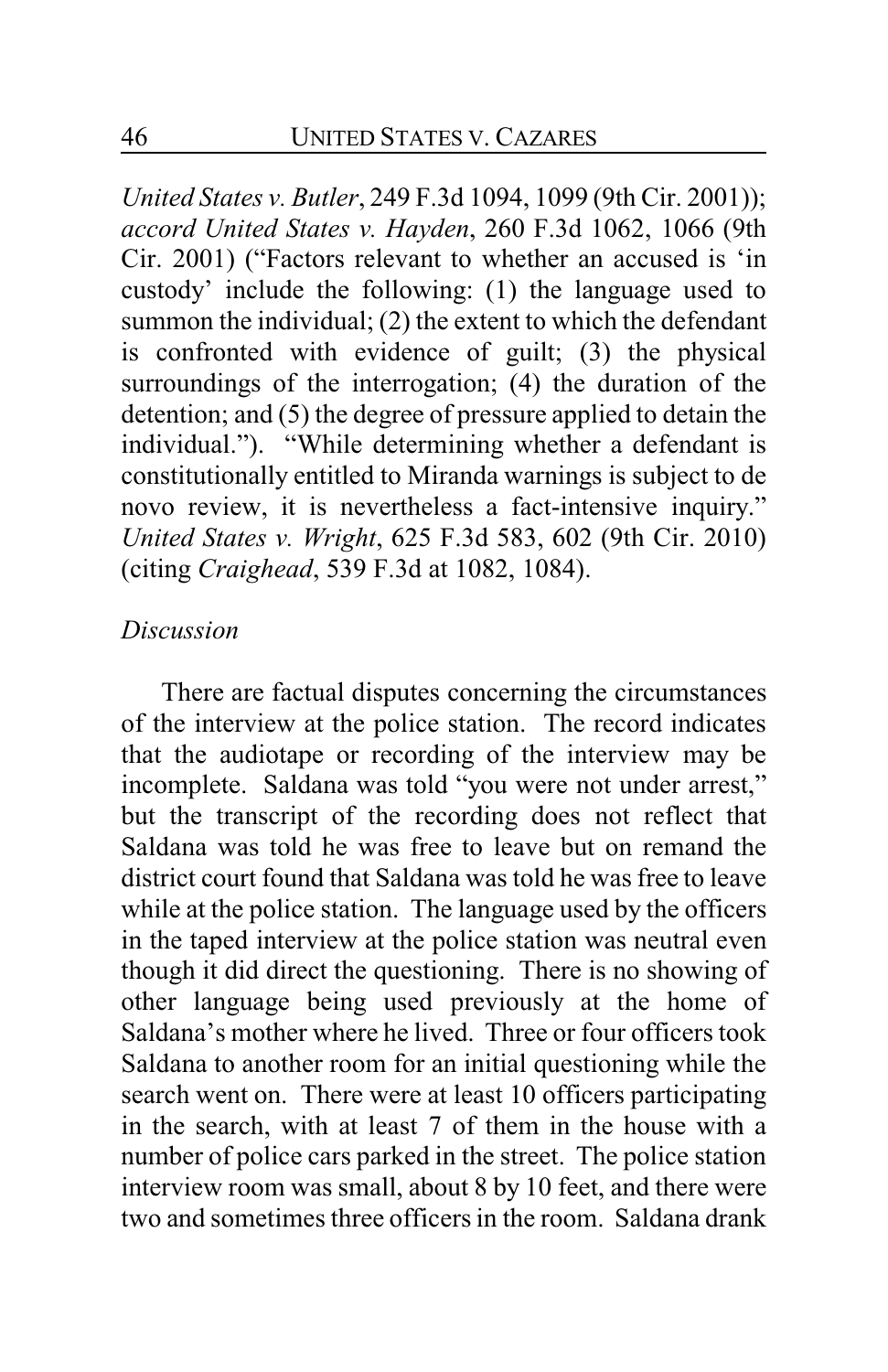one cup of coffee and was offered a second cup of coffee. The recorded interview was about 10 minutes long and the interview may have started before the recording device was activated. Saldana was not confronted with evidence of guilt as the officers stated they only wanted to get the gun. As a convicted felon, Saldana would be incriminating himself by merely admitting he had possessed the handgun. But that was not the focus of the search nor of the questioning. The factual finding on conflicting evidence is that there was no detention. It is about a 30 minute drive from the house to the police station. Finally, there was no pressure applied to detain Saldana.

Under the facts as found by the district court, and after examining all of the circumstances surrounding the questioning, there was no formal arrest or restraint of freedom of movement of the degree associated with formal arrest.

The defense claims it is inconceivable that the LAPD would not place a convicted murderer in handcuffs while they conducted an early morning search at his home. The district court has the best opportunity to both hear and observe the witnesses and to judge their credibility. Based upon the findings of the district court, Defendant Saldana was never in custody and was not entitled to a *Miranda* warning. His statements to the LAPD were properly admissible.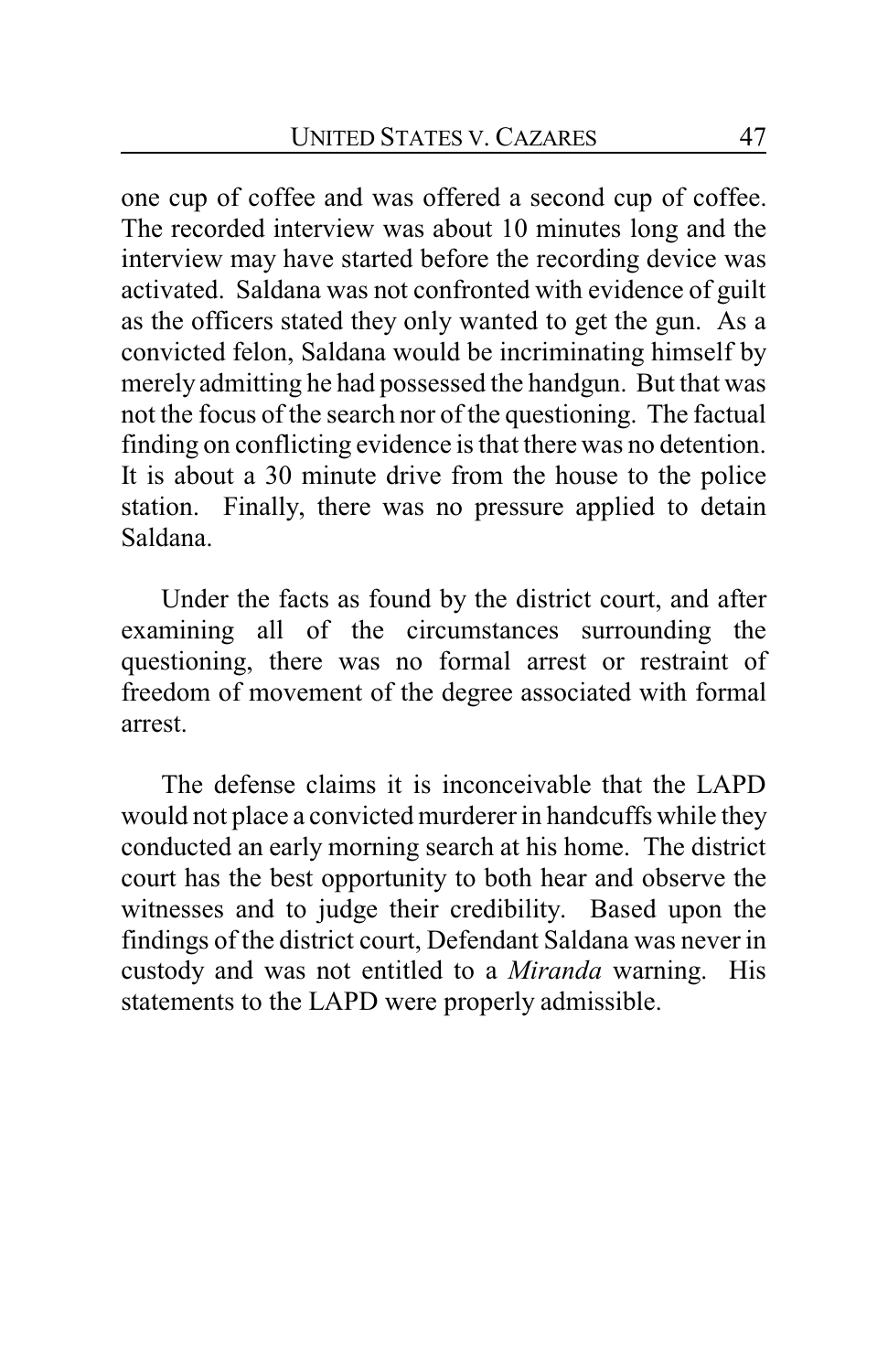#### **VI.**

## **WHETHER DEFENDANTS' RIGHTS UNDER THE CONFRONTATION CLAUSE WERE VIOLATED BY HEARSAY TESTIMONY OF SAUL AUDELO REGARDING THE CERDA MURDERS AND THE GUN USED TO COMMIT THOSE MURDERS**

The district court's resolution of Confrontation Clause claims is reviewed de novo*. Berry*, 683 F.3d at 1020. Additionally, "we review de novo the district court's construction of hearsay rules, but review for abuse of discretion the court's determination to admit hearsay evidence." *Marguet-Pillado*, 560 F.3d at 1081. If a defendant has both invited error and relinquished a known right then the error is waived and the court can decline review. *United States v. Nguyen*, 565 F.3d 668, 676 (9th Cir. 2009).

#### *Factual Background of Audelo hearsay testimony issue*

Saul Audelo, a former prison bunkmate of defendant Gilbert Saldana, was convicted in state court of killing Jaime and Rene Cerda. The Cerda murders occurred February 22, 1999. Audelo was a member of the Los Angeles White Fence gang. After Audelo and Saldana were released from jail they maintained a friendship and Audelo sold Saldana guns, including "burnt" guns, or guns that had been used in a crime. Audelo was asked at his trial, "Did you sell the gun used in the Serta (sic) murders to Gilbert Saldana?" The defendants objected on foundation grounds and the district court sustained the objection.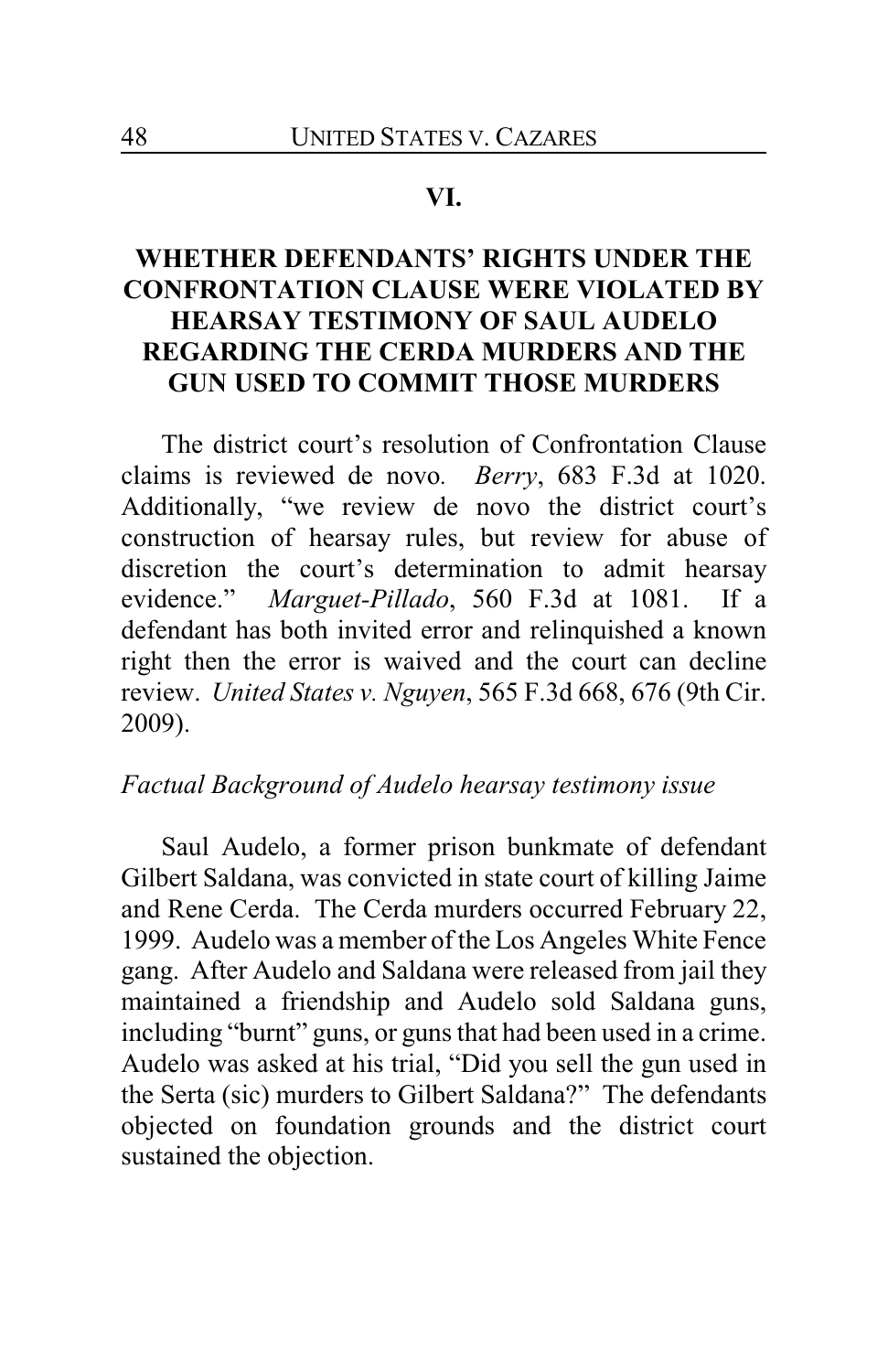The defendants contended that the only way Audelo knew of what gun was used at the Cerda murders was through hearsay since Audelo claimed he was not involved in the Cerda murders, even though a jury in state court convicted him of those murders. After a sidebar conference, the prosecutor asked Audelo: "Did you have possession of the firearm used during those [Cerda] murders?" Audelo answered in the affirmative to that question, and to the question of whether he sold that firearm to anyone. Audelo testified that he sold the gun to Lucky (defendant Gilbert Saldana). Audelo also testified that the gun in issue, a 9 millimeter Ruger, was one of about five weapons that he had sold Saldana. Audelo testified that Saldana usually came with defendant Martinez (Bird) and Merced Cambero (Shadow) when the guns were sold. The government maintains that the same 9 millimeter Ruger used in the Cerda murders was used to kill Kenneth Wilson on April 18, 1999.

During cross examination of Audelo, Saldana's attorney elicited testimony from Audelo that he had claimed he was not present at the Cerda murders. Saldana's attorney then asked: "So your claim that you made here today that the weapon that you sold to Mr. Saldana was used in the Rene Serta (sic) murder is based upon what someone else told you. Is that your claim?" Audelo answered: "By the shooter himself, yes." Saldana's attorney followed with, "Well, you say the murderer himself; Is that correct?" Audelo agreed.

Earlier, at a hearing outside the presence of the jury, Audelo testified that after he sold the 9 millimeter Ruger to Saldana, Ponyboy (Salvador Ramos) told him that he had used the 9 millimeter Ruger in the Cerda murders. After the hearing the district court overruled Saldana's hearsay and confrontation clause objections. The 9 millimeter Ruger was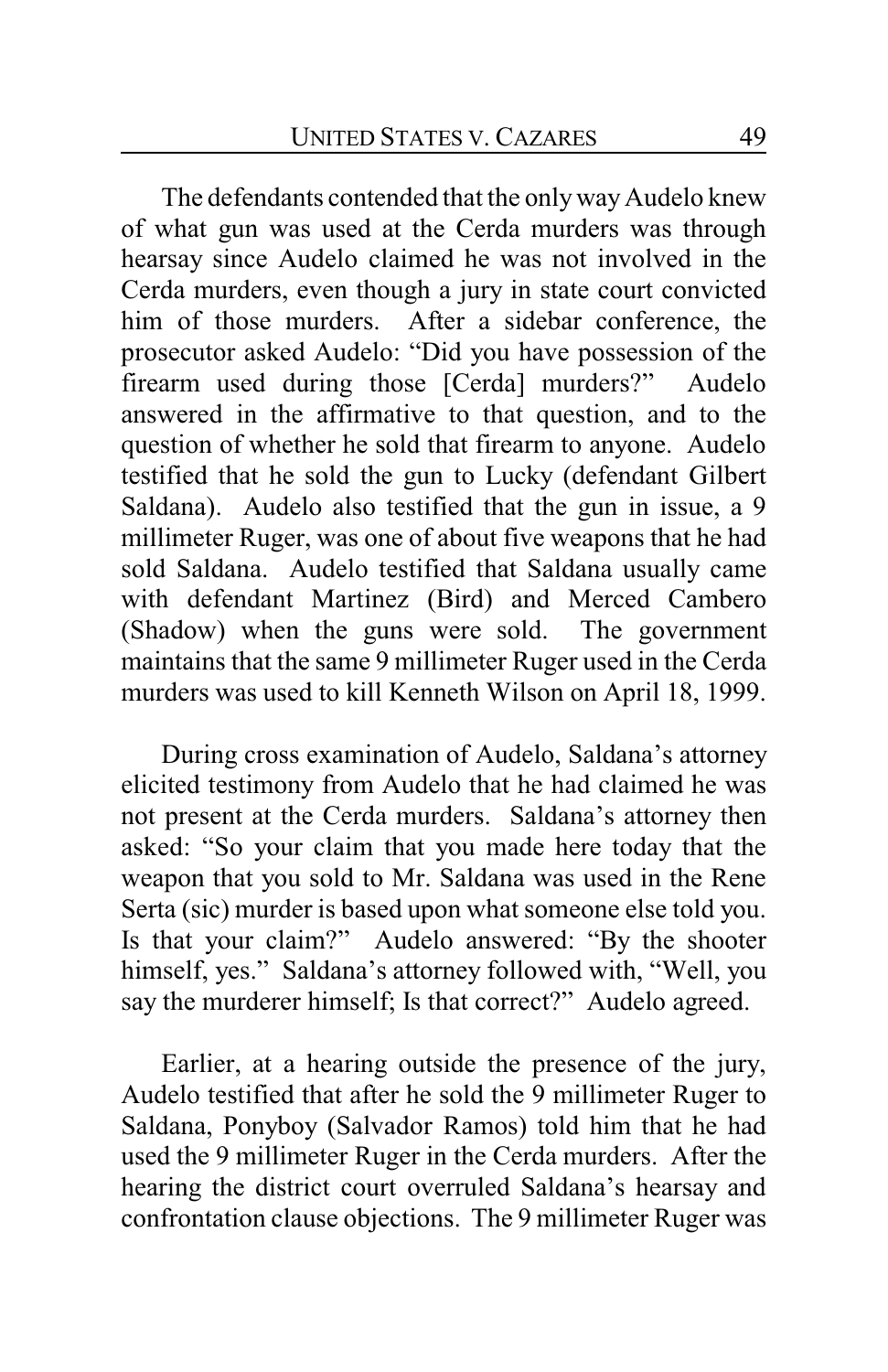not produced at trial as it was not in the possession of the government. A firearms examiner with the LAPD later testified at trial that the bullets and bullet casings from the Wilson murder were fired from the same gun as had been used in the Cerda murders — a 9 millimeter Ruger. The government never called Ramos to testify.

### *Confrontation Clause Argument*

Defendants contend that there was a Confrontation Clause violation when Audelo testified in response to a question asked during cross examination that he heard from the murderer that the gun sold to Saldana was used in the Cerda murders (for which Audelo was convicted). The Confrontation Clause, however, applies only to testimonial hearsay. *Crawford*, 541 U.S. at 51. Statements are testimonial when made "to establish or prove past events potentially relevant to later criminal prosecution." *Davis*, 547 U.S. at 822. A conversation between two gang members about the journey of their burnt gun is not testimonial. In addition, defense counsel clearly invited this testimony.

Defendants appear to be challenging the government putting on a witness who claims not to have firsthand knowledge of at least part of the testimony he is expected to give. This argument is compromised to some degree by Audelo's murder conviction in the Cerda case. More importantly, defendants fail to cite authority for this argument and the cited authority does not support defendants' confrontation clause argument. The failure to cite to valid legal authority waives a claim for appellate review. *See Acosta-Huerta v. Estelle*, 7 F.3d 139, 144 (9th Cir. 1992). For these reasons and the fact that error was invited, defendants are not entitled to relief on this issue.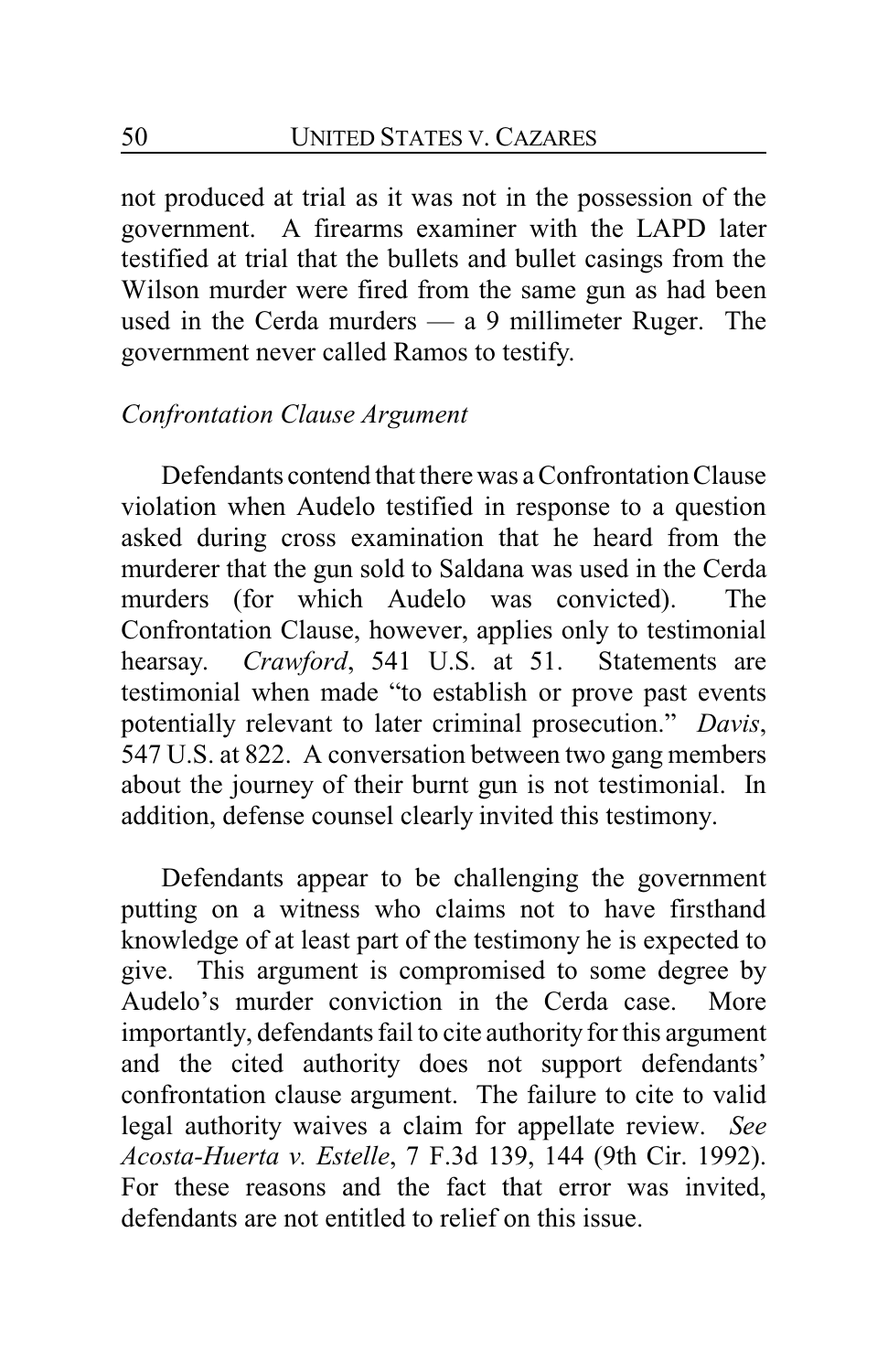#### **VII.**

## **WHETHER THE DISTRICT COURT DENIED DEFENDANTS THEIR RIGHTS TO EFFECTIVE CROSS-EXAMINATION AND CONFRONTATION BY LIMITING AND PRECLUDING CROSS EXAMINATION**

"If the defendant raises a Confrontation Clause challenge based on the exclusion of an area of inquiry, we review de novo." *United States v. Larson*, 495 F.3d 1094, 1101 (9th Cir. 2007) (en banc). However, "[a] challenge to a trial court's restrictions on the manner or scope of cross-examination on nonconstitutional grounds is . . . reviewed for abuse of discretion." *Id.*

### *General Principles*

The Confrontation Clause of the Sixth Amendment guarantees the right of an accused in a criminal prosecution "to be confronted with the witnesses against him." "The main and essential purpose of confrontation is to secure for the opponent the opportunity of cross-examination." *Davis v. Alaska*, 415 U.S. 308, 315–16 (1974) (quoting 5 J. Wigmore, Evidence § 1395, at 123 (3d ed. 1940)). Improperly restricting defense counsel's cross-examination, when that examination is designed to show bias on the part of a prosecution witness, violates a defendant's Confrontation Clause rights. *Delaware v. Van Arsdall*, 475 U.S. 673, 679 (1986). We, like the Supreme Court, have "'emphasized the policy favoring expansive witness cross-examination in criminal trials.'" *Larson*, 495 F.3d at 1102 (quoting *United States v. Lo*, 231 F.3d 471, 482 (9th Cir. 2000)).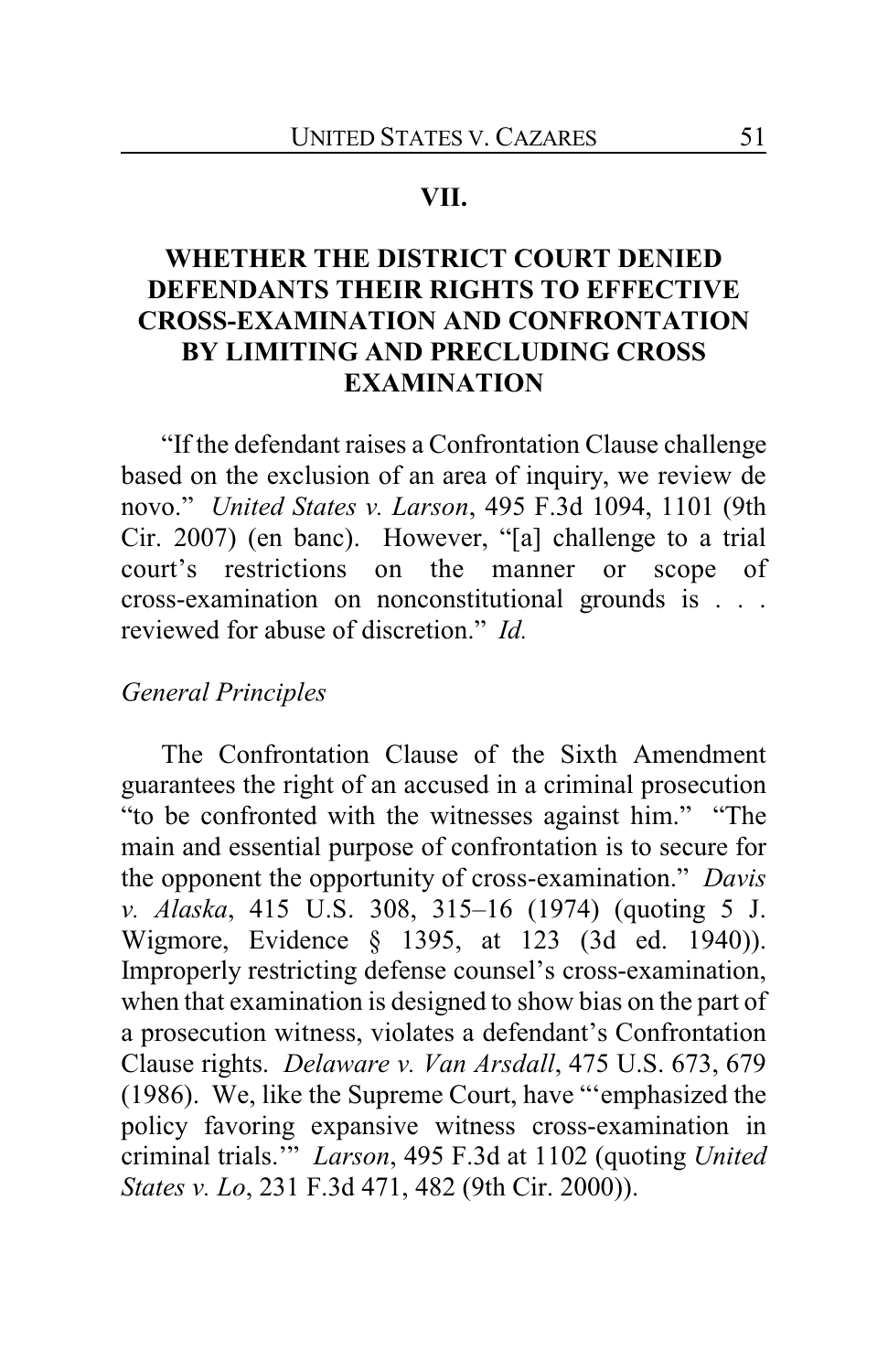This Court has also recognized:

The constitutional right to cross examine is "[s]ubject always to the broad discretion of a trial judge to preclude repetitive and unduly harassing interrogation," but that limitation cannot preclude a defendant from asking, not only "*whether* [the witness] was biased" but also "to make a record from which to argue *why* [the witness] might have been biased."

*United States v. Schoneberg*, 396 F.3d 1036, 1042 (9th Cir. 2005) (quoting *Davis v. Alaska*, 415 U.S. at 316, 318) (alterations in original) (footnotes omitted).

We have identified three factors to be considered in determiningwhether a defendant's right to cross-examination has been violated: (1) whether the excluded evidence was relevant; (2) whether other legitimate interests outweighed the defendant's interest in presenting the excluded evidence; and (3) whether the exclusion of evidence left the jury with sufficient information to assess the credibility of the witness the defendant was attempting to cross-examine. *Larson*, 495 F.3d at 1103 (citing *United States v. Beardslee*, 197 F.3d 378, 383 (9th Cir. 1999)). The limitation on the cross-examination of each witness is reviewed separately. *Id*.

## *Factual Background Concerning Cross-Examination and Confrontation Issue*

Defendants claim that the district court improperly limited cross-examination of witnesses Jesse Diaz, Jose De La Cruz, Saul Audelo, and Eneida Montano.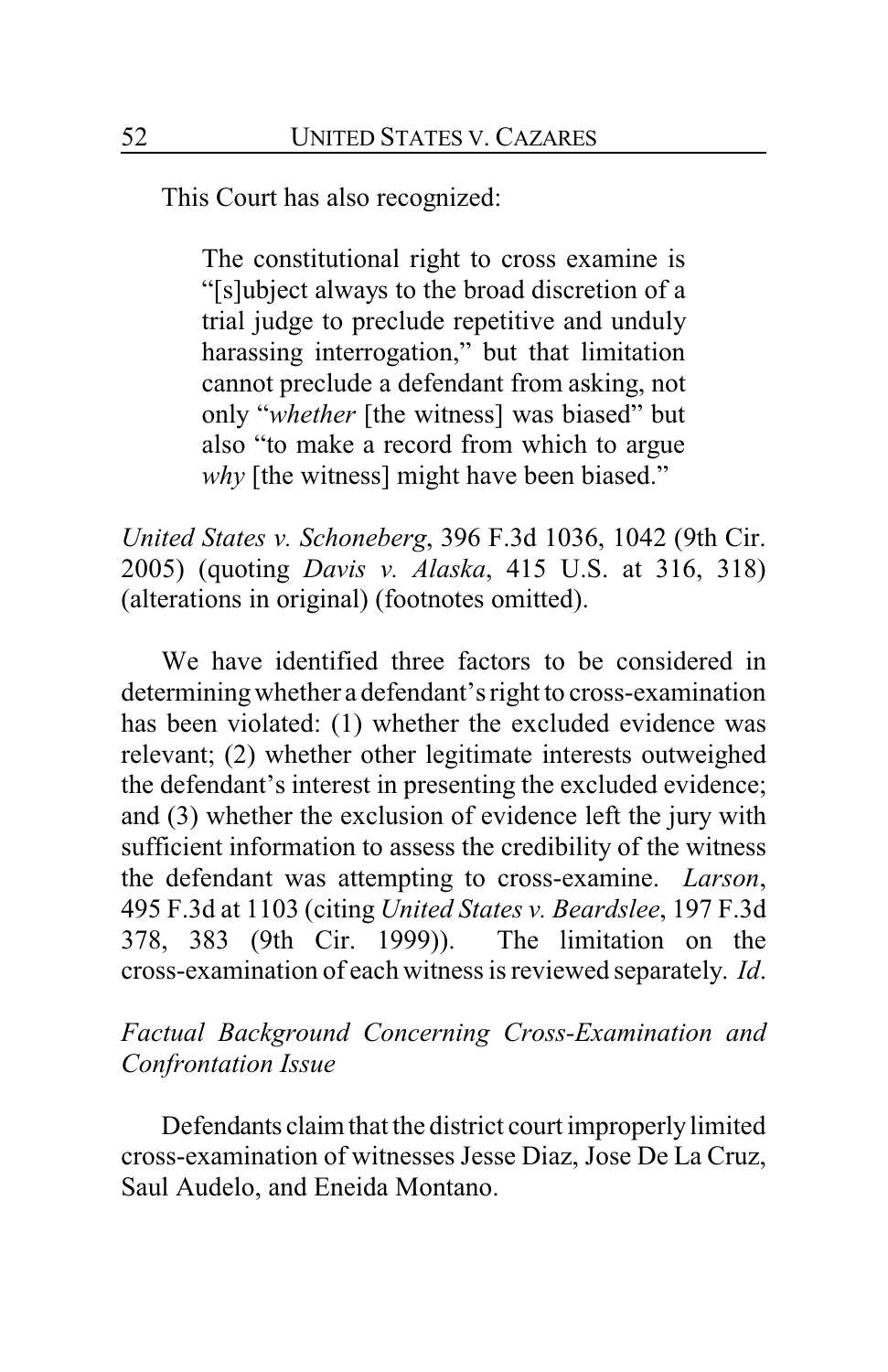*Jesse Diaz*: Jesse Diaz had been convicted of attempted murder and was sentenced to 20 years in 1999. Diaz was an Avenues gang member and testified about the gang's activities. Diaz testified that he was present with Defendants Martinez, Cazares, and Saldana when Kenneth Wilson was murdered and testified as to the details of that event. Diaz had 10 years remaining on his state sentence at the time of trial and testified on direct examination that the government would be sending a letter to the state court judge and any reduction would be up to the state court judge.

Defendants complain that Saldana's counsel was not allowed to cross-examine Diaz on the fact that he had been outed as a snitch at a preliminary hearing. Saldana's counsel, in fact, cross-examined on this point. Defendants complain that Saldana's counsel could not explore Diaz's knowledge of whether he knew the punishment he could be subject to in the State of California for murder. Counsel for Saldana, in fact, was allowed to question Diaz whether he knew the punishment for murder and attempted murder. Counsel also questioned Diaz as to whether he made a deal with the detective so he "would never be prosecuted by the State of California for Murder."

Defendants also complain that counsel for Saldana could not explore whether Diaz knew Sam Salinas. Counsel for Saldana, in fact, asked Diaz about Sam Salinas and Diaz stated twice that he did not know Sam Salinas.

Diaz was an important witness. However, defense counsel cross-examined Diaz extensively on his bias, motives, and inconsistencies. There was no Sixth Amendment violation with regard to Diaz.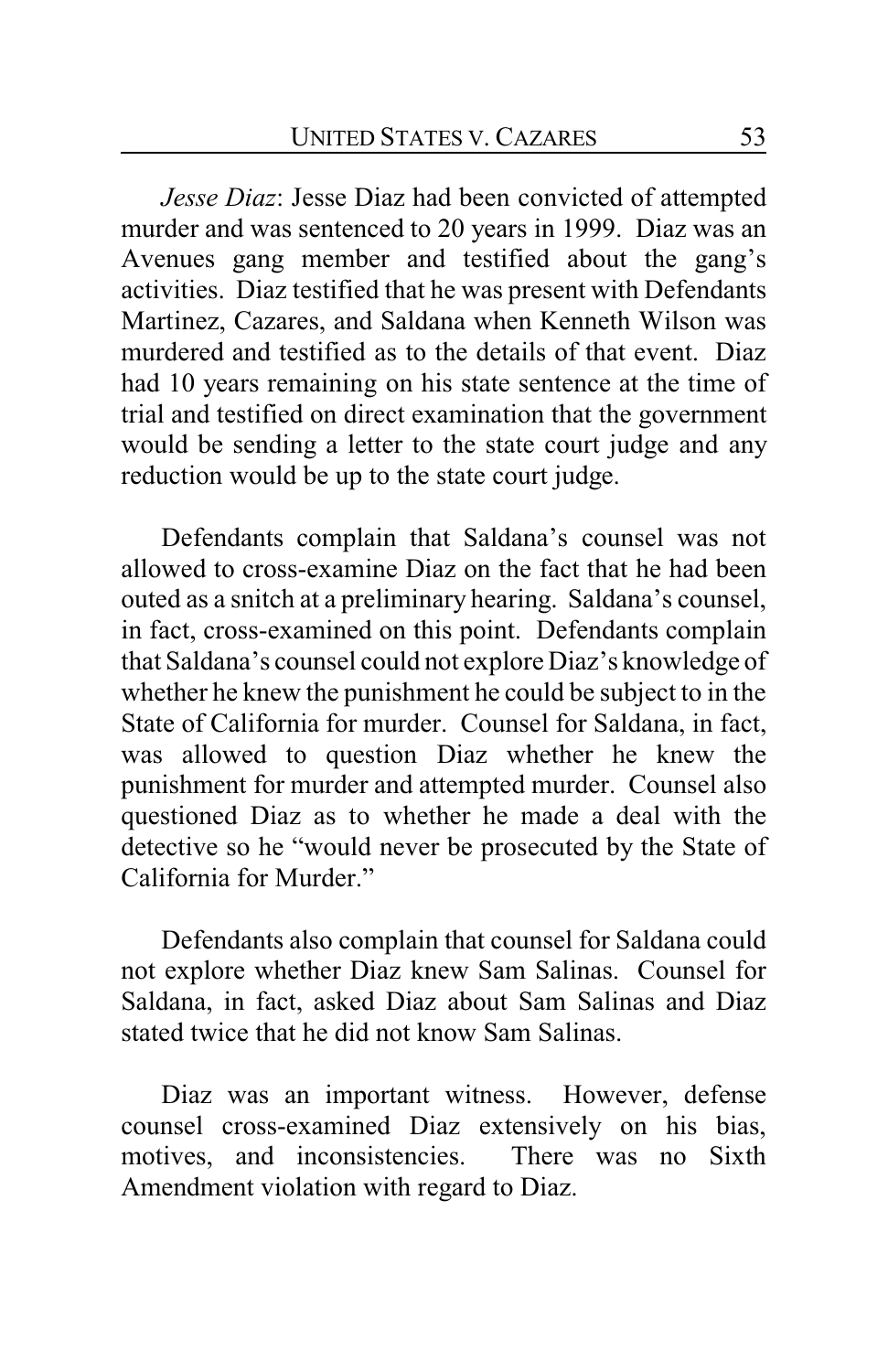*Jose De La Cruz*: Jose De La Cruz had been a member of the Cypress Avenues gang and was serving 45 years to life for the murder of Kenneth Wilson. De La Cruz was also with defendants Martinez, Cazares, and Saldana when Kenneth Wilson was murdered and testified as to the details of that event. De La Cruz had also spent time with the defendants engaging in gang activities and testified to the details of these activities.

Defendants contend their rights were violated when counsel for Saldana was not allowed to question De La Cruz about detectives telling De La Cruz that Saldana would take the stand against him. Counsel for Saldana conducted the following cross-examination in this area:

> Q: Is part of what motivated you to cooperate with the police the fact that they told you that Gilbert Saldana was putting this thing on you.

[objection overruled by district court]

- A: That had nothing to do with it.
- Q: So you thought it was okay that Gilbert Saldana was putting the murder on you?
- A: I knew he wasn't.

Defendants contend their rights were violated when the district court sustained an objection about De La Cruz having a shank in prison. Counsel asked and De La Cruz answered whether he had been arraigned on possession of a shank. Although further questioning about possession of the shank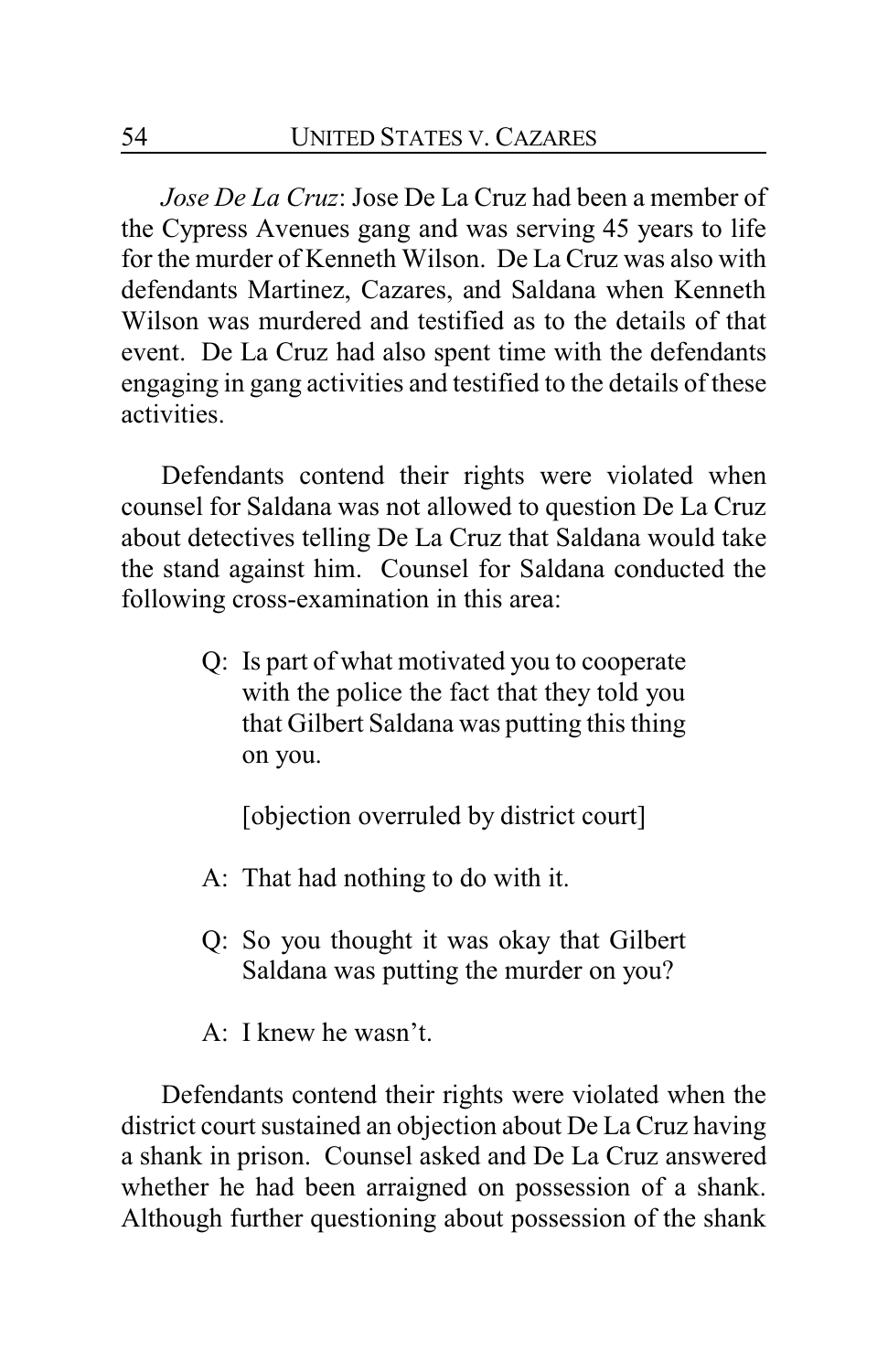was objected to and disallowed based on Rule 609, counsel asked without objection, "Well, were you concerned at that time for your own personal safety in the county jail because you knew that you had snitched out some of your fellow gang members?"

Defendants contend their rights were violated when the district court sustained an objection about De La Cruz never having killed a black man before the murder of Kenneth Wilson. Defendants make a meritless claim that the "question goes directly to the indictment's allegation that there was an ongoing conspiracy among De La Cruz's gang to kill Black people."

Defendants contend their rights were violated when the district court sustained an objection to an incomplete question about the FBI telling De La Cruz they were making a case about Kenneth Wilson being killed because of racial hatred. However, before the objection was sustained the following questioning took place:

> Q: Now, it wasn't until November of 2003 that you mentioned the motivation for killing Mr. Wilson as being that he was African American; isn't that correct?

A: That's right.

Q: And when the FBI spoke to you , they made it very clear that they were interested – that they were investigating a case dealing with racial hatred; isn't that correct?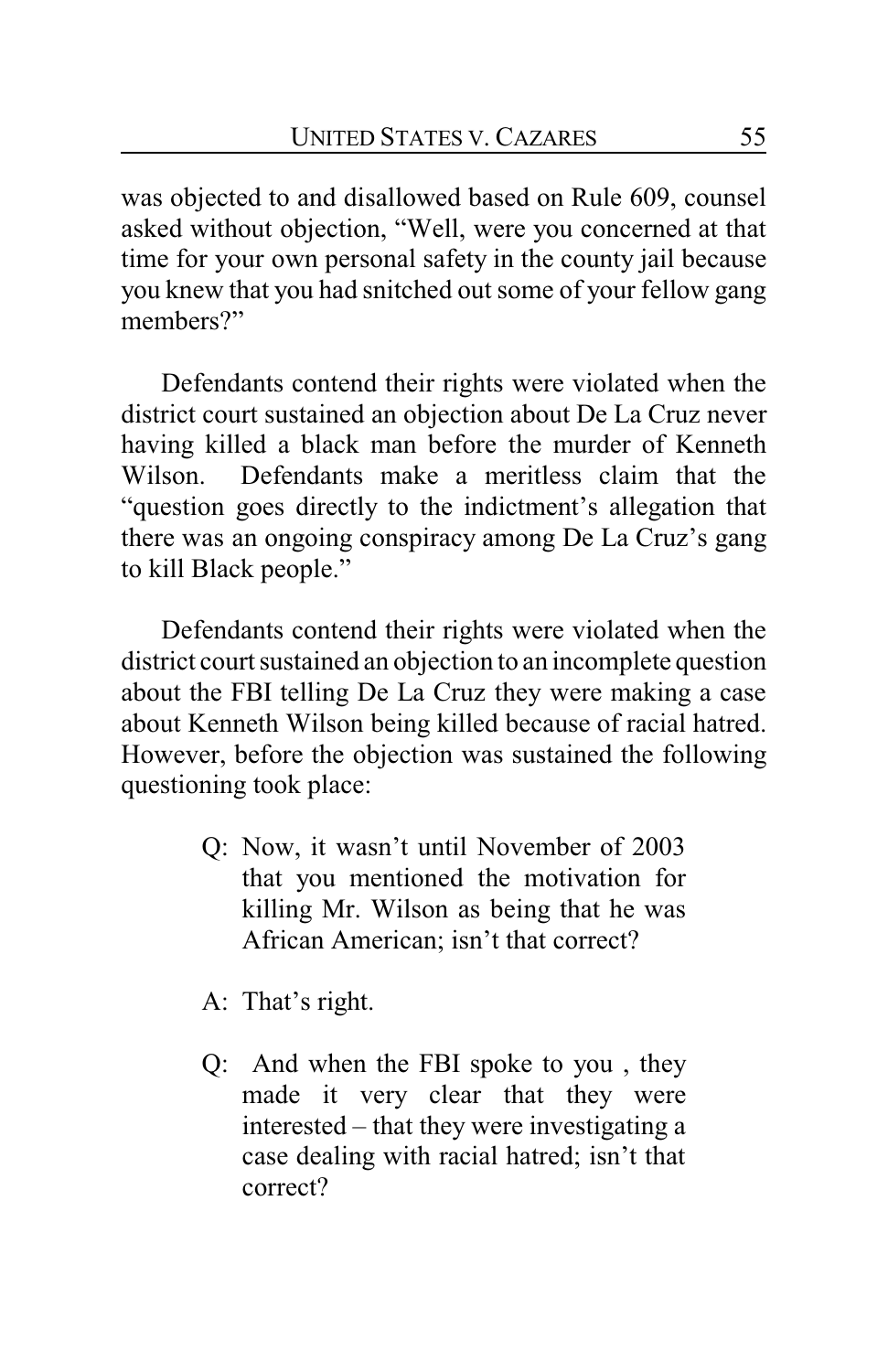A: That's right.

Defendants contend their rights were violated when the district court sustained objections to questions concerning attorney communications and plea bargaining for the Wilson homicide. Testimony was elicited from De La Cruz, however, establishing that he was negotiating a better deal.

De La Cruz was also an important witness. However, defense counsel cross-examined De La Cruz extensively on his bias, motives, and inconsistencies. There was no Sixth Amendment violation with regard to De La Cruz.

*Saul Audelo*: Saul Audelo was Saldana's former prison bunkmate. Audelo had been convicted in state court of killing Jaime and Rene Cerda. Audelo testified to selling Saldana the 9 millimeter Ruger the government contends was used to kill Kenneth Wilson.

Defendants contend their rights were violated when the district court sustained objections to questions concerning the conditions of his confinement "in order to flesh out reasons why he was cooperating." Audelo, in fact, gave testimony in cross-examination that it was difficult for his family to visit him, that he had been in lock down a number of times, and that he didn't like being incarcerated and wanted to go home.

Audelo was also an important witness. Defense counsel cross-examined him extensively on bias, motives, and inconsistencies. There was no Sixth Amendment violations concerning Audelo.

*Eneida Montano*: Eneida Montano had been Saldana's former girlfriend. She testified as to Saldana's use of the N-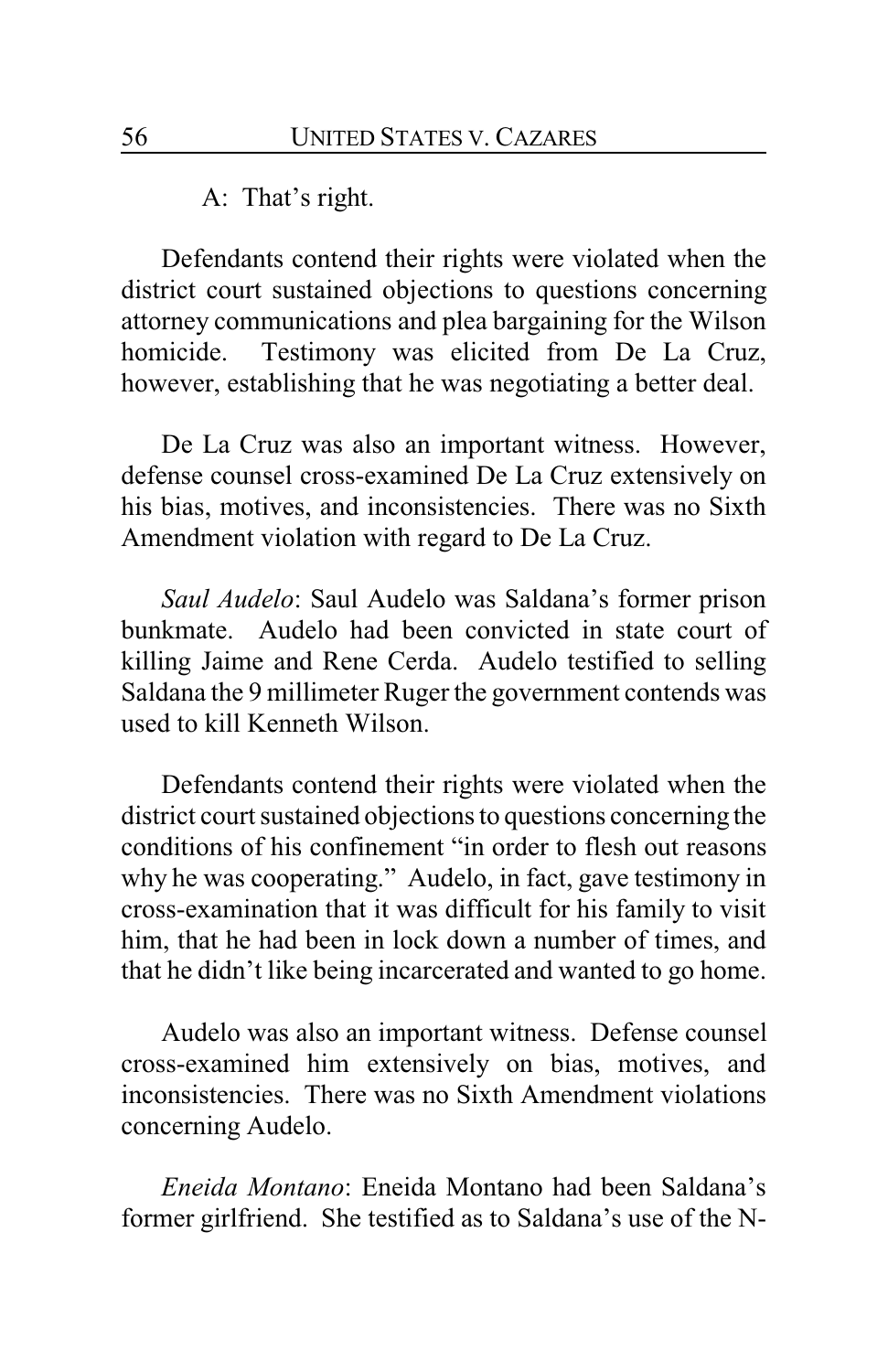word or "myate" (Spanish slang for the same). Defendants contend their rights were violated because they could not impeach Montano on whether she had stated Saldana used the N-word or just the term "myate." Defendants further contend their rights were violated because they could not impeach Montano regarding her inability to recall testimony to the grand jury despite her training to be a deputy sheriff.

Montano was not an especially important witness and the areas of restricted cross-examination were not that important. There was no Sixth Amendment violation with regard to Montano.

There was extensive cross-examination of all the witnesses in this case. Defendants have cited only a few instances, and some are cited out of context, with regard to limitations placed on cross-examination. With regard to each of the witnesses listed above, very little evidence was excluded from their cross-examinations and the exclusion of this small amount of evidence still left the jury with sufficient information to assess the credibility of the witness the defendant was attempting to cross-examine. *Larson*, 495 F.3d at 1103.

#### **VIII.**

## **WHETHER THE DISTRICT COURT ABUSED ITS DISCRETION BY PERMITTING THE GOVERNMENT'S EXPERT TO TESTIFY THAT HER FIREARM IDENTIFICATION FINDINGS WERE MADE TO A "SCIENTIFIC CERTAINTY"**

We review the district court's admission of expert testimony for abuse of discretion. *Estate of Barabin*,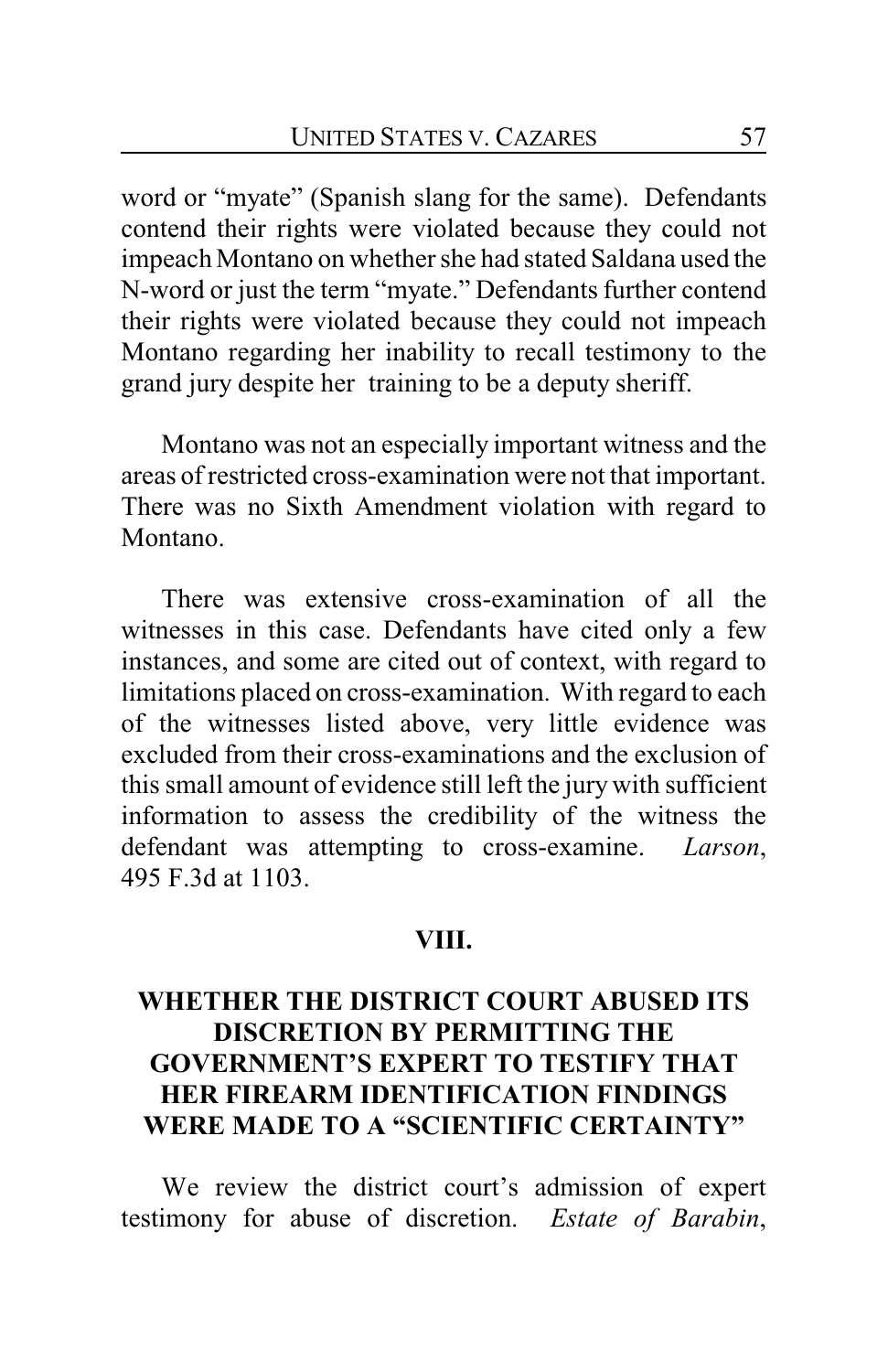740 F.3d at 460. The government contends the defendants failed to raise their objections properly and that plain error applies.

## *Factual and Procedural Background on Firearms Expert Testimony Issue*

Defendants filed a motion in limine requesting the district court exclude ballistics evidence in this case under *Daubert v. Merrill Dow Pharmaceuticals*, 509 U.S. 579 (1993), and Rule 702. At a pretrial hearing the district court advised that he did not need a hearing on the ballistics issue at that point but that he would perform his gate-keeping function.

During trial and outside the presence of the jury, counsel for Saldana renewed his motion in limine to preclude the testimony of the government's ballistics expert on the grounds that the expert's conclusions concerning the matches in the Wilson and Cerda murders and the Bowser and Prudhomme murders lacked statistical reliability. Counsel for Saldana argued: "So, at the very least, aside from keeping out her testimony, I assume that your Honor is going to overrule my objection, I would ask that she be precluded from saying that this is an absolute match . . . ."

The government advised that the witness would conclude she matched the evidence in her opinion to a scientific certainty. The district court found that "tool mark identification method, ballistics analysis employed essentially by the government's witness is reasonably reliable and will likely be helpful to the jury," and that the defense could cross-examine on reliability. Although the district court noted there had been criticism of tool mark identification by some scholars, he felt the methodology was still accepted in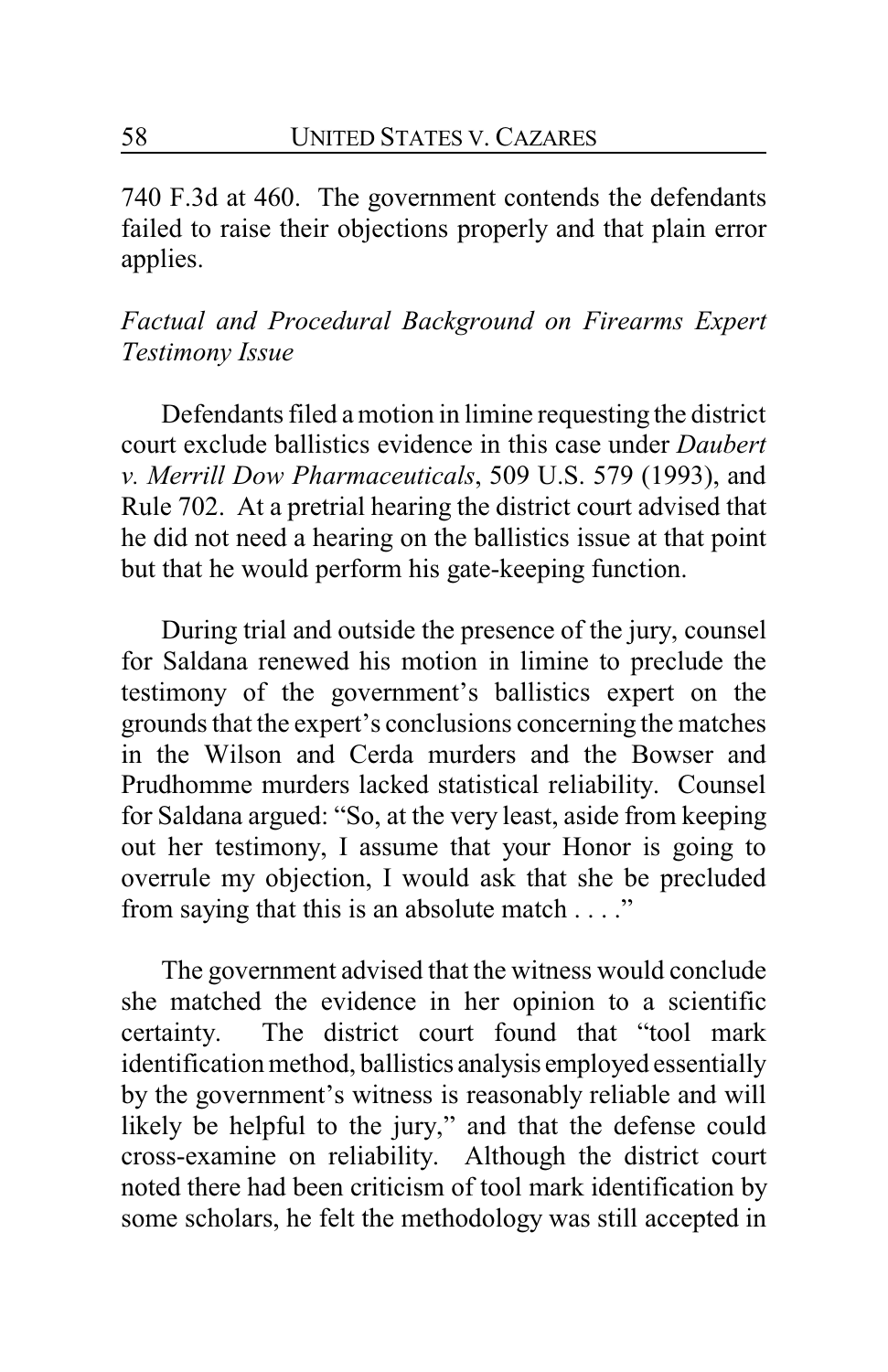criminal trials. The other defendants joined Saldana's motion and the district court denied the motion.

At the jury trial in this case the government called Diana Paul as an expert witness. Paul worked for the LAPD Firearms Analysis Unit as a criminalist and firearms examiner. Paul testified that she had been a firearms expert for approximately 15 years, and that she had a Master of Science degree in criminalistics. She further testified that the majority of her training came from a two-year, on-the-job training program with the LAPD Firearms Analysis Unit. She then passed a competency test which included both a written and practical component. Paul engaged in ongoing training in workshops and training seminars put on by forensic organizations, including a class offered by the FBI at Quantico, Virginia, designed specifically for forensic firearm and tool mark examination. Paul subscribed to forensic science journals and over the years she had analyzed approximately 2500 cases in the LAPD Firearms Analysis Unit. Paul had testified specifically in firearms analysis between 200 and 250 times.

When the government offered Diana Paul as an expert in the area of firearms analysis, defendant Saldana objected. The district court found Paul qualified and then instructed the jury that opinion testimony should be judged like other testimony, and that it could be accepted, rejected, or given as much weight as the jury believed it deserved. Paul testified that her standard, the Associates of Firearms and Toolmark Examiners (AFTE) standard, was more conservative than that of others and that "I am not comfortable writing a report or reporting something that is not in my mind to a scientific certainty." Paul also testified during direct examination that there is a subjective element to her job so she insures the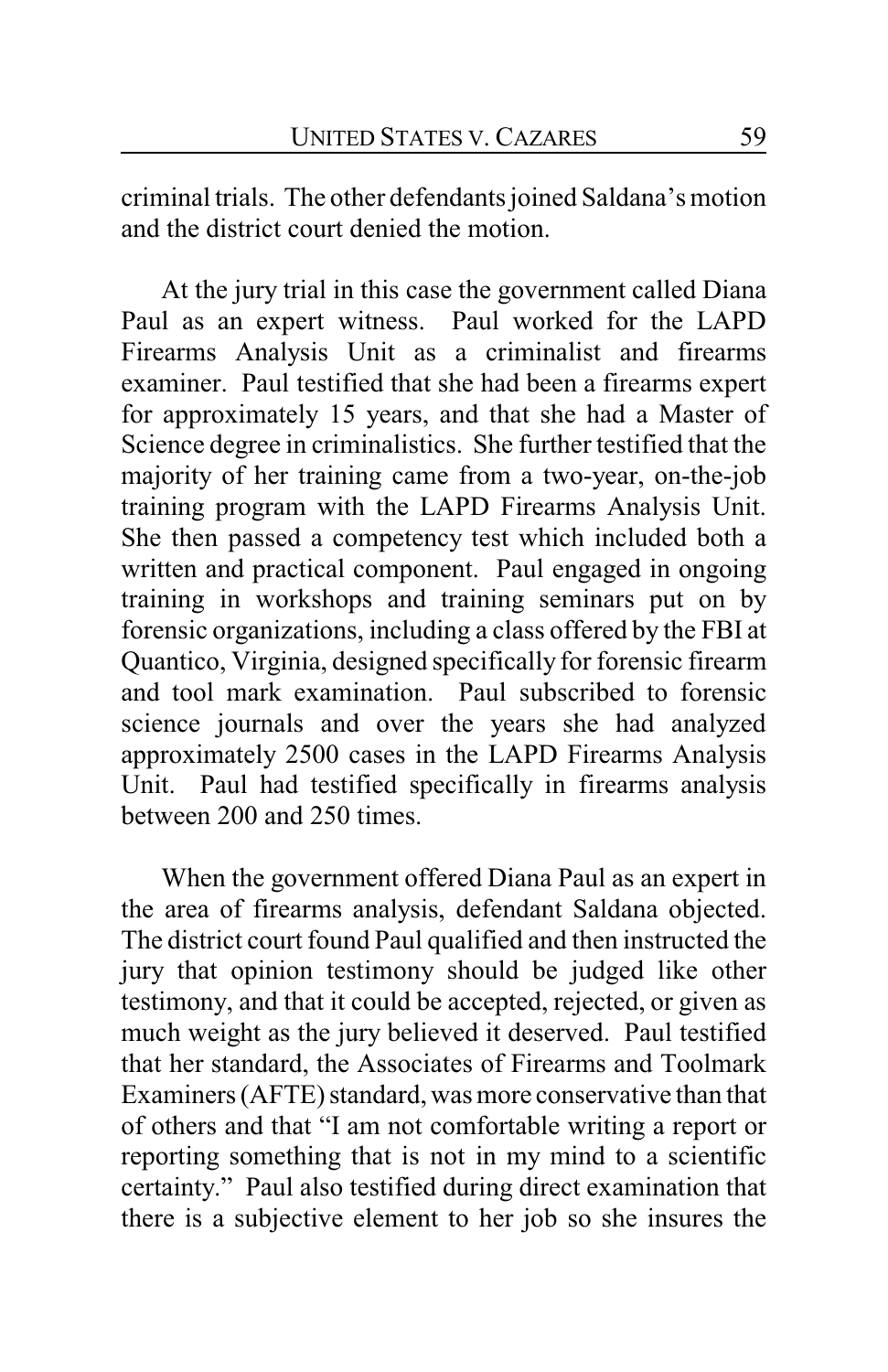quality of her work with four different areas of quality control.

Paul examined fired shot shells, fired cartridge cases, fired bullets, and shot shell components from the Kenneth Wilson murder crime scene. Paul found the shot shells were fired from the same gun. Paul examined fired casings with the caliber designation of a 9 millimeter Luger from the Kenneth Wilson murder crime scene and compared them to the casings from the Rene Cerda murder and testified that theywere fired from the same firearm. When the government asked how confident Paul was that the casing left behind at the Cerda murder was fired out of the same gun as was fired in the Wilson murder, Saldana objected for lack of foundation in terms of probability. The objection was initially sustained, but over the objection of counsel Paul was allowed to testify that the 9 millimeter Ruger could have fired the casings in both scenes, though she could not be certain. Paul also testified that she examined a bullet that was taken from Kenneth Wilson's body and compared it to bullets at the scene and concluded they were fired from different firearms. She further testified, over defense objections on foundation and speculation, that there were at least three firearms used in the Kenneth Wilson crime. This testimony corresponds with the testimony given by Diaz and De La Cruz.

In her testimony Paul also compared firearms evidence from the Christopher Bowser murder of December 11, 2000, and the Anthony Prudhomme murder of November 3, 2000. Another detective testified over defense objection at trial that he observed "an immediate nexus" between the Bowser and Prudhomme murder scenes, because Prudhomme was also a black male Highlands Park area victim who was killed with a gunshot wound to the back of the head just weeks before the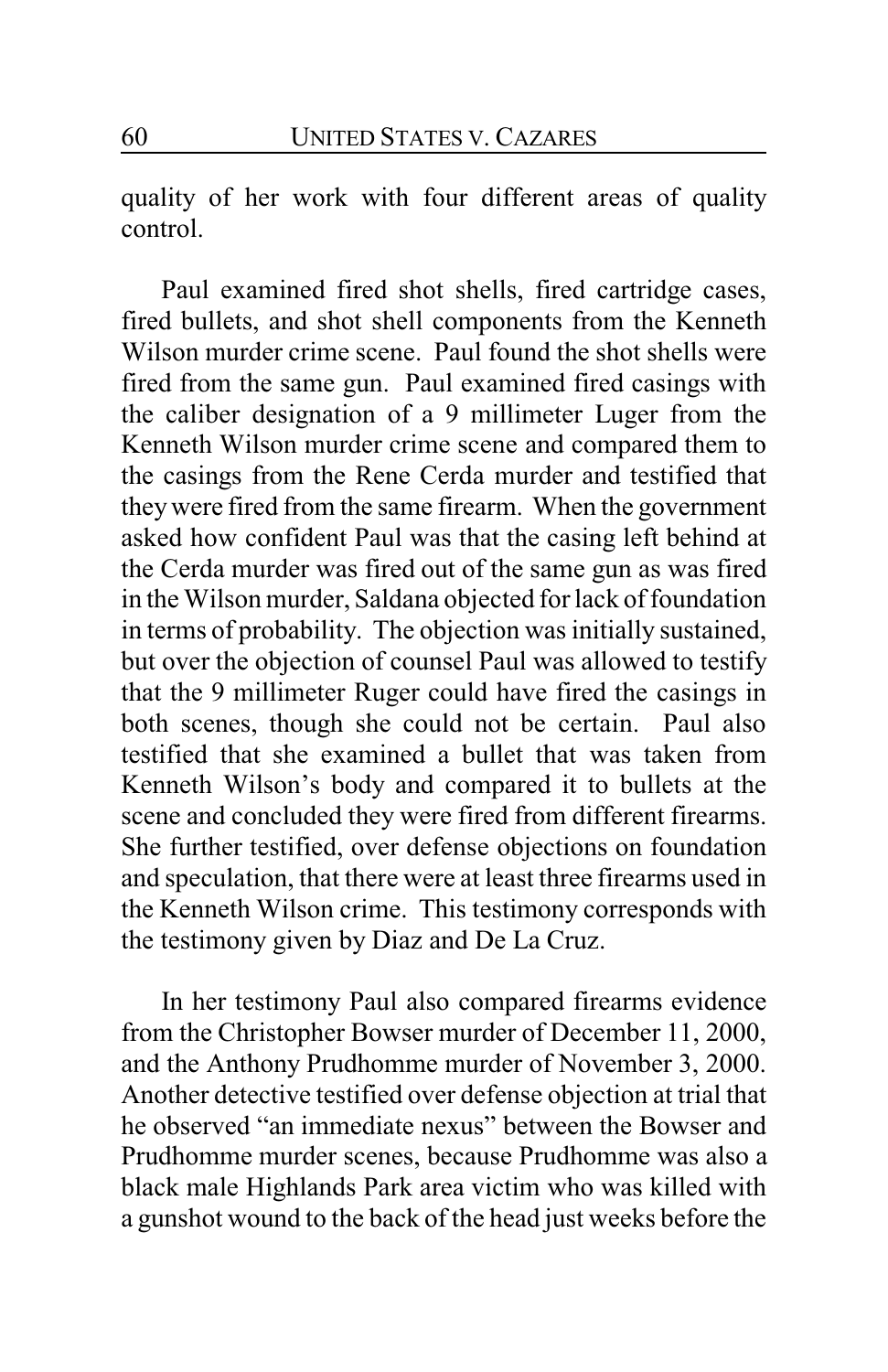Bowser murder. Paul examined three cartridge cases and bullet evidence from the Bowser murder crime scene. Paul testified that the three casings had a .25 auto caliber designation and that they were fired from the same firearm. Paul further testified that she examined two casings from the Prudhomme murder scene and concluded they were fired from the same firearm. There were no objections to this testimony. Paul also testified that she compared the bullet evidence from the Bowser murder with the bullet evidence from the Prudhomme murder, and concluded they were fired from the same firearm. There was no objection made at the time this testimony was given.

Paul was extensively cross-examined about her methodology, analysis, and basis for conclusions. Paul conceded during cross-examination that the conclusion that a particular bullet was fired by the same firearm as another bullet is ultimately a subjective evaluation. Paul also conceded that there was no statistical database from which she could prove that no other firearm could have fired the particular bullet. On redirect examination, however, Paul testified as follows (without objection) regarding her findings in this case: "I am completely certain. If I was not completely certain, I would have written a report saying that it was inconclusive. I would not have said that it was a match, the two were fired in the same gun." She testified that was the case in the Wilson and Cerda comparisons and the Bowser and Prudhomme comparisons. Paul then testified, without objection from the defense, that her findings were made with a scientific certainty, but acknowledged, "There is no absolute certainty in science."

During closing arguments the prosecutor stated that "the most important corroboration to Diaz's and De La Cruz's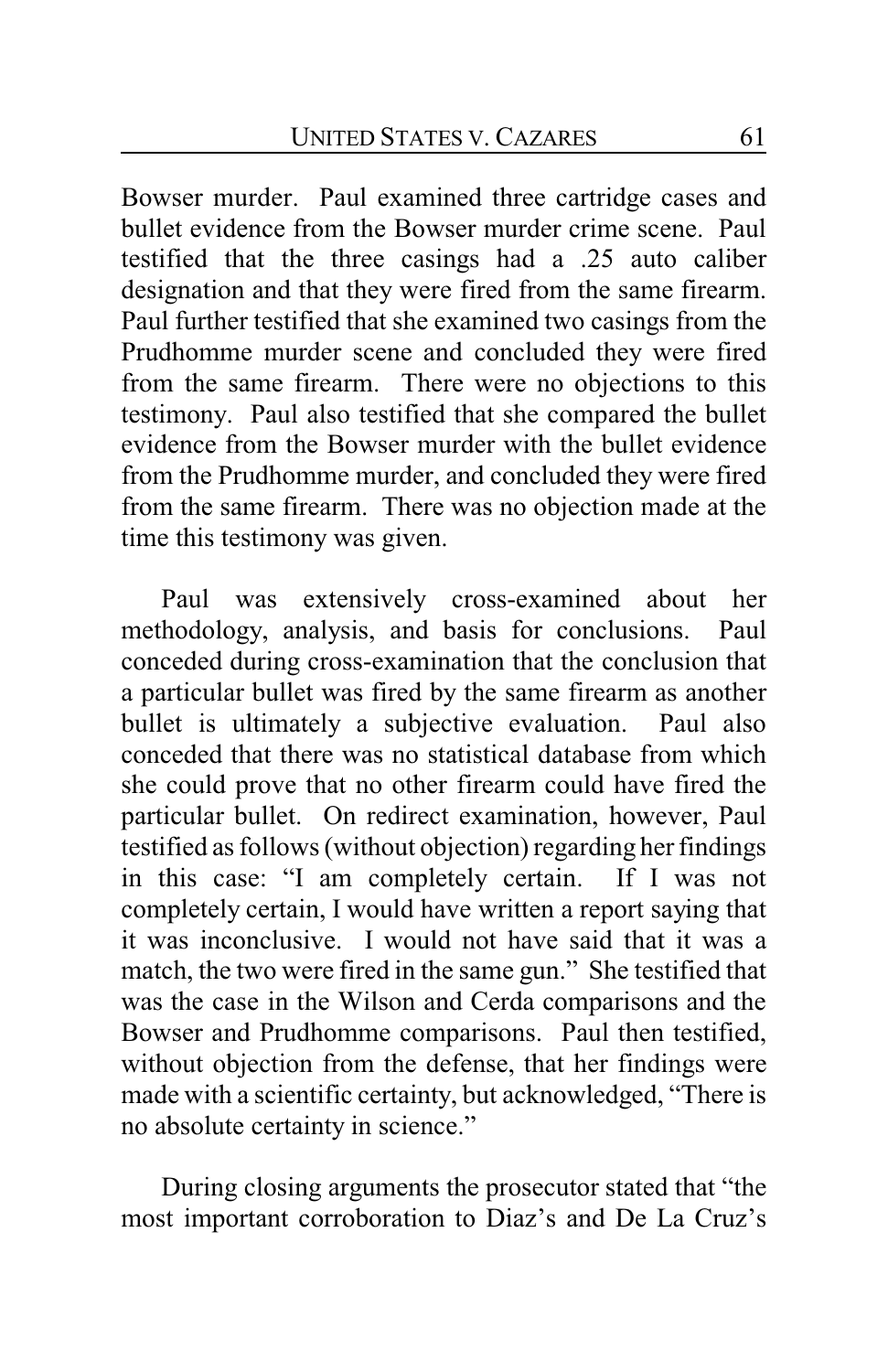testimony that Saldana shot at Wilson's car with a 9 millimeter gun he purchased from a White Fence gang member was Paul's testimony "to a scientific certainty."

## *Toolmark Identification Expert Testimony*

On September 26, 2012, defendants submitted supplemental authority on the issue of whether the district court erred by permitting the governments's firearms expert to testify to a scientific certainty about her firearms identification findings. The authority, *United States v. Otero*, 849 F. Supp. 2d 425 (D.N.J. 2012), contains a thorough discussion on the reliability of forensic toolmark examination utilized to identify the firearm from which a discharged ammunition originated. The district court issued its decision after it conducted a three-day *Daubert* hearing. The decision explains, "According to the theory of toolmark identification espoused by the Association of Firearms and Toolmark Examiners ('AFTE'), individual characteristics 'are unique to that tool and distinguish it from all other tools.'" *Id.* at 428. In discussing the general acceptance of toolmark identification, the court summarized:

> Courts have observed that the AFTE theory of firearms and toolmark identification is widely accepted in the forensic community and, specifically, in the community of firearm and toolmark examiners. *See United States v. Diaz*, No. 05-167, 2007 WL 485967, at \*11 (N.D. Cal. Feb. 12, 2007). Even courts which have criticized the bases and standards of toolmark identification have nevertheless concluded that AFTE theory and its identification methodologyis widelyaccepted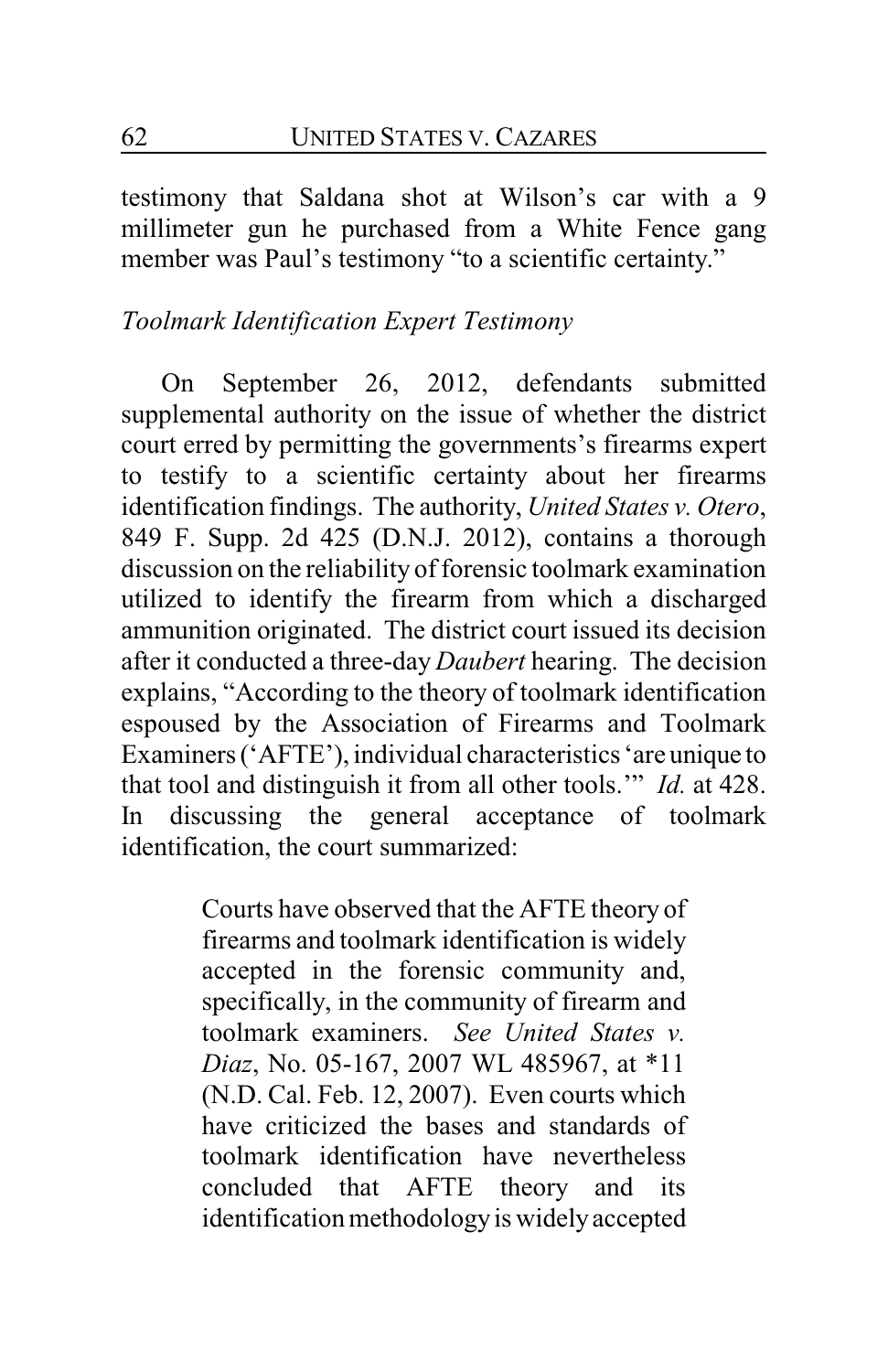among examiners as reliable and have held the expert identification evidence to be admissible, albeit with limitations. *United States v. Taylor*, 663 F. Supp. 2d 1170, 1178 (D.N.M. 2009); *United States v. Monteiro*, 407 F. Supp. 2d 351, 372 (D. Mass. 2006); *United States v. Green*, 405 F. Supp. 2d 104, 122–24 (D. Mass. 2005).

849 F. Supp. 2d at 435. The district court in *Otero* likewise concluded that there existed general acceptance of the AFTE theory among professional examiners as a reliable method of firearms and toolmark identification. The government in the *Otero* case, however, sought admission of the toolmark identification testimony based on the standard of "to a reasonable degree of certainty." *Id.* at 429 n.3.

The issue in this appeal is not the general admissibility of the toolmark identification testimony, but the "scientific certainty" standard to which Paul testified.

In *Diaz*, the district court held that the theory of firearm identification used by the SFPD Crime Lab was reliable under *Daubert*. 2007 WL 485967 at \*1. However, the judge also acknowledged the subjectivity involved in a firearms and toolmark examiner's identification, and concluded, "The record, however, does not support the conclusion that identifications can be made to the exclusion of all other firearms in the world. Thus, the examiners who testify in this case may only testify that a match has been made to a 'reasonable degree of certainty in the ballistics field.'" *Id.*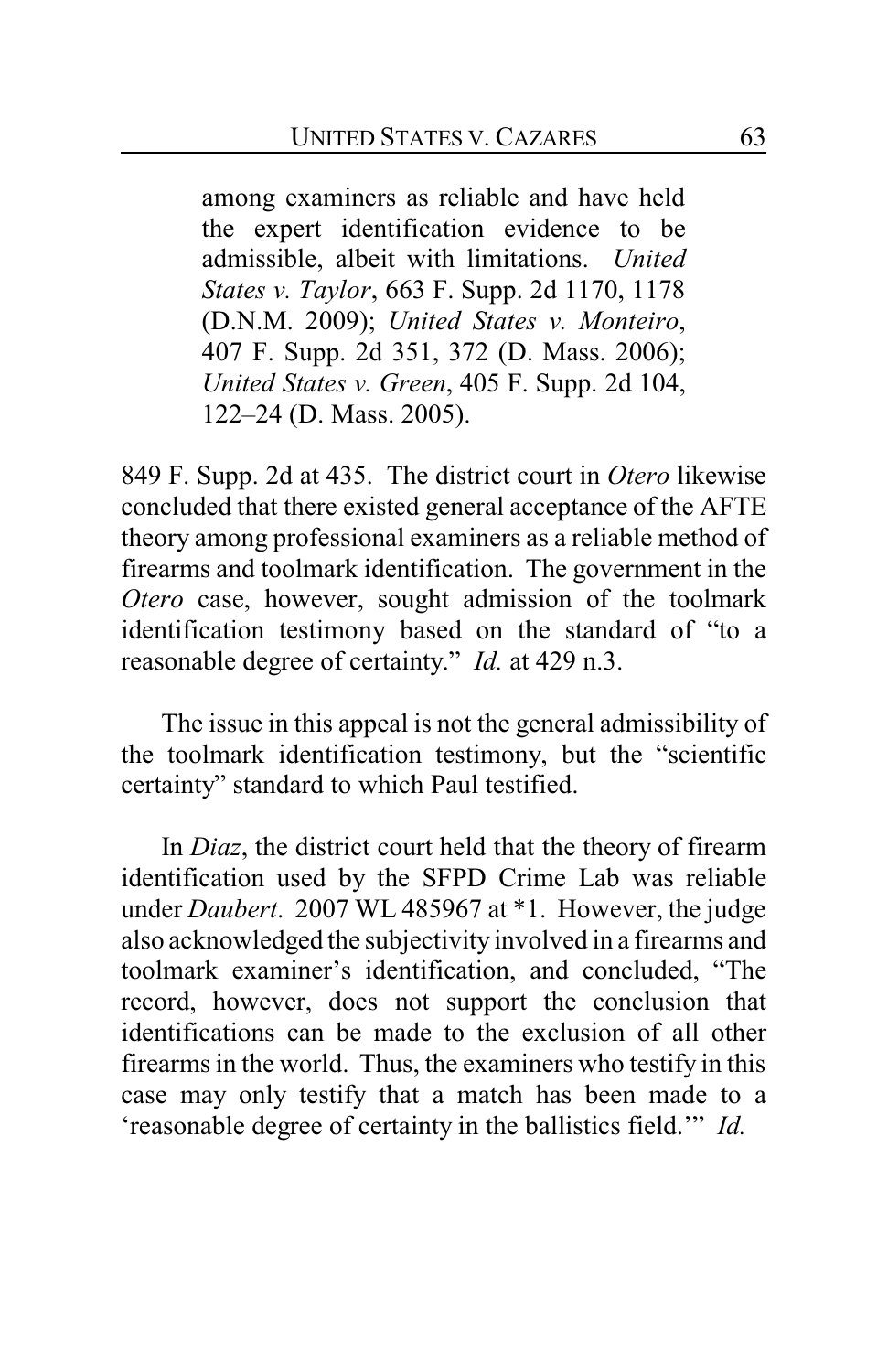#### *Harmless Error*

Even the government is not arguing on appeal that "scientific certainty" is a proper characterization for toolmark identification expert testimony. While there may be some deficiency in the objections to the standard testified to by Paul, it appears that the "scientific certainty" issue was brought to the district court's attention before and during Paul's testimony. A more thorough *Daubert* hearing could have been helpful in handling the "scientific certainty" issue. The issue is then whether the "scientific certainty" characterization was harmless error.

An error is harmless unless it results in actual prejudice, which is demonstrated where "the error in question had a 'substantial and injurious effect or influence in determining the jury's verdict.'" *Winzer*, 494 F.3d at 1201 (quoting *Brecht*, 507 U.S. at 623). Although the firearms identification evidence and expert testimony was important in this case, the "scientific certainty" characterization was subject to cross examination which resulted in acknowledgment of subjectivity in the expert's work. In addition, the district court properly instructed as to the role of expert testimony and there was substantial evidence otherwise linking the defendants to the Wilson and Bowser murders. We believe "a reasonable degree of certainty in the ballistics field" is the proper expert characterization of toolmark identification. Any error in this case from the "scientific certainty" characterization was harmless.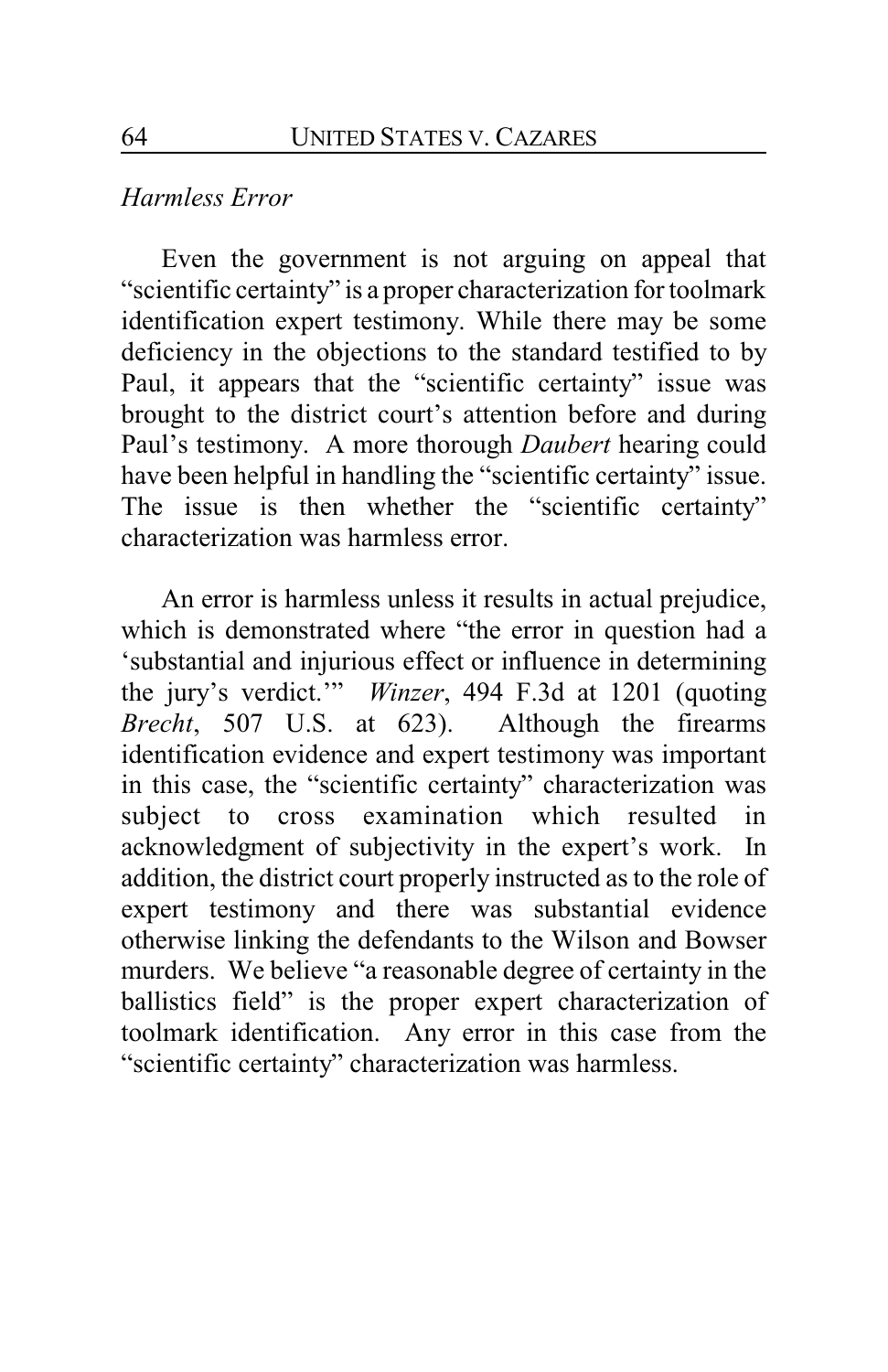#### **IX.**

## **WHETHER 18 U.S.C. § 245(b)(2)(B), ON ITS FACE AND AS APPLIED IN THIS CASE, IS A VALID EXERCISE OF CONGRESSIONAL POWER**

This Court "review[s] de novo questions of federal constitutional law, as well as questions of statutory construction." *United States v. Kaczynski*, 551 F.3d 1120, 1123 (9th Cir. 2009) (citations omitted).

Defendants Saldana, Martinez, and Cazares argue that their convictions on Count Two of the Second Superseding Indictment should be vacated because 18 U.S.C. § 245(b)(2)(B) is unconstitutional on its face and as applied to this case. Although defendants argue that Section 245(b)(2)(B) exceeds Congress's powers under both Section 2 of the Thirteenth Amendment and the Commerce Clause, defendants also acknowledge that these arguments were rejected in *United States v. Allen*, 341 F.3d 870 (9th Cir. 2003). Defendants concede in their joint opening brief that we are bound, to the extent applicable, to the holding in *United States v. Allen*. Defendants state that the facial constitutional challenge is raised to preserve that issue for later review.

*18 U.S.C. § 245(b)(2)(B) in the Context of a City Street*

18 U.S.C. § 245(b)(2)(B) provides as follows:

(b) Whoever, whether or not acting under color of law, by force or threat of force willfully injures, intimidates or interferes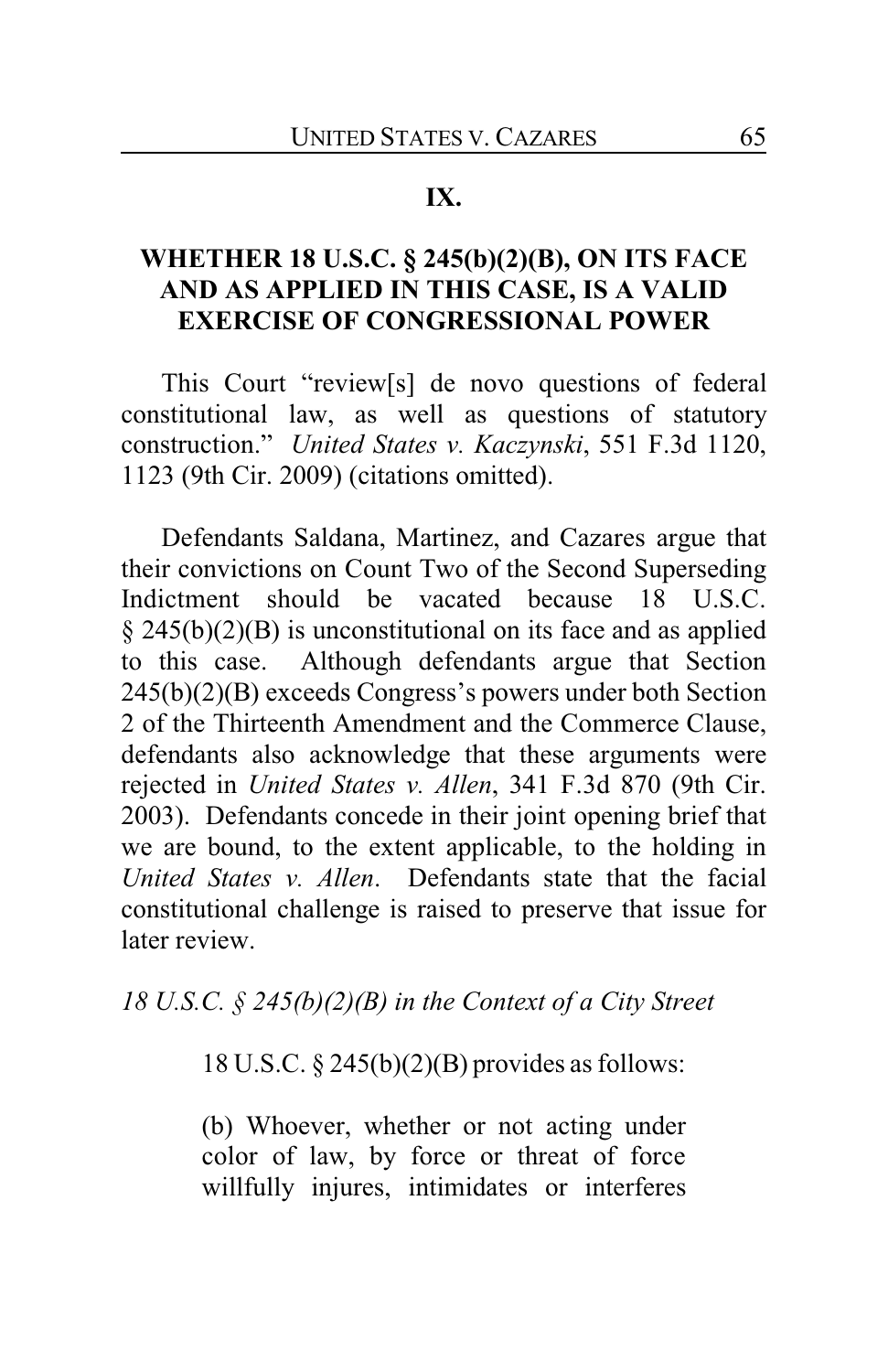with, or attempts to injure, intimidate or interfere with–

. . .

(2) any person because of his race, color, religion or national origin and because he is or has been--

. . .

(B) participating in or enjoying any benefit, service, privilege, program, facility, or activity provided or administered by the United States[.]

Count Two of the Second Superseding Indictment charges defendants Saldana, Martinez, and Cazares with violating 18 U.S.C.  $\S$  245(b)(2)(B) because they "did willfully, by force and threat of force, injure, intimidate, and interfere with Kenneth Kurry Wilson, an African-American man, by shooting him with firearms, because of Kenneth Kurry Wilson's race and color, and because he was and had been enjoying facilities provided and administered by a subdivision of the State, namely the public streets of Los Angeles, California, in and around Avenue 52."

Defendants argue that a street is not a facility within the meaning of 18 U.S.C. § 245, so the statute could not be applied to the facts of this case. Defendants argue that Congress's vague use of the "facility" sets few if any limits on the statute's reach. Defendants note that there are no congressional findings that a hate crime victim's use of a street affects interstate commerce. Defendants also maintain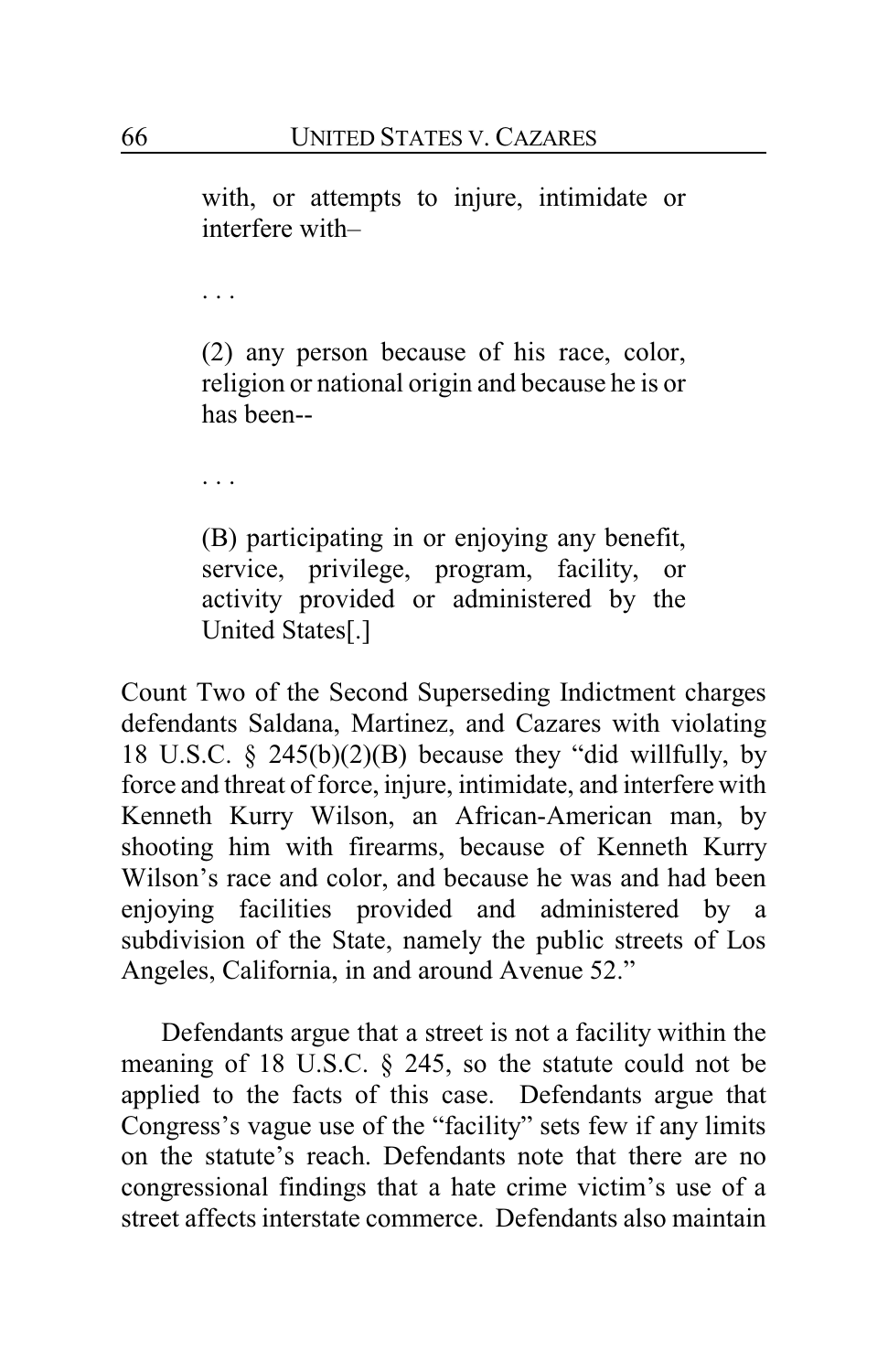that there is ambiguity with respect to the definition of "facility" and that the rule of lenity thus requires interpreting the statute as being inapplicable to the facts of the case at hand. No court, however, has accepted these arguments.

In rejecting arguments similar to those made by the defendants in this case, the Second Circuit presented the following persuasive discussion of a street being included in the term "facility":

> Defendants' suggestions to the contrary notwithstanding, the term "facility" clearly and unambiguously includes city streets<br>within its meaning. A "facility" is within its meaning. "something that promotes the ease of any action, operation, transaction, or course of conduct" or "something (as a hospital, machinery, plumbing) that is built, constructed, installed or established to perform some particular function or facilitate some particular end." Webster's Third International Dictionary 812–13 (1966). And a city street undoubtedly "promotes the ease of" travel and transportation within the city and is "built" and "constructed" to "perform [the] function [and] facilitate [the] end" of such travel and transportation. It therefore unambiguously falls within the clear meaning of the text of  $\S$  245(b)(2)(B).

*United States v. Nelson*, 277 F.3d 164, 193 (2d Cir. 2002) (alterations in original); *see also United States v. Mungia*, 114 F.3d 1181 (5th Cir. 1997) (per curiam) (streets and sidewalks qualify as facilities under 18 U.S.C.